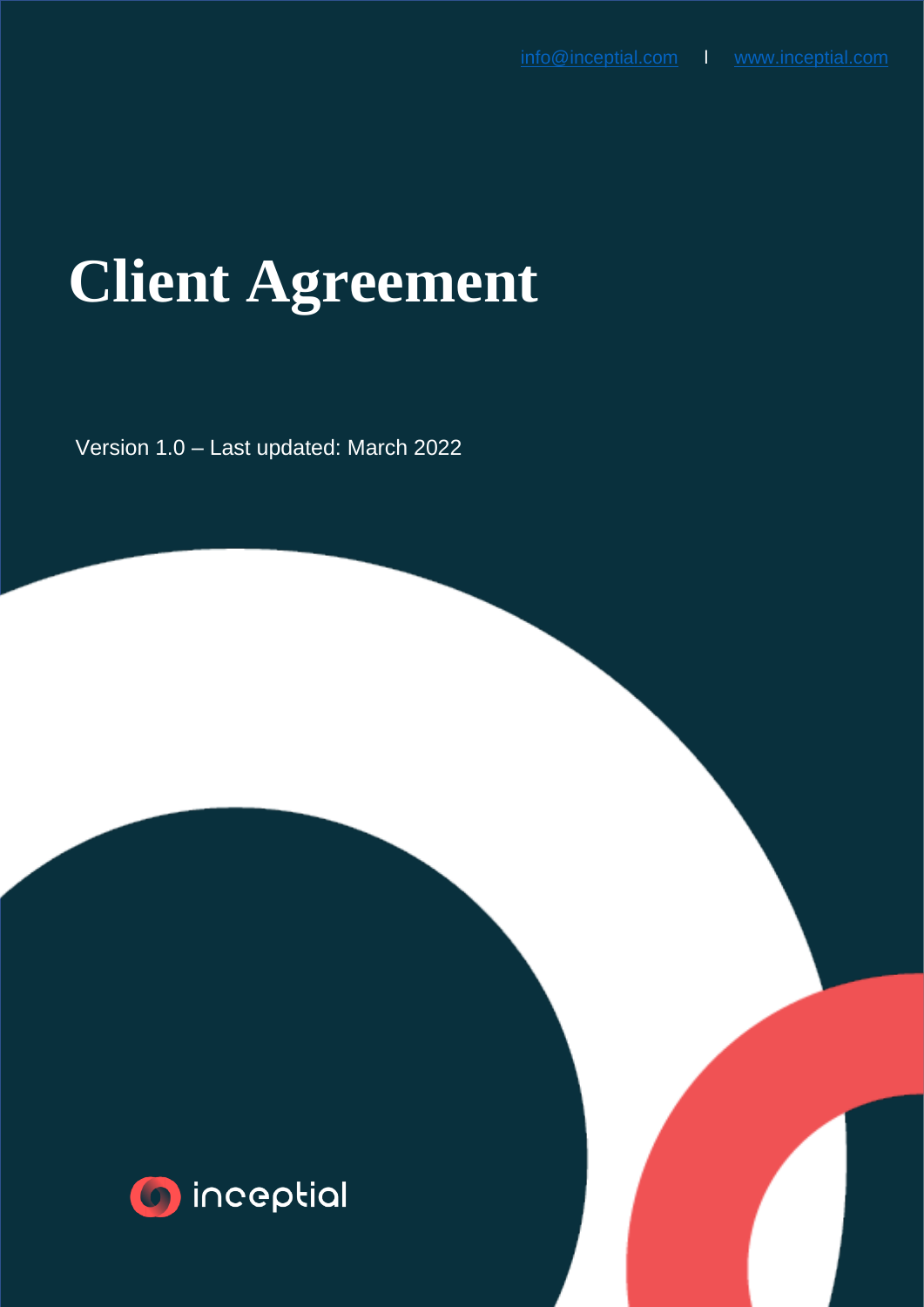

**Please take sufficient time to completely and carefully read this Client Agreement** as well as any other additional documentation and information available to you via our Website prior to opening an account and/or carrying out any activity with us. You should contact us for any further clarification, or seek independent professional advice, if necessary.

Growth Capital LLC does not issue advice, recommendations or opinions in relation to acquiring, holding or disposing of any financial product. Growth Capital LLC is not a financial, legal, tax or regulatory adviser.

**Risk Warning: Contracts for difference ('CFDs') are complex financial products, with speculative character, the trading of which involves significant risks of loss of capital. Trading CFDs, which are marginal products, may result in the loss of your entire balance. Remember that leverage in CFDs can magnify your profits as well as your losses. You should not deposit more than you are prepared to lose. You should ensure you fully understand the risks involved before entering into an agreement and start using the Trading Platform.**

## **IMPORTANT**

- $\checkmark$  Growth Capital LLC is regulated by the National Bank of the Republic of Belarus.
- ✓ The website and/or the services and/or the products of Growth Capital LLC are **NOT** intended to be used by residents of certain jurisdictions such as the Member States of the European Economic Area, USA, Belize, British Columbia, Japan, Canada, Australia, Israel and some other regions.

#### **INTRODUCTION**

The Agreement is entered by and between Growth Capital LLC (hereinafter called the "Company", or "we" or "us") on the one part and the Client (which may be a legal entity or a natural person) who has completed the Account Opening Application Form and has been accepted by the Company as a Client ("Client" or "you" or "your") on the other part.

The Company is regulated and authorised by the National Bank of the Republic of Belarus. The Company's registered address is at Republic of Belarus, 220030, Minsk, 6 Zybitskaya Street, room 60.

This Client Agreement together with its Appendices and "the Risk Disclosure and Warnings Notice", applicable "Bonus Terms and Conditions" and "General Fees" found on the Website (together the "Agreement"), as amended from time to time, set out the terms upon which the Company will offer Services to the Client and shall govern the relationship between the Parties. By applying to the Company to open a Trading Account the Client accepts the terms and conditions of the Agreement.

The Company may provide the above documents in languages other than English and Russian. Translation or information provided in languages other than English is for informational purposes only and do not bind the Company or have any legal effect whatsoever, the Company having no responsibility or liability regarding the correctness of the information therein and the Client should also refer to the English and Russian version and the Website for information on the Company and its policies.

The Agreement overrides any other agreements, arrangements, express or implied statements made by the Company or any Introducer(s). You accept the terms and conditions in the Client Agreements when you register as a user of the Trading Platform.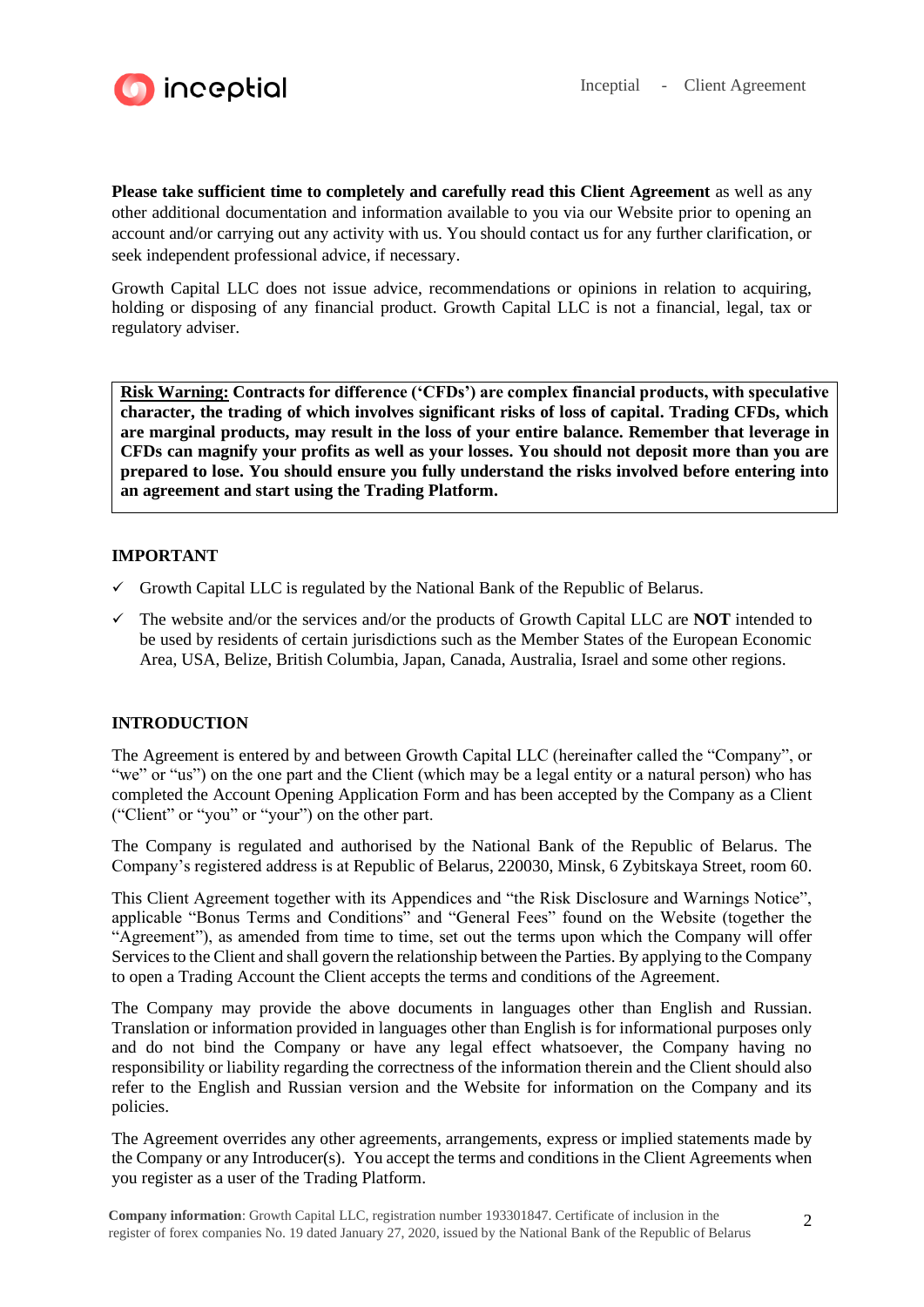

Any acts, omissions or representations (oral or otherwise) made by you or us (including any of our employees you have dealings with) shall not amend or take priority over this Agreement.

You accept this Agreement during the process of registration as a user of our Services. By accepting the Agreement, you enter into a legally binding agreement with us.

When we refer to "**you**" and "**your**" we mean the Client of the Company who is a licensed user of the Trading Platform or any visitor to our Website https://inceptial.com/ who is not a Client of the Company. If you decide to download our Software to use the trading demonstration then the terms and conditions within this document (to the extent applicable) apply to you and by downloading the Software you accept the same and agree to abide by the terms and conditions herein, although you shall not be treated as our Client and we shall have no obligations towards you.

For any questions or notices, you may contact the Company at:

Address Republic of Belarus, 220030, Minsk, 6 Zybitskaya Street, room 60. Email: [info@inceptial.com](mailto:info@inceptial.com)

By accepting the current Agreement, you confirm that you are able and agree to receive information, including any amendments to the present agreement, either via email or through this Website https://inceptial.com/

## **1. Definitions**

#### 1.1. In this Agreement:

**"Abusive Trading"** shall mean the following actions, but not limited to, pip-hunting, scalping, arbitrage, manipulations, a combination of faster/slower feeds, violation of the Client's obligations under paragraph 15.16 of the Client Agreement.

**"Account Credentials"** shall mean a unique username and password used by you to access and use the Trading Platform.

**"Affiliate"** shall mean in relation to the Company, any entity which directly or indirectly controls or is controlled by the Company, or any entity directly or indirectly under common control with the Company; and "control" means the power to direct or the presence of ground to manage the affairs of the Company or entity.

**"Agreement"** shall mean this "Client Agreement" with its Appendix 1 and the Risks Disclosure and Warnings Notice, found on the Website, as amended from time to time and any subsequent Appendices added thereto.

**"Authorized Person"** shall mean you or any of your officers, partners, principals or employees.

**"Applicable Regulations"** shall mean any rules of a relevant regulatory authority having powers over the Company and any laws which are applicable to the Company.

**"Base Currency"** shall mean in an FX Contract the first currency in the Currency Pair against which the Client buys or sells the Quote Currency.

**"Business Day"** shall mean any day, other than a Saturday or a Sunday, or the 25<sup>th</sup> of December, or the 1<sup>st</sup> of January or any other Belarusian or international holidays to be announced on the Company's Website.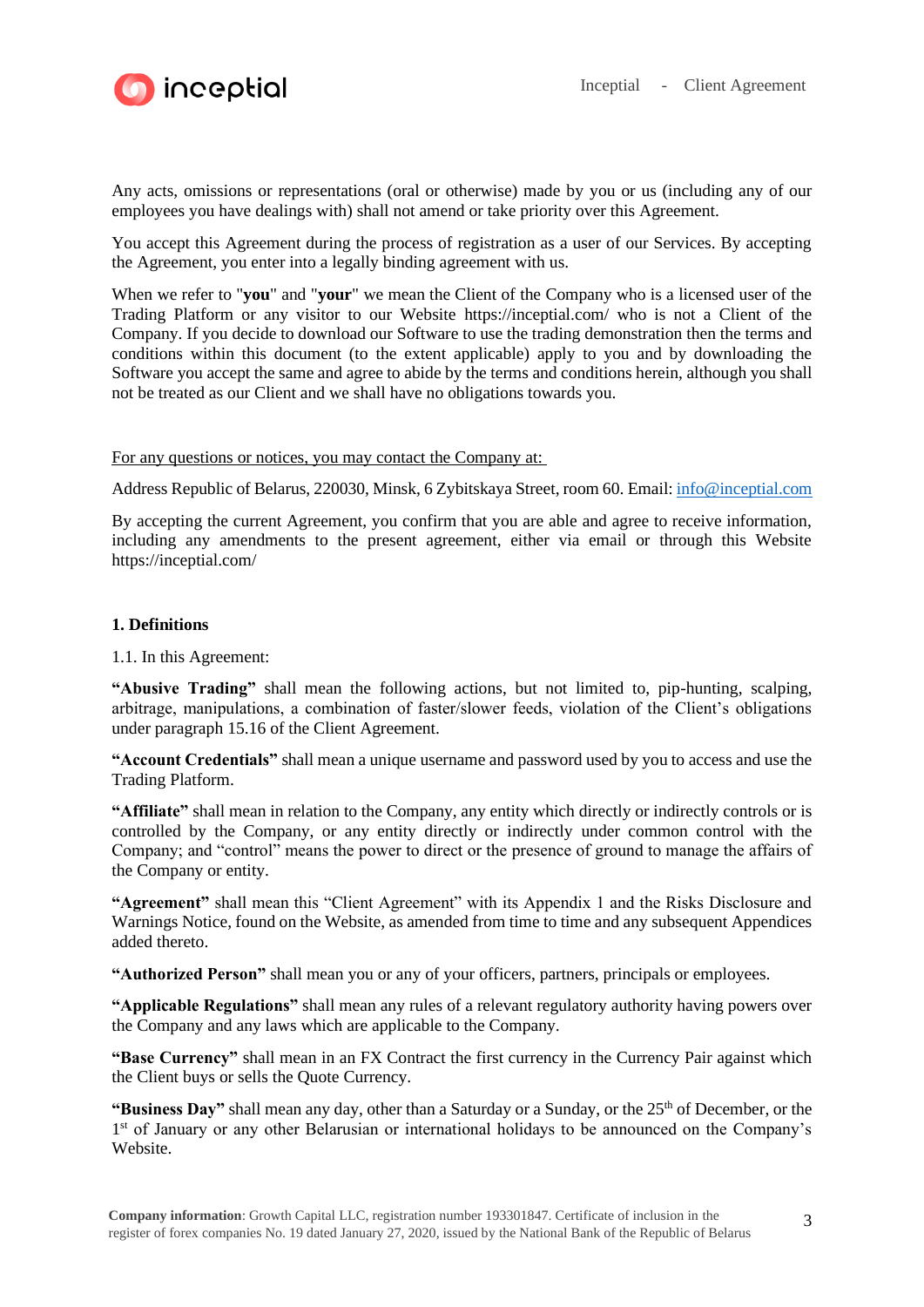

**"Buy"** shall mean a Transaction in FX and other CFD that is opened by offering to buy a specific number of a certain Underlying Asset and may also in our dealings with you in FX and other CFDs, be referred to as a "long" or "Long Position".

**"Close at Loss"** shall mean an offer to close a Transaction in an FX and other CFD position at a price determined in advance by you which, in the case of a Buy is lower than the opening Transaction price and in the case of a Sell is higher than the opening Transaction price.

**"Close at Profit"** shall mean offer to close a Transaction in an FX and other CFD position at a price determined in advance by you which, in the case of a Buy is higher than the opening Transaction price and in the case of a Sell is lower than the opening Transaction price.

**"Contract for Difference or CFD"** shall mean the Financial Instrument which is a contract between the parties (typically described as "buyer" and "seller"), stipulating that the seller will pay to the buyer the difference between the current value of an Underlying Asset and its value at a future time; if the difference is negative, then the buyer pays instead to the seller.

**"CRS"** shall mean the Common Reporting Standard developed by the Global Forum of the Organisation for Economic Co-operation and Development (OECD).

**"Currency Pair"** shall mean the object or Underlying Asset of an FX Contract based on the change in the value of one currency against the other. A Currency Pair consists of two currencies (the Quote Currency and the Base Currency) and shows how much of the Quote currency is needed to purchase one unit of the Base Currency.

**"Event of Default"** shall have the meaning given in paragraph 27.1. of this Client Agreement.

**"Difference"** shall mean in an FX and other CFD the difference in price upon the opening of a Transaction and the closing of such Transaction.

**"Effective Date"** shall mean the date upon which you download or obtain a copy of the Trading Platform, by any means whatsoever.

**"Expert Advisor"** shall mean a mechanical online trading system designed to automate trading activities on an electronic trading platform such as the Company's Trading Platform. It can be programmed to alert the Client of a trading opportunity and can also trade his Trading Account automatically managing all aspects of trading operations from sending orders directly to the Trading Platform to automatically adjusting stop loss, Trailing Stops and take profit levels.

**"Expiry Date"** shall mean the date set specified on the Trading Platform with respect to certain Underlying Asset upon which any open Transaction for such Underlying Asset shall expire automatically.

**"Financial Data"** shall mean any financial and market data, price quotes, news, analyst opinions, research reports, signals, graphs or any other data or information whatsoever available through the Trading Platform.

**"Financial Institution"** shall mean banks, financial institutions, brokers or other trading organizations.

**"Financial Instrument"** shall mean the Financial Instruments of CFDs.

**"Force Majeure Event"** shall have the meaning as set out in paragraph 17.1. of this Client Agreement.

**"FX Contract"** or **"FX"** shall mean the type of CFD where the Underlying Asset is a Currency Pair. Hence, any mention to CFDs in this Agreement also covers FX Contracts. So, although, FX Contracts are included in the definition of CFDs, they may be mentioned separately in this Agreement and/or on the Company Website and various Company policies.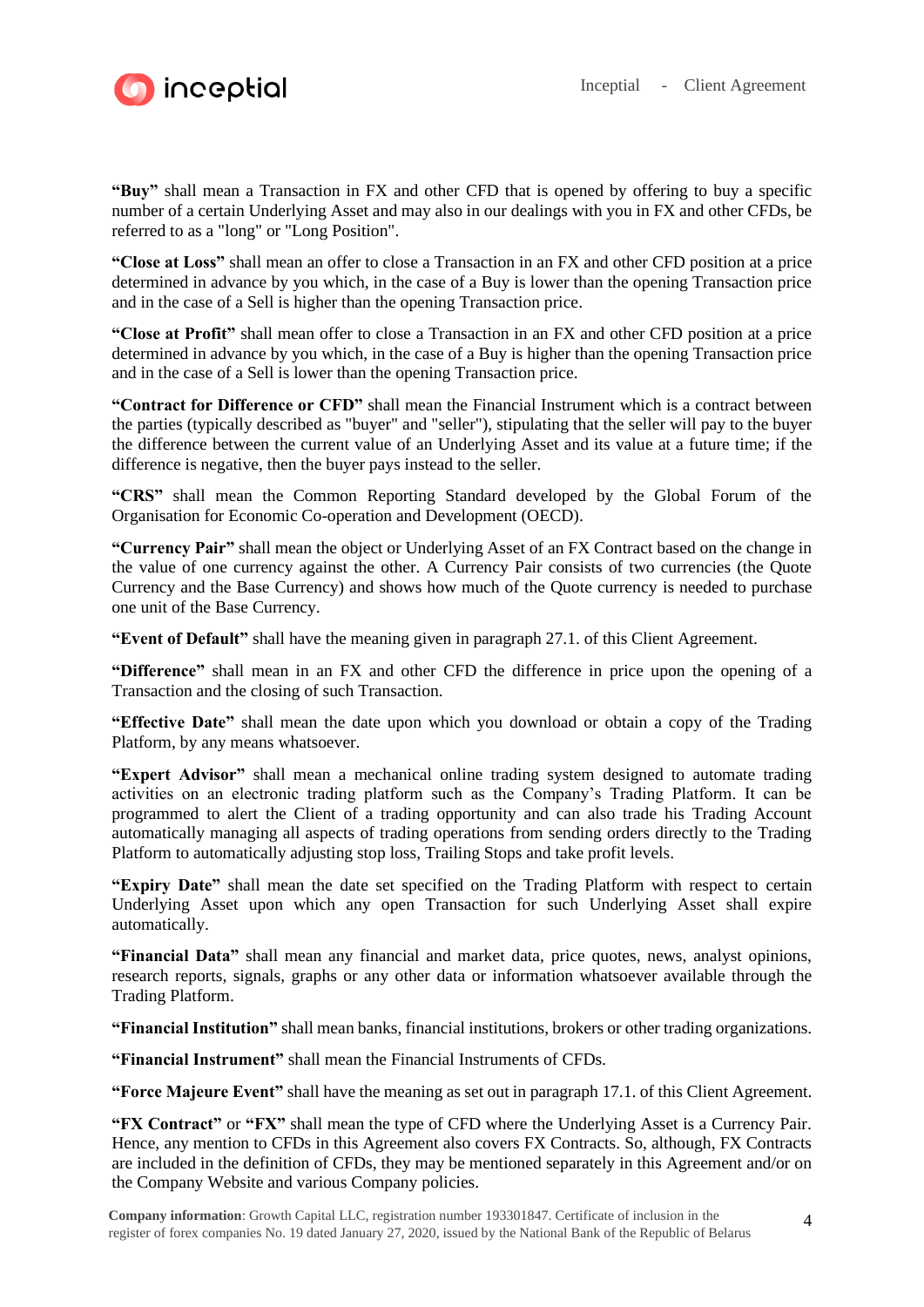

**"Initial Margin"** shall mean the minimum amount of money required in your Trading Account in order to open a Transaction, as specified on the Trading Platform from time to time for each specific Underlying Asset.

**"Intellectual Property Rights"** shall mean patents, trademarks, service marks, logos, get-up, trade names, internet domain names, rights in designs, copyright (including rights in computer software), database rights, semi-conductor topography rights, utility models, rights in know-how and other intellectual property rights, in each case whether registered or unregistered and including applications for registration, and all other rights or forms of protection having equivalent or similar effect anywhere in the world.

**"Introducer"** shall have the meaning as set put in paragraph 39.1. of this Client Agreement.

**"Investment Services"** shall mean the Investment Services under the Company's license which can be found in the document "Company Information" on the Website.

**"Long Position"** for FX and other CFD trading shall mean a buy position that appreciates in value if underlying market prices increase. For example, in respect of Currency Pairs: buying the Base Currency against the Quote Currency

**"Limit Order"** shall have the meaning as set out in paragraph 2.4. of Appendix 1.

**"Maintenance Margin"** shall mean the minimum amount of money required in your Trading Account as specified on the Trading Platform in order to keep a Transaction open on the Trading Platform.

**"Manifest Error"** shall mean any error that we reasonably believe to be obvious or palpable, including without limitation, offers to execute Transactions for exaggerated volumes of Underlying Assets or at manifestly incorrect market price quotes or prices at a clear loss.

**"Margin"** shall mean the Initial Margin and the Maintenance Margin collectively.

**"Margin Call"** shall mean a suggestion by us for you to increase the amount of money in your Trading Account to satisfy our Margin requirements, in order to be able to maintain an open position, including without limitation a call under paragraph 14.2. of this Client Agreement.

**"Market Order"** shall mean Orders which are executed at the best available market price.

**"Normal Market Size"** shall mean the maximum number of Underlying Assets that we believe, in our sole discretion, an Underlying Market trading in such an Underlying Assets can comfortably handle, having regard, if appropriate, to the normal market size set by such as Underlying Market or any other equivalent or analogous level set by the Underlying Market on which the Underlying Assets is traded.

**"Open Position"** shall mean any open option contract (call and / or put) which has not been closed.

**"Order"** shall mean an instruction from the Client to trade in FX and other CFDs; for FX and other CFD it means a Close at Loss or Close at Profit order.

**"Quote"** shall mean the information of the current price for a specific Underlying Asset, in the form of the Bid and Ask prices.

**"Quote Currency"** shall mean in an FX Contract the second currency in the Currency Pair which can be bought or sold by the Client for the Base Currency.

**"Parties"** shall mean the parties to this Client Agreement – the Company and the Client.

**"Pip"** shall mean in an FX and other CFD Transaction one-hundredth of one percentage point.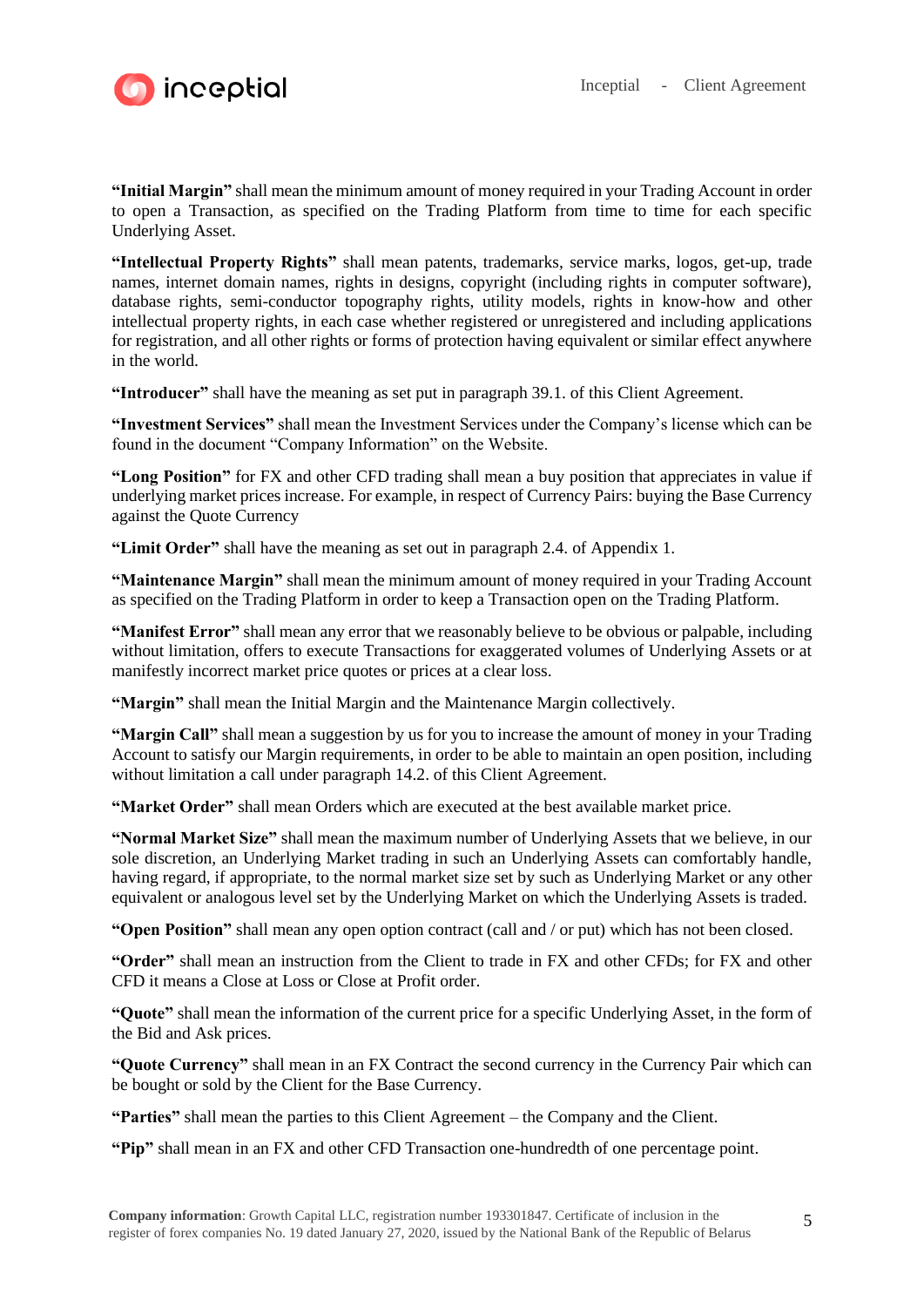



**"Position"** shall mean your position in relation to any FX and other CFD currently open on your Trading Account.

**"Registration Data"** shall mean certain personal and financial information that you are required to provide in order to download and use the Trading Platform and become our Client including Account Credentials, such information can include without limitation a copy of your passport, driving license and/or Photo identity card.

**"Sell"** shall mean an FX and other CFD Transaction that is opened by offering to sell a specific number of a certain Underlying Asset, and may also in our dealings with you, be referred to as a "short" or "short position".

**"Services"** shall mean the services to be offered by the Company to the Client under this Agreement, as set out in paragraph 8.1. of this Client Agreement.

**"Scalping"** shall mean the situation where the Client opens too many positions in CFDs at the same time and closes them for less than five minutes or buying at Bid price and selling at Ask price, so as to gain the Bid/Ask difference.

**"Slippage"** shall mean the difference between the expected price of a Transaction in a CFD, and the price the Transaction is actually executed at. At the time that an Order is presented for execution, the specific price requested by the Client may not be available; therefore, the Order will be executed close to or a number of pips away from the Client's requested price. If the execution price is better than the price requested by the Client, this is referred to as positive slippage. If the executed price is worse than the price requested by the Client, this is referred to as negative slippage. Slippage often occurs during periods of higher volatility (for example due to news events) making an Order at a specific price impossible to execute, when market orders are used, and also when large Orders are executed when there may not be enough interest at the desired price level to maintain the expected price of trade.

**"Software"** shall mean the software provided by us which you will need to download in order to use the Trading Platform.

**"Spread"** for FX and other CFD trading shall mean the difference between Ask and Bid of an Underlying Asset in a FX and other CFD at that same moment.

**"Swap or Rollover"** for FX and other CFD trading shall mean the interest added or deducted for holding a position open overnight.

**"Trading Account"** shall mean the exclusive personalized account of the Client consisting of all the Open Positions and Orders of the Client the balance of the Client money and deposit/withdrawal transactions of the Client money. More information on the various types of Trading Accounts offered by the Company from time to time and their particular characteristics and requirements may be found in the Website.

**"Trading Platform"** shall mean the electronic mechanism operated and maintained by the Company, consisting of a trading platform, computer devices, software, databases, telecommunication hardware, programs and technical facilities, which facilitates trading activity of the Client in FX and other CFDs via the Trading Account.

**"Trailing Stop"** in FX and other CFD trading shall mean a stop-loss order set at a percentage level below the market price - for a Long Position. The trailing stop price is adjusted as the price fluctuates. A sell trailing stop order sets the stop price at a fixed amount below the market price with an attached "trailing" amount. As the market price rises, the stop price rises by the trail amount, but if the pair price falls, the stop loss price does not change, and a market order is submitted when the stop price is hit.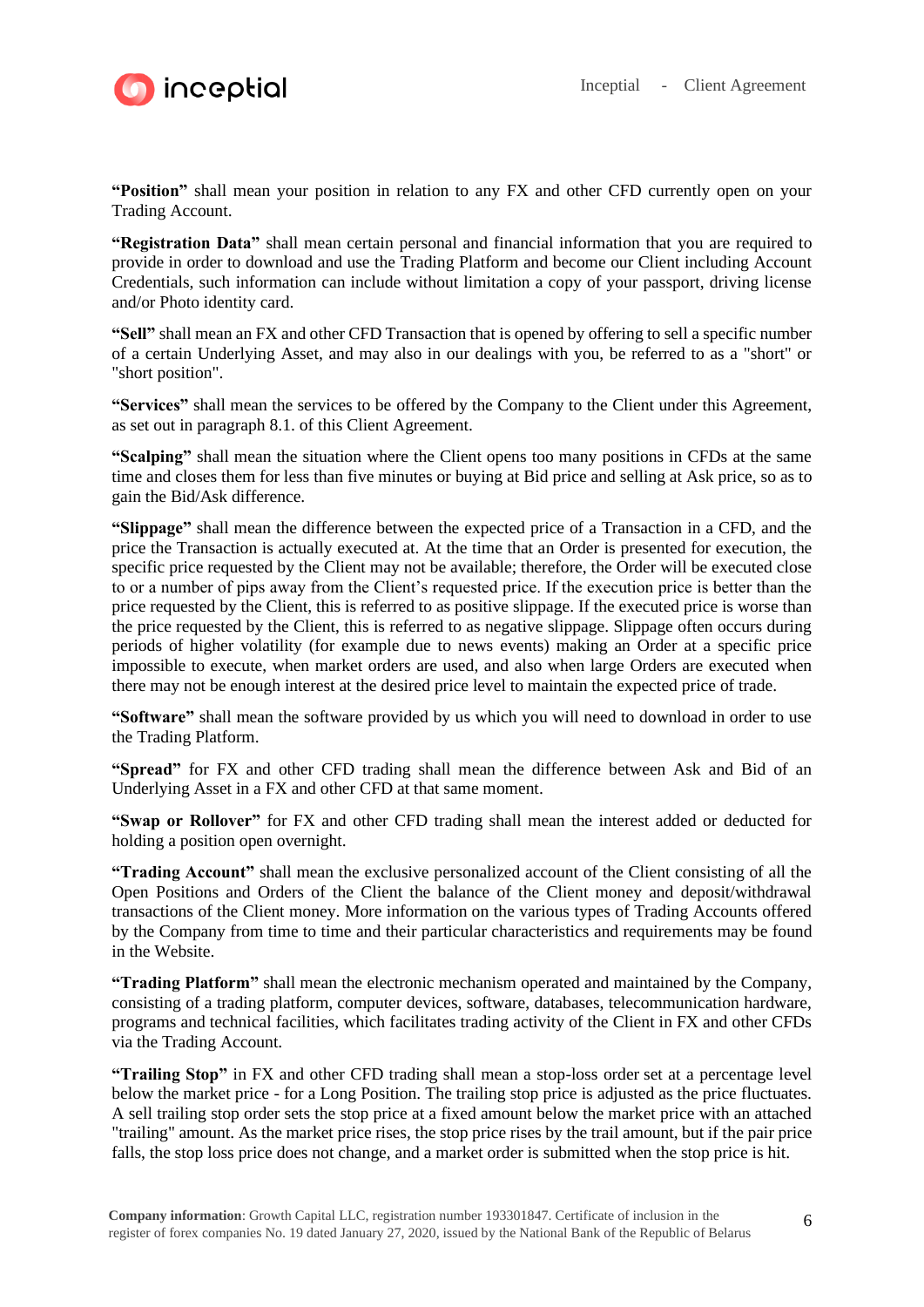

**"Third Party License"** shall mean licenses from third parties governing third party software embedded or used in the Trading Platform.

**"Trading Hours"** shall mean the hours of trading as set forth on the Trading Platform for a particular Underlying Asset.

**"Transaction"** shall mean either the opening or closing of an offer to either buy or sell FX and other CFD for an Underlying Asset on the Trading Platform, whether by you or us.

**"Underlying Asset"** shall mean the object or underlying asset in a CFD which may be Currency Pairs (for FX Contracts), Equity Indices, base or precious Metals, Forwards, Commodities, Stocks, Shares Indices and Futures. It is understood that the list is subject to change and Clients must refer each time on the Trading Platform.

**"Underlying Market"** shall mean the relevant market where the Underlying Asset is traded such as securities or futures exchanges, clearing houses, self-regulatory organizations, multilateral trading facilities or alternative trading systems for Financial Instruments or Underlying Assets.

**"Website"** shall mean the Company's website at <https://inceptial.com/> or such other website as the Company may maintain from time to time.

**"Written Notice"** shall have the meaning set out in paragraph 34.5. of this Client Agreement.

1.2. Words importing the singular shall import the plural and vice versa. Words importing the masculine shall import the feminine and vice versa. Words denoting persons include corporations, partnerships, other unincorporated bodies and all other legal entities and vice versa.

1.3. Paragraph headings are for ease of reference only.

1.4. Any reference to any act or regulation or Law shall be that act or regulation, or Law as amended, modified, supplemented, consolidated, re-enacted or replaced from time to time, all guidance notes, directives, statutory instruments, regulations or orders made pursuant to such and any statutory provision of which that statutory provision is a re-enactment, replacement or modification.

## **2. License and Use of the Trading Platform**

2.1. The Trading Platform is not intended for distribution to, or use by, any person:

- who is under the age of 18 years old and/or not of legal competence or of sound mind;
- who resides in any country where such distribution or use would be contrary to local law or regulation. The Trading Platform and any other service provided by us is not available to persons residing in any country where FX and other CFD trading activity or such services would be contrary to local law or regulation. It is your responsibility to ascertain the terms of and comply with any local law or regulation to which you are subject;
- who is a citizen or resident of the United States of America, Belize, British Columbia, Japan, European Economic Area, Canada, Israel or Australia as the Company does not accept Clients from these countries; or
- who is an employee, director, associate, agent, affiliate, relative, or otherwise connected to the Company or any affiliate thereto.

2.2. Without derogating from the above, we reserve the right, acting reasonably, to suspend and/or refuse access to and use of the Trading Platform to anyone in our sole and absolute discretion.

2.3. You acknowledge that we may provide the Trading Platform to other parties and agree that nothing herein will be deemed or construed to prevent us from providing such services.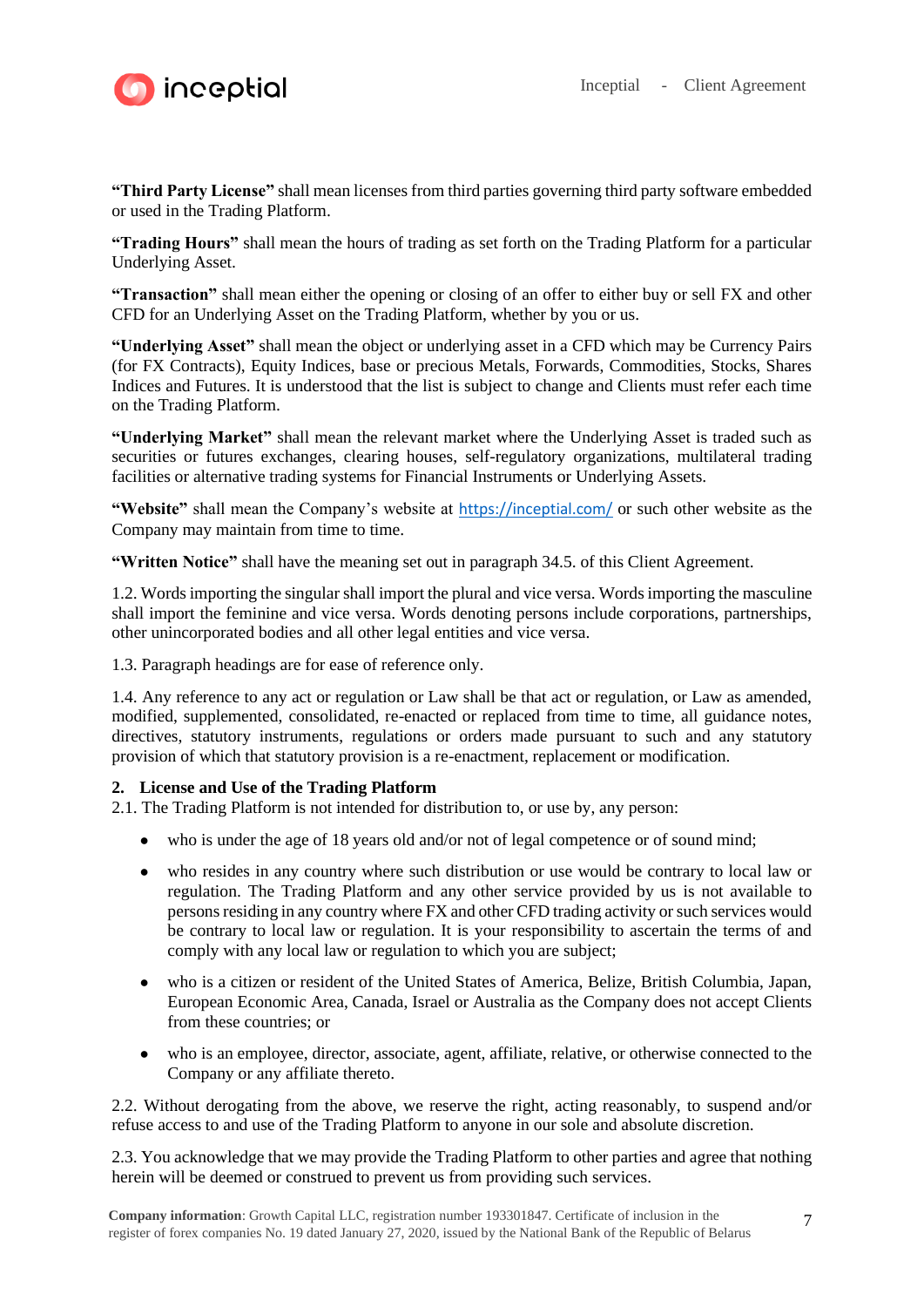

2.4. Subject to the terms and conditions of this Agreement, we hereby grant you, a personal limited, non-exclusive, revocable, non-transferable and non-sub-licensable license to install and/or use the Trading Platform in object code only, solely for your personal use and benefit in accordance with the terms of this Agreement.

2.5. If any third party software is included within or embedded in the Trading Platform, then such embedded third party software shall be provided subject to the terms of this Agreement which apply to the Trading Platform. You shall fully comply with the terms of any Third Party Licenses that we provide to you from time to time. We provide no express or implied warranty, indemnity or support for the Third Party Licenses, and will have no liability.

2.6. We reserve any and all rights to the Trading Platform not expressly granted to you by this Agreement. The Trading Platform is licensed to you by us and not sold to you. The Trading Platform, all copies and any derivative works thereof (by whoever created), the associated goodwill, copyrights, trademarks, logos, know how, patents and any intellectual property rights, are and shall remain owned solely by the Company or our licensors. Except for the license expressly granted to you under this paragraph, no other license, right, or interest in any goodwill, trademark, copyright, logo, know how, patent, service mark or other Intellectual Property Right in the Trading Platform or any part or derivative work thereof is granted or conveyed to you.

2.7. You shall take all reasonable steps to:

- procure and maintain in proper working order, throughout the term of this Agreement and at your own expense, the hardware, operating environment (including operating system software), backup means and infrastructure necessary for the installation, operation and maintenance of the Trading Platform (including without limitation uninterruptible power systems and electrical back-up devices);
- prevent any virus infections, security breaches, and other disabling events from damaging the Trading Platform due to your actions or omissions;
- implement and plan to operate and maintain appropriate protection in relation to the security and control of access to your computer, computer viruses or other similar harmful or inappropriate materials, devices, information or data.

2.8. Please inform us in writing if you encounter any problems with the Trading Platform, or have any suggestions for modifications, design changes and improvements. We shall have the right, but not the obligation, to make modifications to the Trading Platform based upon your suggestions. Any modifications, design changes and improvements made to the Trading Platform based on your feedback shall be the undisputed sole property of the Company.

2.9. We will deliver the Trading Platform with reasonable skill and care.

2.10. From time to time and at our sole discretion, we shall have the right to add to, modify, or remove any of the Trading Platform without liability under this Agreement and if we do so we shall use reasonable endeavours to replace any part of the Trading Platform with an equivalent where practicable.

2.11. We have the right to shut down the Trading Platform at any time for maintenance purposes without prior notice to the Client, but this will be done only in weekends. In these cases, the Trading Platform will be inaccessible.

2.12. We make no express or implied representation or warranty: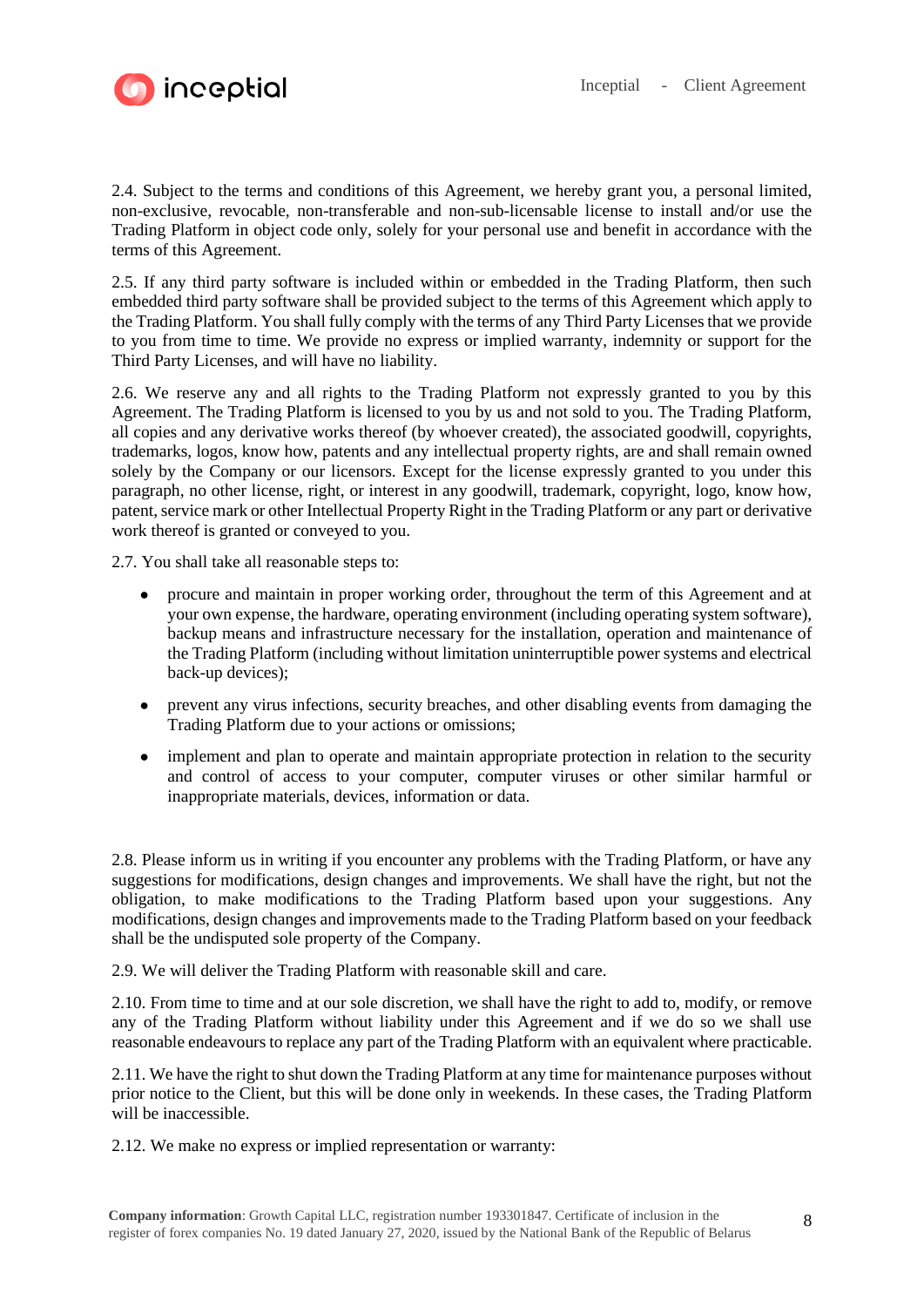

- that the Trading Platform will be available for access all the time, or at any time on a continuous uninterrupted basis (access to the Trading Platform may be affected, for example, by routine maintenance, repairs, reconfigurations or upgrades);
- as to the operation, quality or functionality of the Trading Platform;
- that the Trading Platform will be free of errors or defects; and
- that the Trading Platform is free from viruses or anything else that has contaminating or destructive properties including where such results in loss of or corruption to your data or other property. We will not be liable for any data lost or any equipment or software replaced by you as a result of use of the Trading Platform.

# 2.13. You:

- may only use the Trading Platform for so long as you are authorized to do so;
- may not use the Trading Platform for any purpose other than for the purpose for which it has been provided under this Agreement; and
- are responsible for the use of the Trading Platform (including the Account Credentials) by you.

2.14. You agree not to:

**inceptial** 

- use the Trading Platform for illegal or inappropriate purposes;
- (nor attempt to) interfere with or disrupt the proper operation of our software, hardware, systems or networks, including (but not limited to) not knowingly or negligently transmitting files that may interrupt, damage, destroy or limit the functionality of any computer software, hardware, systems or networks, including corrupted files or files that contain viruses, Trojan horses, worms, spyware or other malicious content;
- attempt to gain unauthorized access to our computer system or the computer system(s) of any other user, or to parts of the Trading Platform to which you do not have access rights or attempt to reverse engineer or otherwise circumvent any security measures that the Company has applied to the Trading Platform;
- take any action which does or may cause the provision of the Trading Platform to other users to be interrupted or degraded;
- convey any false, unlawful, harassing, defamatory, abusive, hateful, racial, threatening, harmful, vulgar, obscene, seditious or otherwise objectionable or offensive material of any kind or nature;
- carry out any commercial business on the Trading Platform;
- knowingly or negligently upload or download files that contain software or other material protected by copyright, trademarks, patents or other intellectual property rights (or by rights of confidentiality or privacy of publicity, where applicable) unless you own or control the rights thereto or have received all necessary consents;
- falsify the origin or source of any content or other material;
- use any software, which applies artificial intelligence analysis to the Company's systems and/or Trading Platform;
- intercept, monitor, damage or modify any communication which is not intended for you;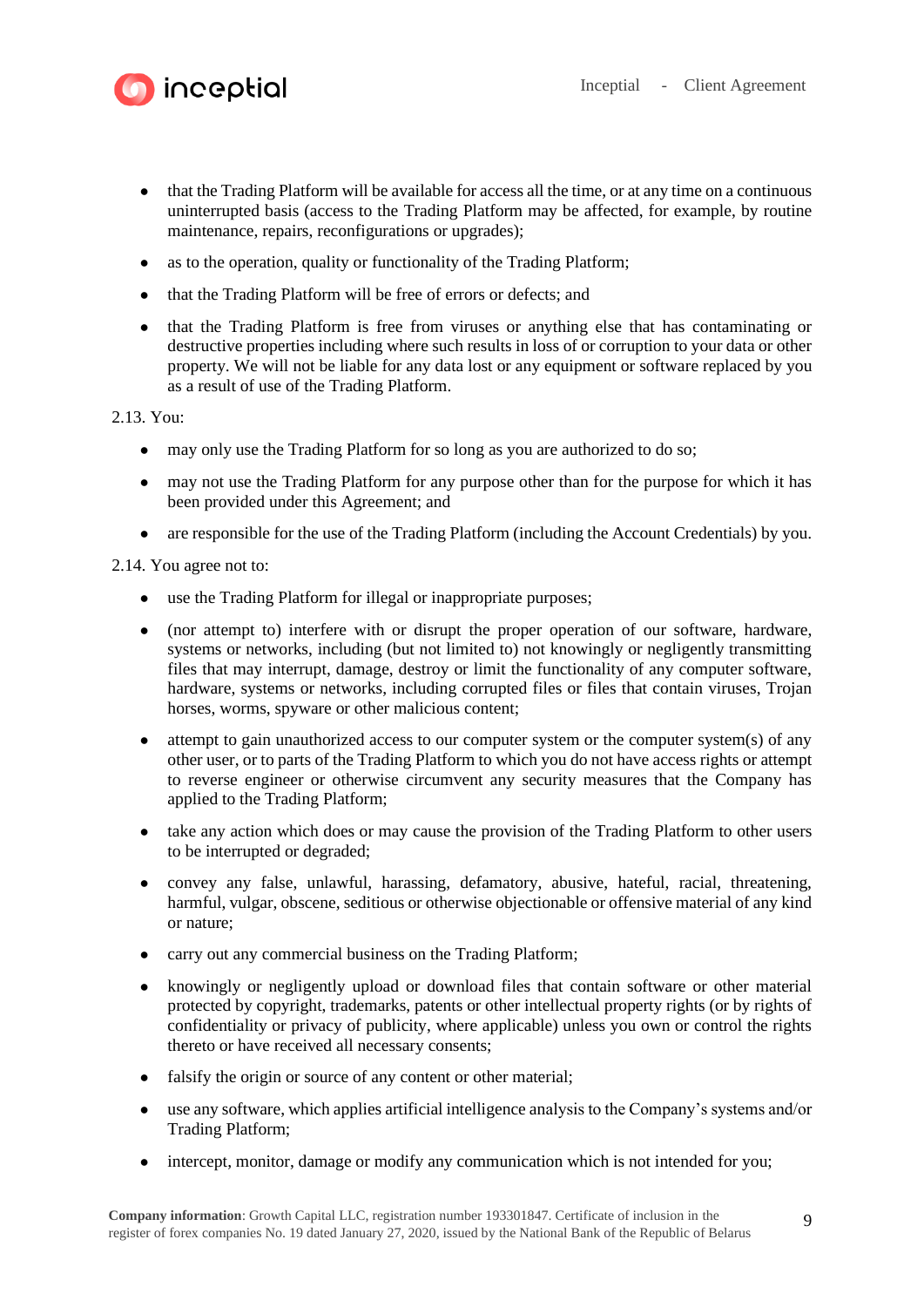



- use any type of spider, virus, worm, Trojan-horse, time bomb or any other codes or instructions that are designed to distort, delete, damage or disassemble the Trading Platform or the communication system or any system of the Company;
- send any unsolicited commercial communication not permitted under applicable law or Applicable Regulations;
- do anything that will or may violate the integrity of the Company computer system or Trading Platform or cause such system(s) to malfunction or stop their operation;
- do any action that could potentially allow the irregular or unauthorised access or use of the Platform; or
- unlawfully log into the Trading Platform and execute an order to buy or sell a Financial Instrument from a location or IP address originating from a region or jurisdiction where it is not allowed for regulatory reasons.

2.15. You shall not be entitled to download, save or copy the Trading Platform.

2.16. Should we reasonably suspect that you have violated the terms of paragraphs 2.13.-2.1.5 hereunder, we are entitled to take one or more of the countermeasures of paragraph 27.2.

# **3. Account Credentials and Security**

3.1. In the event that we accept you as our Client, we shall open a Trading Account in your name which will allow you to place Orders on our Trading Platform. It is agreed and understood that the Company offers different types of Trading Accounts, which have different margin Requirements and characteristics.

3.2. In order to access the Trading Account, you will be asked to enter your Account Credentials issued by us to you which are confidential and shall be used solely by you.

3.3. You:

- are responsible for ensuring that your Account Credentials remain confidential and for taking such other precautions as may be necessary to ensure they cannot be used by any person other than you or your authorised representative and making sure that a third party is not provided access to your computer for example via using team viewer to turn on or control your computer;
- must notify us immediately if you become aware that your Account Credentials have in any way become compromised or if any third party may be able to access the Trading Platform; and
- You agree we do not have to establish the authority of anyone quoting your Trading Account number or Account Credentials. The use of your Account Credentials by any third party is expressly prohibited.

3.4. If we believe that there is likely to be a breach of security, we may require you to change your Account Credentials or suspend your access to the Trading Platform. We reserve the right to edit, amend or issue you with new Account Credentials or require a change of your Account Credentials at any time by giving notice to you.

3.5. You are responsible for ensuring that you alone control access to your Account Credentials, and that no minor or other person is granted access to the Trading Platform using your Account Credentials. You acknowledge that you are ultimately and solely responsible for all actions on the Trading Platform through your Registration Data including any unauthorized disclosure of your Account Credentials.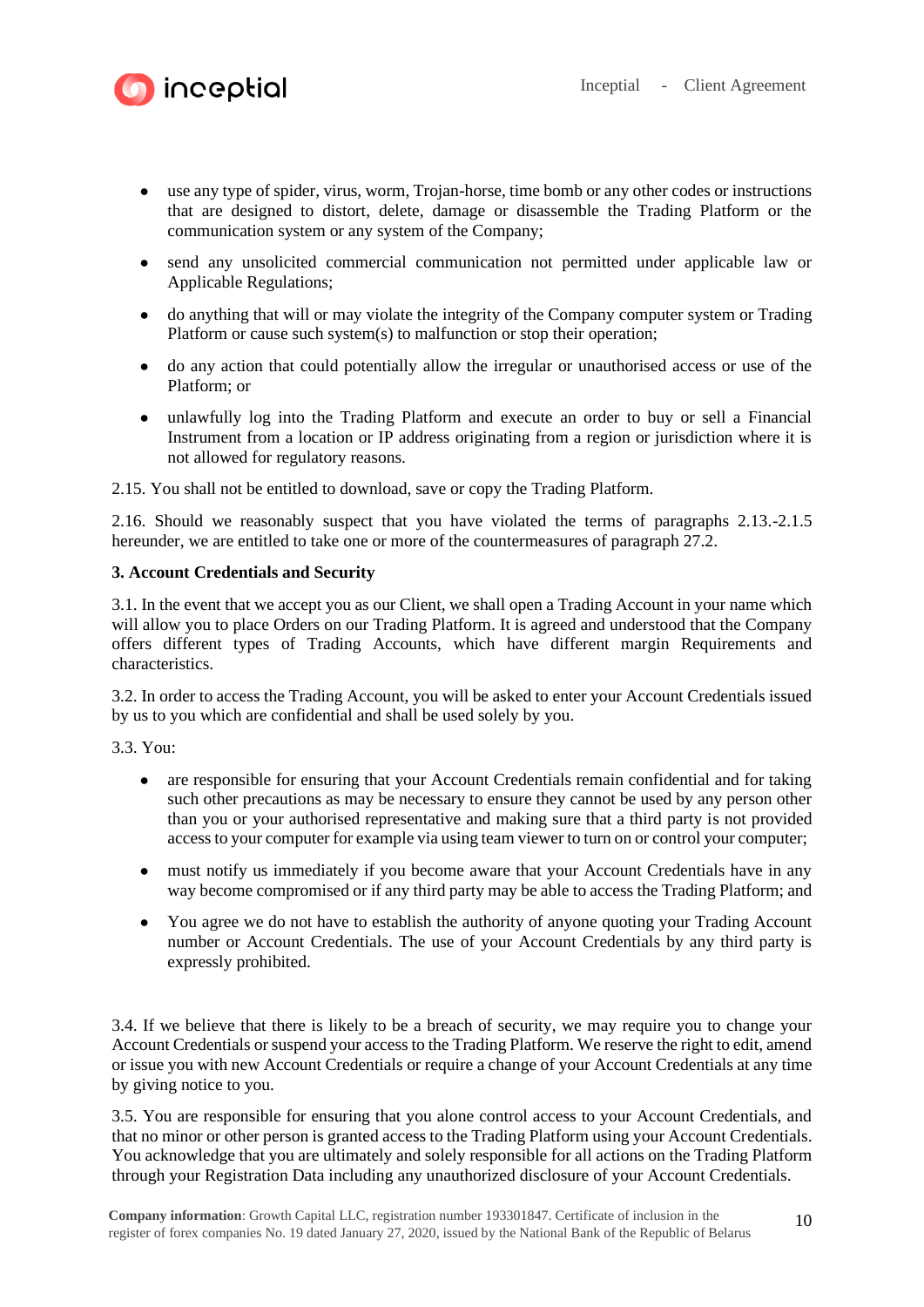

3.6. You undertake to immediately notify us immediately first orally and then in writing if you become aware of any loss, theft or use by any other person or entity other than you, of any of your Registration Data, including your Account Credentials. We will then take steps to prevent any further use of such Account Credentials and will issue replacement Account Credentials. You will be unable to place any Orders until you receive your replacement Account Credentials.

3.7. If we are informed from a reliable source that your Account Credentials may have been received by unauthorized third parties, we may, at our discretion without having an obligation to you, deactivate the Client Account.

3.8. You acknowledge that we bear no responsibility if unauthorized third persons gain access to information, including electronic addresses, electronic communication, personal data and Account Credentials when the above are transmitted between the parties or any other party, using the internet or other network communication facilities, post, telephone, or any other electronic means.

3.9. You shall indemnify, defend, and hold us harmless from any claim, proceeding, loss or damages based upon any use, misuse, or unauthorized use of the Trading Platform through your Account Credentials.

## **4. Intellectual Property**

4.1. You acknowledge that all Intellectual Property Rights in the Trading Platform are owned by us or our licensors.

4.2. You will not:

- copy, record, edit, alter or translate any of the Trading Platform, or any part of the Trading Platform. This shall include, without limitation not removing, editing or otherwise interfering with (or attempting to remove edit or otherwise interfere with) any names, marks, logos or branding on the Trading Platform;
- reverse engineer, disassemble or otherwise attempt to derive source code for the Trading Platform in whole or in part except to the extent expressly permitted by law; and
- in any manner damage or impair any of our Intellectual Property Rights and shall use your best efforts to protect our Intellectual Property Rights from infringement by third parties.

4.3. The Trading Platform, all copies and any derivative works thereof (by whoever created), the associated goodwill and any Intellectual Property Rights in the Trading Platform, are and shall remain owned solely by us or our licensors. Except for the license granted in paragraph 2.2 of this Client Agreement, no other license, right, or interest in any goodwill or Intellectual Property Right in the Trading Platform or any part or derivative work thereof is granted or conveyed to you.

4.4. Unless expressly permitted in this Agreement, you shall not:

- assign, sublicense, transfer, pledge, lease, rent, distribute or share the Trading Platform or any rights thereto under the Client Agreements.
- separate any component part of the Trading Platform, or separately use any component part thereof on any equipment, machinery, hardware or system whatsoever.
- decompile, disassemble, reverse compile, reverse engineer, create derivative works of or reproduce (other than one copy solely for backup and archival purposes) the Trading Platform or any parts thereof.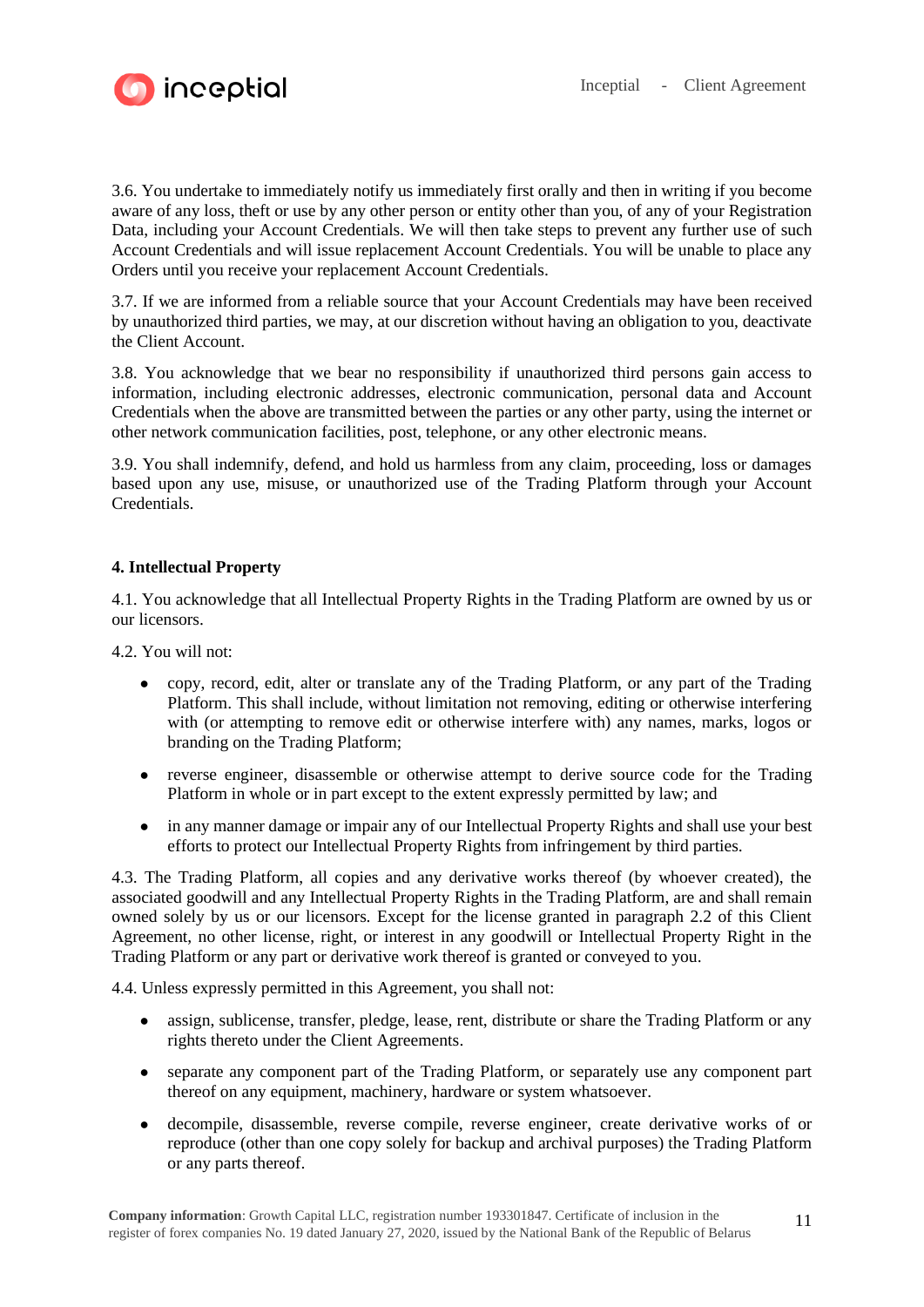

- **inceptial** 
	- remove or destroy any proprietary marking or legends placed upon or contained within the Trading Platform.
	- develop methods to enable unauthorized parties to use the Trading Platform.
	- attempt to reconstruct or discover any source code, underlying ideas, algorithms, file formats or programming or interoperability interfaces of the Trading Platform by any means whatsoever.
	- provide, lease, lend, use for timesharing or service bureau purposes, or otherwise use or allow others to use the Trading Platform for the benefit of third parties.
	- work around any technical limitations in the Trading Platform or use any tool to enable features or functionalities that are otherwise disabled in the Trading Platform.
	- use similar processes and functions to develop competing features or functions with the Trading Platform.
	- use the Trading Platform or any Financial Data to conduct any fraudulent, inappropriate or illegal activities, including without limitation deceptive impersonation.
	- permit or encourage any third party to do any of the foregoing.

# **5. Application and Registration Data**

5.1. In order to use the Trading Platform and our Services, you must register with us by providing personal details, including identity documents, as Registration Data. After you fill in and submit the Account Opening Application Form together with all the required identification documentation and Registration Data required by us for our own internal checks, we will send you a notice informing you whether you have been accepted as a Client of the Company. It is understood that we are not to be required (and may be unable under Applicable Regulations) to accept a person as our Client until all documentation we require has been received by us, properly and fully completed by such person and all internal Company checks (including without limitation anti-money laundering checks, appropriateness or suitability tests as the case may be) have been duly satisfied. It is further understood that we reserve the right to impose additional due diligence requirements to accept Clients residing in certain countries.

5.2. You agree and undertake to:

- notify us of any changes to your personal and financial information and/or in your financial condition by emailing [info@inceptial.com](mailto:info@inceptial.com) .
- provide true, accurate, current and complete Registration Data as prompted by the registration process.
- maintain and promptly update the Registration Data to keep it accurate, current and complete by emailing any changes to: info@inceptial.com; and
- ensure that you log out from your Trading Account at the end of each session on the Website.
- We may carry out credit and other checks from time to time as we deem appropriate. Your Registration Data or other information may be used in the prevention of money laundering as well as for the management of your account. You authorize us to use your Registration Data and other information to perform the above checks in relation to your application process.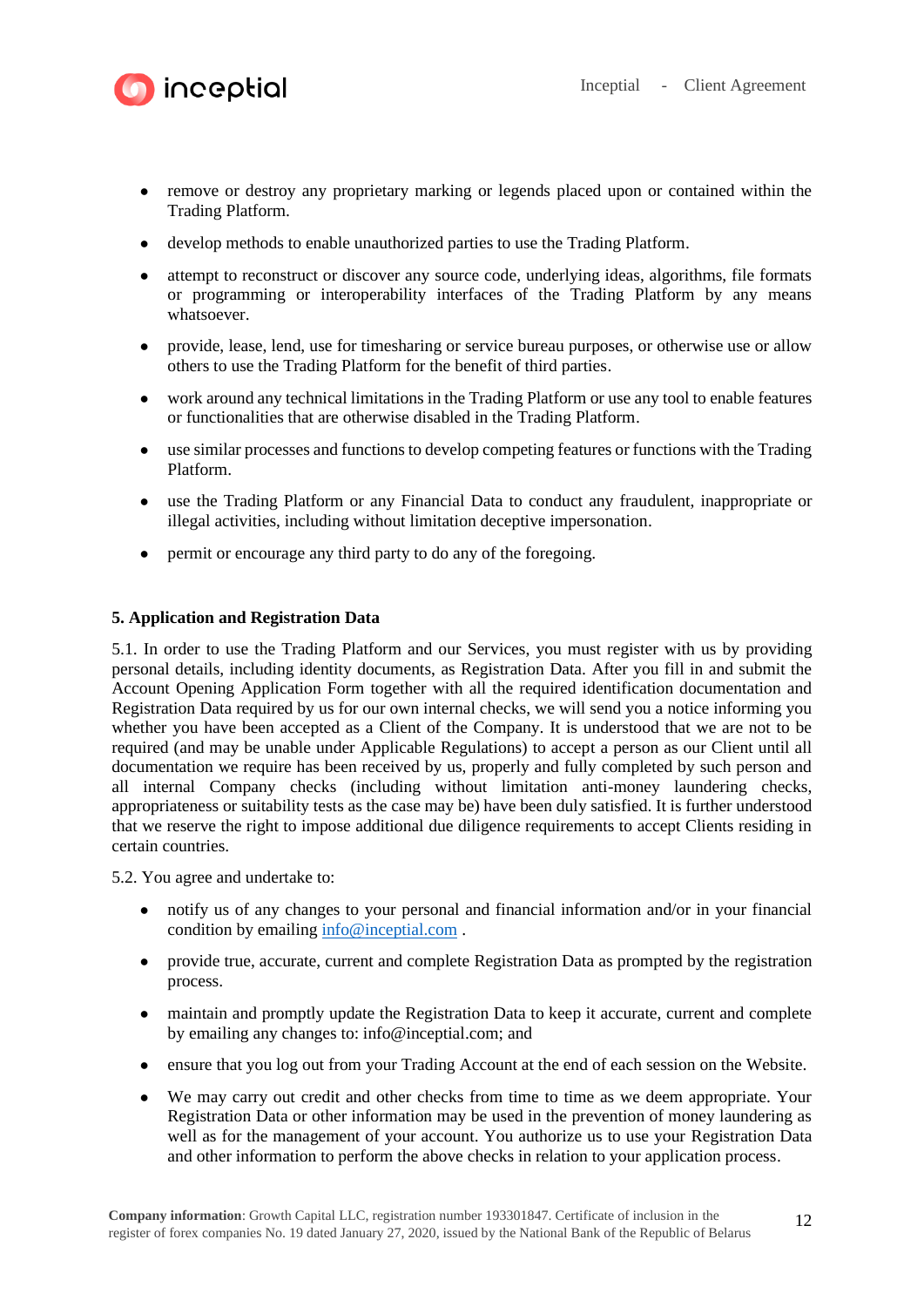

• In the event we become aware of any illegal activity, impropriety in the Registration Data or failure of any due diligence requirement, we may freeze your account. Should such an event occur we may not be in a position to release funds and may not be able to carry out subsequent instructions from you.

5.3. Following receipt of your Registration Data you authorize us to use all the information you have provided us with, if we deem fit, to conduct further enquiries about you as we, in our discretion, may deem necessary or appropriate in the circumstances (for example confirming the identification information, requesting information from third parties including institutions or employers, performing anti-money laundering checks, if necessary). You understand that we may conduct any searches as we deem appropriate at any stage of the relationship and you have the obligation to cooperate with us fully and supply and information required promptly. We may further conduct any searches with other agencies for the purpose of verifying your identity against any particulars on any database (public or otherwise) to which such third parties have access to.

5.4. Once logged onto the Trading Platform using your Account Credentials, you authorize us to rely upon any information or instructions set forth in any data transmission using your Registration Data, without making further investigation or inquiry, and regardless of the actual identity of the individual transmitting the same. Without limitation of the foregoing, we have no responsibility for transmissions that are inaccurate or not received by us, and we may execute any Transaction on the terms actually received by us.

5.5. Acceptance of you as a Client does not mean that the Company is obliged to accept any future applications for other trading accounts you may wish to open.

# **6. Assessing Appropriateness**

6.1. We will not have an obligation to assess your knowledge and experience to determine whether the Service or Financial Instrument is appropriate or not for your level of experience and/or knowledge. It shall be your sole responsibility to make sure that the Service or Financial Instrument is appropriate for you.

# **7. Client Classification**

7.1. We shall not have an obligation to treat our clients in different classes depending on their knowledge and expertise.

## **8. Services**

8.1. If you are accepted as our Client, we shall be entitled to provide the following investment and ancillary services, subject to your obligations under the Agreement being fulfilled, including,

- Execution of Orders in Financial Instruments.
- Cash/collateral management.
- Foreign Currency Services provided they are associated with the provision of the reception and transmission service of paragraph 8.1 of this Client Agreement.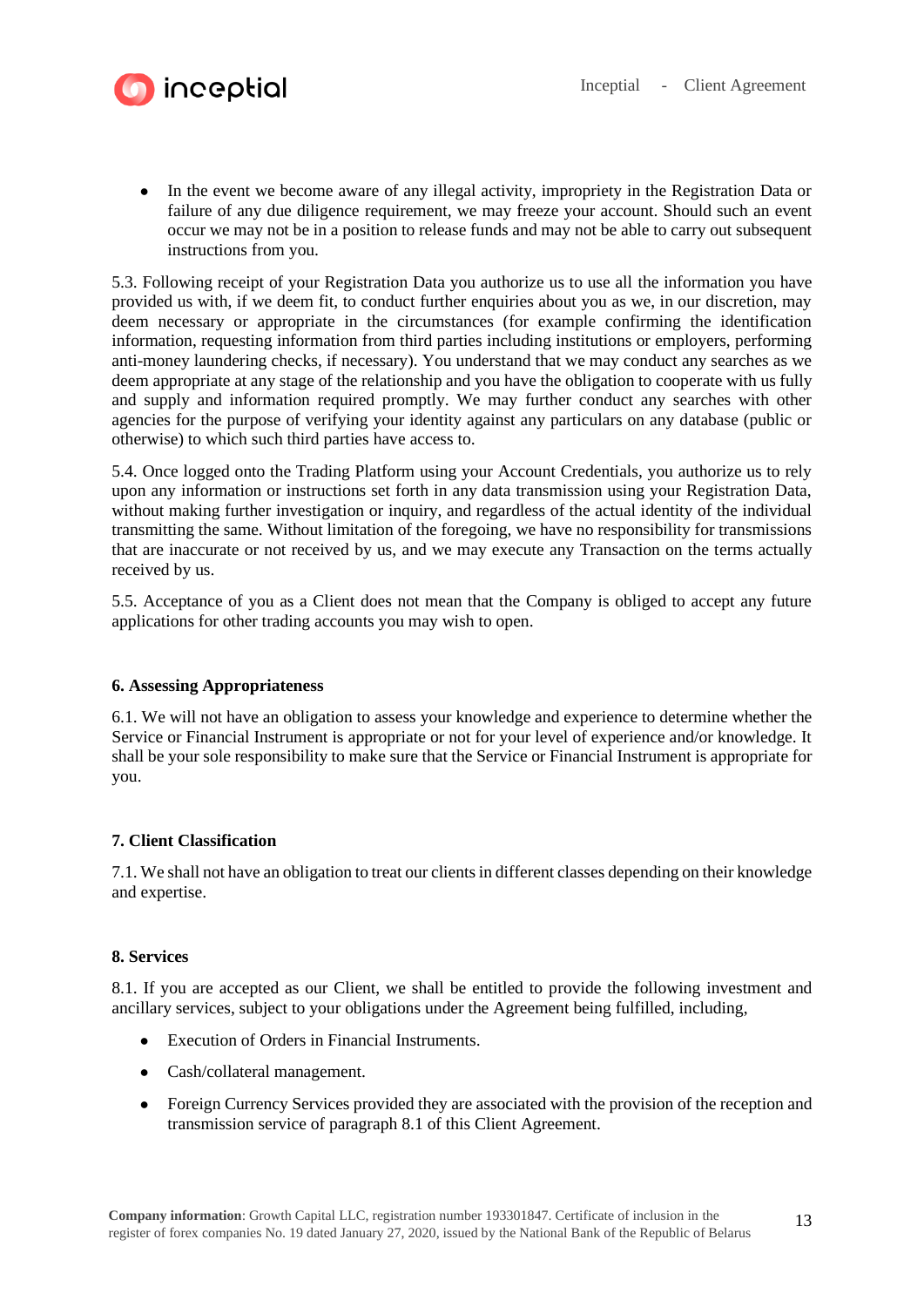

8.2. It is understood that when trading in CFDs there is no delivery or safekeeping of the Underlying Asset to which the CFD is referring to.

8.3. The Company has the right to offer, at its discretion, the opportunity for the Client to trade on a demo account with virtual money. The Client hereby agrees and acknowledges that the execution in the demo environment where a demo account operates might differ from the environment of a live account. The Company shall not be liable for any loss and/or other damage incurred by reason of such differences.

8.4. The Company may, from time to time and at its discretion, offer different types of Trading Accounts (for example Gold, Platinum, Diamond, etc.) with different characteristics and features (for example different spreads, fees and charges, etc.). These are available on our website. It is noted that a change to a different Trading Account is always subject to the approval of the Company and such approval may be withheld or revoked by the Company at any time and at its sole discretion. It is noted also that the Company reserves the right to amend any characteristic and feature of a Trading Account advertised on our website at any time. To enquire about shifting to a different type of Trading Account, contact one of our dedicated Customer Support.

## **9. Advice and Commentary**

9.1. The Company will not advise the Client about the merits of a particular Order or give him any form of investment advice and the Client acknowledges that the Services do not include the provision of investment advice in Financial Instruments or the Underlying Markets or Underlying Assets. The Client alone will decide how to handle his Trading Account and place Orders and take relevant decisions based on his own judgment.

9.2. The Company will not be under any duty to provide the Client with any legal, tax or other advice relating to any Transaction. The Client may wish to seek independent advice before entering into a Transaction.

9.3. The Company may, from time to time and at its discretion, provide the Client (or in newsletters which it may post on its Website, or provide to subscribers via its Website or otherwise) with information, news, market commentary or other information but not as part of its Services to the Client. Where it does so:

- the Company will not be responsible for such information.
- this information is provided solely to enable the Client to make his own investment decisions and does not amount to investment advice or unsolicited financial promotions to the Client.
- information or as to the tax or legal consequences of any related Transaction.
- if the document contains a restriction on the person or category of persons for whom that document is intended or to whom it is distributed, the Client agrees that he will not pass it on to any such person or category of persons.
- the Client accepts that prior to dispatch, the Company may have acted upon it itself to make use of the information on which it is based. The Company does not make representations as to the time of receipt by the Client and cannot guarantee that he will receive such information at the same time as other clients.

9.4. It is understood that market commentary, news, or other information provided or made available by the Company are subject to change and may be withdrawn at any time without notice.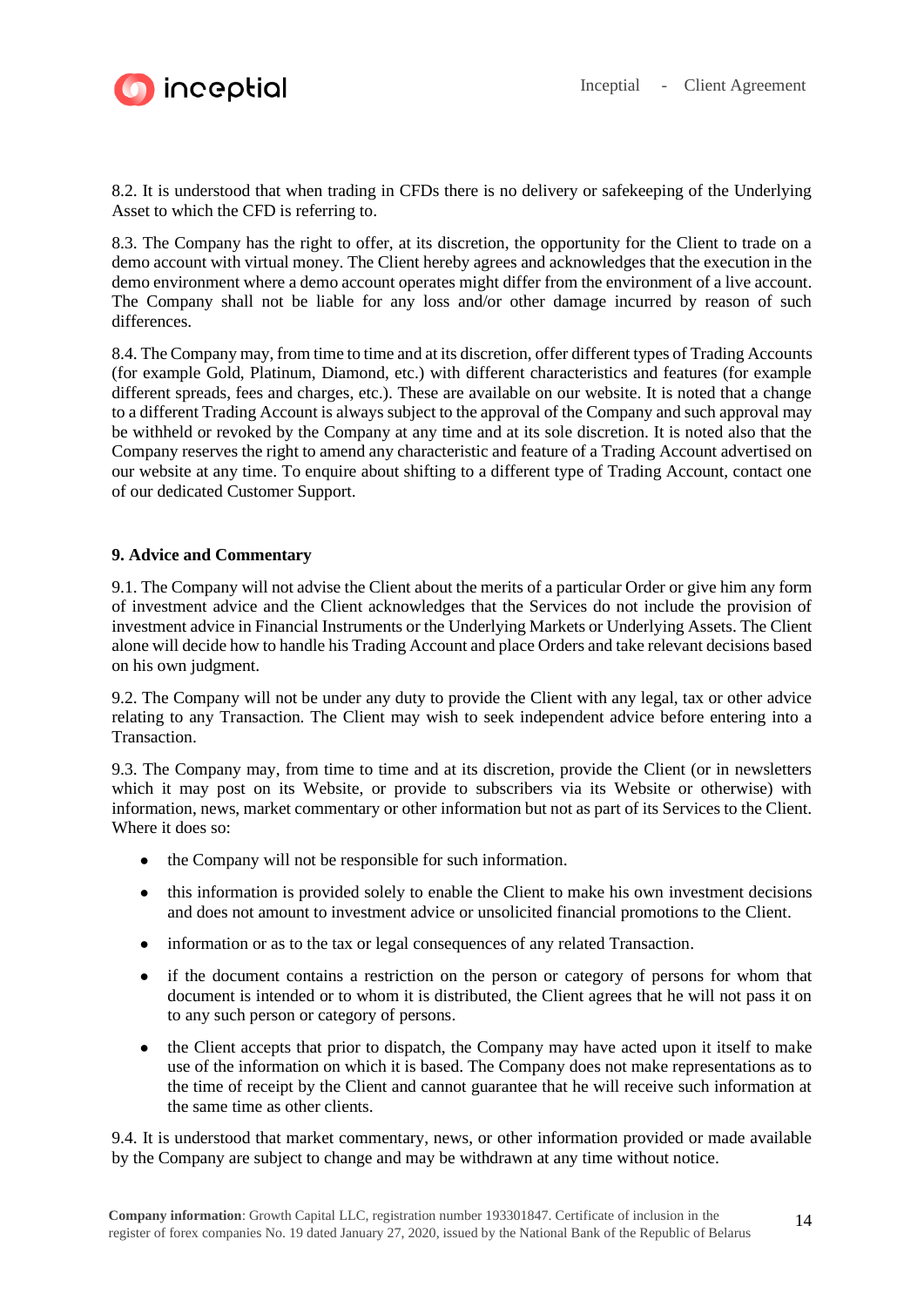

# **10. Confidentiality**

10.1. The Company may collect Client information directly from the Client (in his completed Account Opening Application Form or from his use of the Website otherwise) or from other persons including, for example, the credit reference agencies, fraud prevention agencies, banks, other financial institutions, third authentication service providers and the providers of public registers.

10.2. Client information which the Company holds is to be treated by the Company as confidential and will not be used for any purpose other than in connection with the provision, administration and improvement of the Services, anti-money laundering and due diligence checks, for administration of the Services, for research and statistical purposes and for marketing purposes. Information already in the public domain, or already possessed by the Company without a duty of confidentiality will not be regarded as confidential.

10.3. The Company has the right to disclose Client information (including recordings and documents of a confidential nature, card details) in the following circumstances:

- Where required by law or a court order by a competent Court.
- Where requested by the relevant supervisory authority or any other regulatory authority having control or jurisdiction over the Company or the Client or their associates or in whose territory the Company has Clients.
- To relevant authorities to investigate or prevent fraud, money laundering or other illegal activity.
- To such an extent as reasonably required so as to execute Orders and for purposes ancillary to the provision of the Services.
- To credit reference and fraud prevention agencies, third authentication service providers, banks and other financial institutions for credit checking, fraud prevention, anti-money laundering purposes, identification or due diligence checks of the Client. To do so they may check the details the Client supplied against any particulars on any database (public or otherwise) to which they have access. They may also use Client details in the future to assist other companies for verification purposes. A record of the search will be retained by the Company.
- To the Company's professional advisors provided that in each case the relevant professional shall be informed about the confidential nature of such information and commit to the confidentiality herein obligations as well.
- To other service providers who create, maintain or process databases (whether electronic or not), offer recordkeeping services, email transmission services, messaging services or similar services which aim to assist the Company collect, storage, process and use Client information or get in touch with the Client or improve the provision of the Services under this Agreement.
- To other service providers for statistical purposes in order to improve the Company's marketing, in such a case the data will be provided in an aggregate form.
- To market research call centers that provide telephone or email surveys with the purpose to improve the services of the Company, in such a case only the contact details will be provided.
- Where necessary in order for the Company to defend or exercise its legal rights to any court or tribunal or arbitrator or Financial Ombudsman or governmental authority.
- At the Client's request or with the Client's consent.
- To an Affiliate of the Company or any other company in the same group of the Company.

**Company information**: Growth Capital LLC, registration number 193301847. Certificate of inclusion in the register of forex companies No. 19 dated January 27, 2020, issued by the National Bank of the Republic of Belarus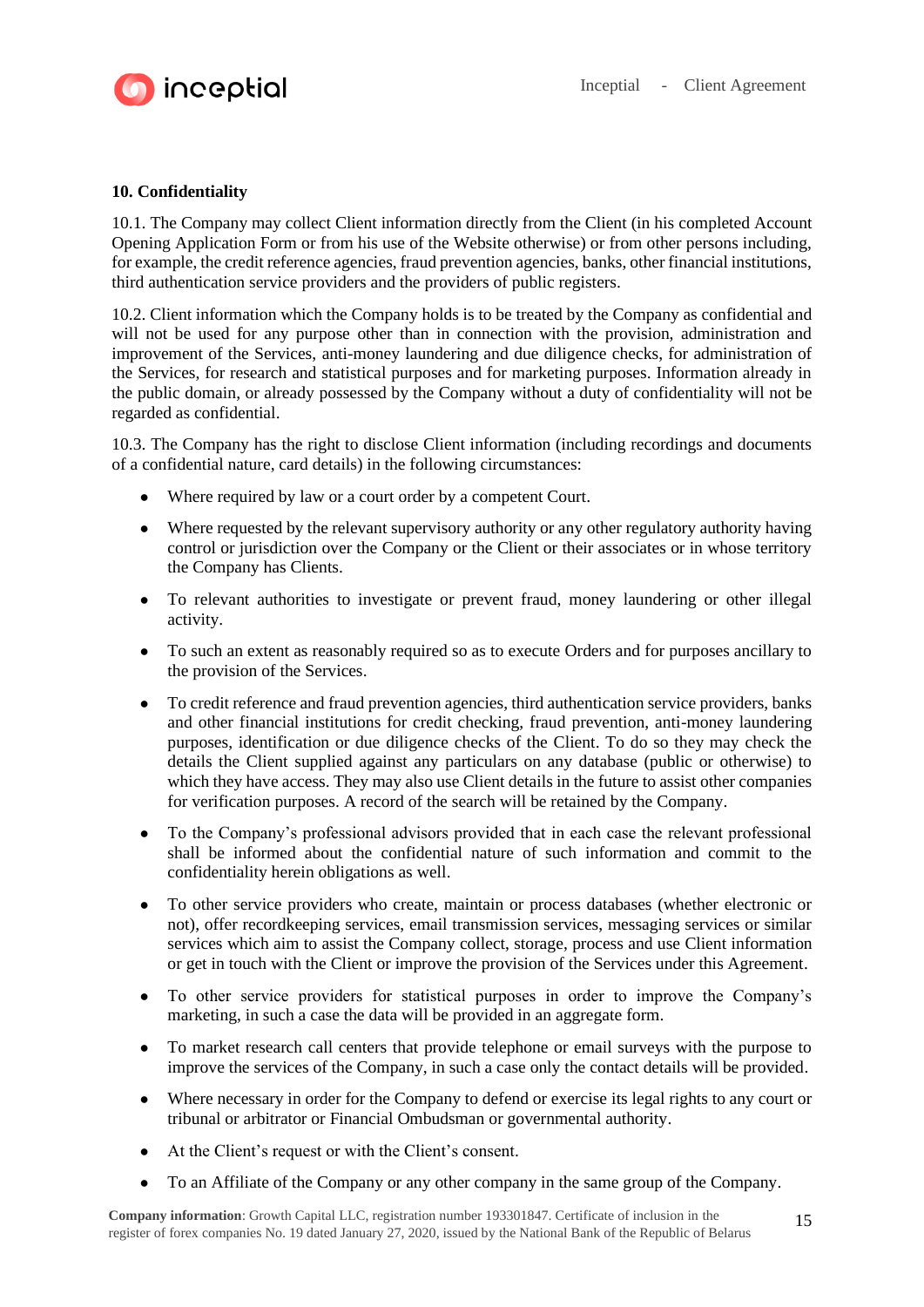

● To successors or assignees or transferees or buyers, with ten Business Days prior Written Notice to the Client, and for the purposes of paragraph 38.2. of this Client Agreement.

10.4. You consent to us processing all such information for the purposes of performing under this Agreement and for the purpose of administering the relationship between you and us. You agree that we may share your personal information with third parties for these purposes and we may also use the information for analysis and improving our product and services in line with our Privacy Policy found on our Website at [https://inceptial.com/.](https://inceptial.com/)

10.5. You recognize that you may receive our trade secrets and/or confidential or proprietary information. All information belonging to or relating to us including, without limitation, information concerning business plans, customers, supplies, services, Intellectual Property Rights and/or financial information received by you as a result of entering into or performing the Client Agreements which is designated as confidential by us or is otherwise clearly confidential in nature constitutes "confidential information".

10.6. You agree not to use our confidential information for any purpose other than the purpose for which it is supplied to you under the Client Agreements and agree not to divulge confidential information received from us to any third party, and to prevent its disclosure to or access by any third party without our prior written consent except as may be required by law or any legal or regulatory authority.

10.7. You will use a reasonable degree of care to protect our confidential information. This obligation will survive the termination of this Agreement, in respect of a particular item of confidential information, until such earlier time as that item of confidential information reaches the public domain other than through your breach of this term.

10.8. You acknowledge that we shall be entitled to seek specific performance, injunctive relief or any other equitable remedies for any breach or threatened breach of any provision of this paragraph 10, which remedies shall not be deemed to be exclusive remedies for such breach or threatened breach by you but shall be in addition to all other remedies available to us at law, in equity, or otherwise.

## **11. Personal Data**

11.1. You are informed that, if you are a natural person, the Company will collect, use, store, process and handle your personal information.

## **12. Administration and Marketing**

12.1. You accept that the Company may, for the purpose of administering the terms of the Agreement, from time to time, make direct contact with the Client by telephone, fax, email, or post.

12.2. You accept that the Company or any Affiliate of the Company or any other company in the same group of the Company may make contact with you, from time to time, by telephone, fax, email or post for marketing purposes to bring to your attention products or services that may be of interest to you or to conduct market research.

## **13. Telephone Calls, Faxed Documents and Records**

13.1. Telephone conversations between the Client and the Company will be recorded and kept by the Company and recordings will be the sole property of the Company. The Client accepts such recordings as conclusive evidence of the Orders or conversations so recorded.

13.2. Faxed documents received by the Company may be electronically scanned and reproduction of the scanned version shall constitute conclusive evidence of such faxed instructions.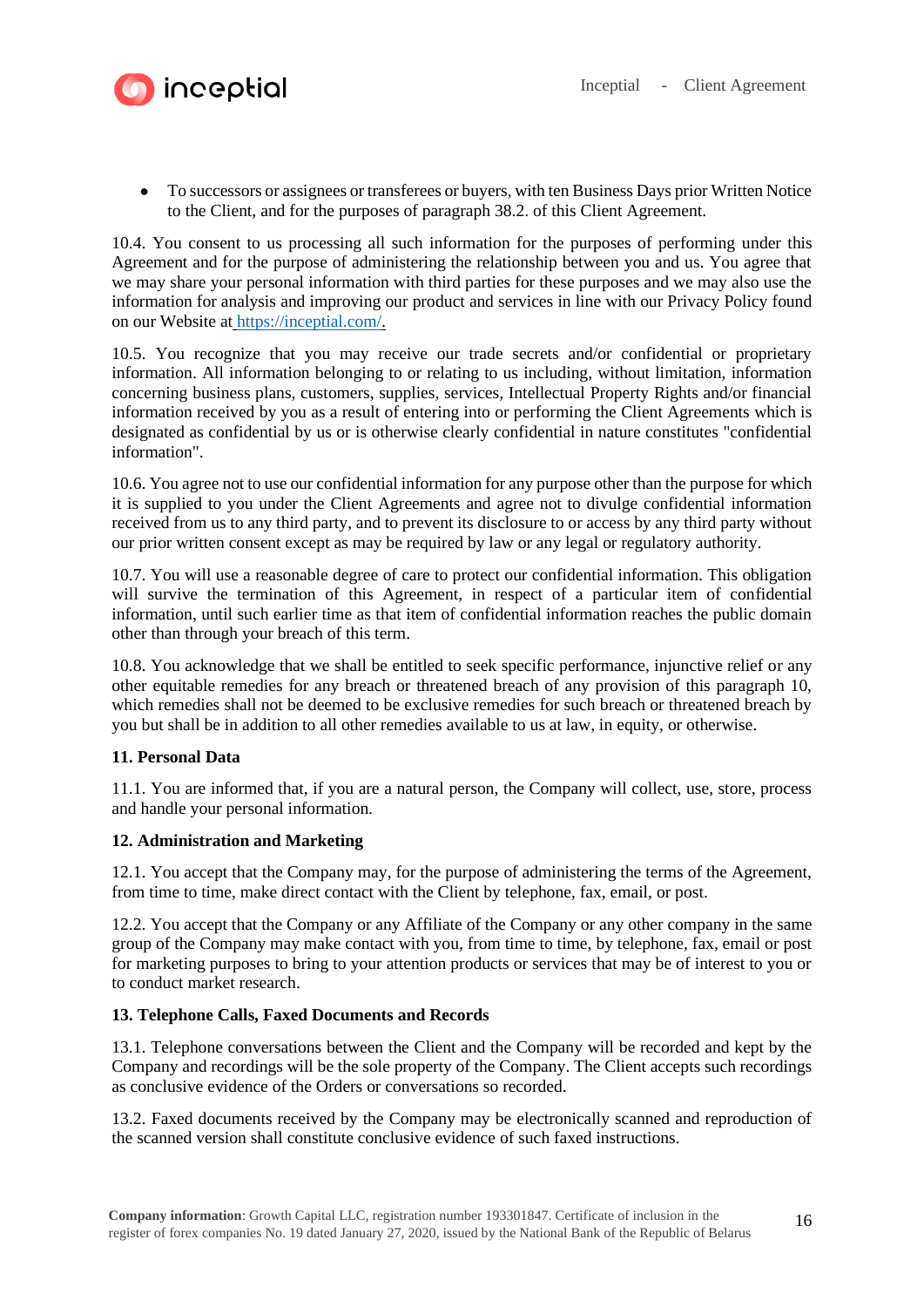

13.3. Our records will be evidence of your dealings with us in connection with the Trading Platform. You will not rely on us to comply with your record keeping obligations, although records may be made available to you on request in our absolute discretion. You will not object to the admission of our records as evidence in any legal or regulatory proceedings because such records are not originals, are not in writing or are documents produced by a computer.

13.4. The Company will keep records containing Client personal data, trading information, account opening documents, communications and anything else which relates to the Client for at least five years after termination of the Agreement or a Transaction.

## **14. Consent to Electronic Transmission of Information and Reporting**

14.1. You hereby consent to have your Trading Account information and trade confirmations available on the internet in lieu of having such information delivered to you via postal mail or email. You will be able to access your Trading Account information via the Trading Platform using your Account Credentials. We will post all of your Trading Account activity and you will be able to generate daily, monthly and yearly reports of Trading Account activity as well as a report of each executed trade. Updated Trading Account information will be available no later than 24 hours after any activity takes place on your Trading Account. Posting of Trading Account information on your terminal will be deemed delivery of confirmation and Trading Account statements. At all times, Trading Account information will include, and is not limited to, trade confirmations with ticket numbers, purchase and sales rates, Margins, amounts available for trading, statements of profit and loss, as well as current open and pending Positions.

## **15. General Rules of Trading**

15.1. Once you place an Order on the Trading Platform, the Company executes the said order by itself. It is understood that the Company executes the Client Orders in CFDs as principal to principal against the Client.

15.2. You acknowledge and agree that each Transaction conducted on the Trading Platform, including the placing of an Order, is comprised of first, an offer by you to us to complete a Transaction (whether such offer is to open a Transaction or close an open Transaction) at a certain price quoted on the Trading Platform, and our subsequent acceptance of your offer. A Transaction will be deemed to have been completed only when your offer has been received and accepted by us. Our acceptance of an offer will be evidenced by our confirmation of its terms to you and its completion.

15.3. We will be under no obligation to, but may in our absolute discretion, provide quotes for, or accept, execute or cancel, all or any part of a Transaction that you have requested through the Trading Platform without giving any reason. You may request to cancel or amend a Transaction at any time prior to our completing such a Transaction. We shall be entitled, but not obliged, to accept such a request in our sole discretion.

15.4. We reserve the right to void from the outset any Transaction containing or based on any Manifest Error. In the absence of our fraud or willful default, we will not be liable to you for any loss, cost, claim, demand or expense following any Manifest Error.

15.5. You acknowledge that all prices and Quotes shown on the Trading Platform are indicative only of actual trading prices in Normal Market Size and are subject to constant change. The Company provides Quotes by taking into account the Underlying Asset price, but this does not mean that these Quotes are within any specific percentage of the Underlying Asset price. When the relevant Underlying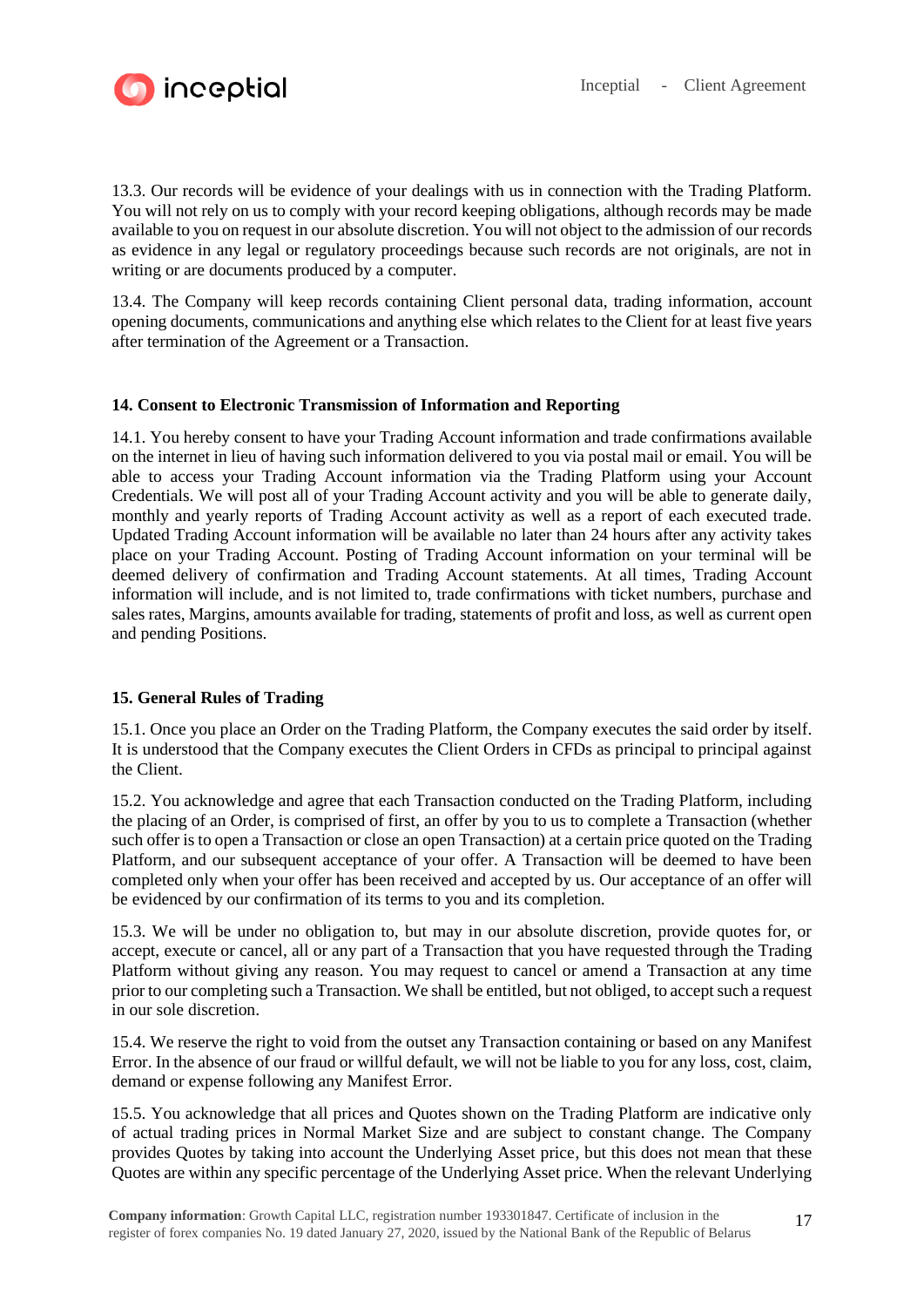

Market is closed, the Quotes provided by the Company will reflect what the Company thinks to be the current Bid and Ask price of the relevant Underlying Asset at that time.

15.6. You shall comply with any restrictions that we notify you from time to time with respect to your activities on the Trading Platform, including without limitation, the size of Transactions or other conditions that may apply to our quote. You acknowledge that we may offer to and impose on each user, in our sole discretion, different terms and restrictions with respect to their use of the Trading Platform.

15.7. You acknowledge that the Trading Platform is independent of any Underlying Markets and we are under no obligation to quote a particular price or follow the trading rules consistent with such Underlying Markets. You further acknowledge that the triggering of your Transaction is linked to the prices we quote on the Trading Platform, not the prices quoted on the relevant Underlying Markets. In determining whether the prices quoted on the Trading Platform reach or exceed the price accepted by us in a Transaction, we will be entitled (but not obliged), in our absolute discretion, to disregard any prices quoted by us during any pre-market, post-market or intra-day auction periods in the relevant Underlying Markets, during any intra-day or other period of suspension in the relevant Underlying Markets, or during any other period that in our reasonable opinion may give rise to short-term price spikes or other distortions. Our prices may differ from the current prices on the relevant Underlying Markets and you acknowledge that a Transaction may be triggered even though:

- an Underlying Market never traded at the level of your Transaction; or
- the Underlying Market did trade at the level of your Transaction but for such a short period that it would have been impractical to execute an equivalent transaction on the Underlying Markets.

15.8. When you complete a Transaction on the Trading Platform, you agree that you are not dealing on a recognised exchange.

15.9. You undertake and agree not to use the prices quoted on the Trading Platform for any purpose other than for your own trading purpose, and you agree not to redistribute our prices to any other person whether such redistribution is for commercial or other purposes.

15.10. You acknowledge that each Transaction is made for a specified number of units that constitute the Underlying Asset. You may only complete Transactions on the Trading Platform for the minimum number of units as set forth on the Trading Platform as the "Unit Amount", and in multiples of such "Unit Amount" up until the maximum amount permitted by the Trading Platform. You acknowledge and agree that we may set, in our sole and absolute discretion, the "Unit Amount" for each Underlying Asset.

15.11. Each Transaction opened by you, and any Transaction completed, will be binding on you notwithstanding that by opening the Transaction you may have exceeded any credit or other limit applicable to you or in respect of your dealings with us. It is noted however that the Company applies a Negative Balance Protection Policy pursuant to which, you may not lose more than the amount deposit on the Platform. In the event that a Position is closed at such price causing your equity to fall below zero, the Company shall waive its right to receive the balance from the Client.

15.12. Subject to paragraph 15.15 herein you may request a quote to open or close a Transaction for a particular Underlying Asset, at any time during the Trading Hours for such Underlying Asset. We will be under no obligation to but may, in our absolute discretion, provide a quote and accept and act on your offer to open or close a Transaction for an Underlying Asset outside of the Trading Hours of such Underlying Asset. In some cases, Transactions may only be traded during the time when the relevant Underlying Market is open. Trading Hours are displayed on the Trading Platform under the details link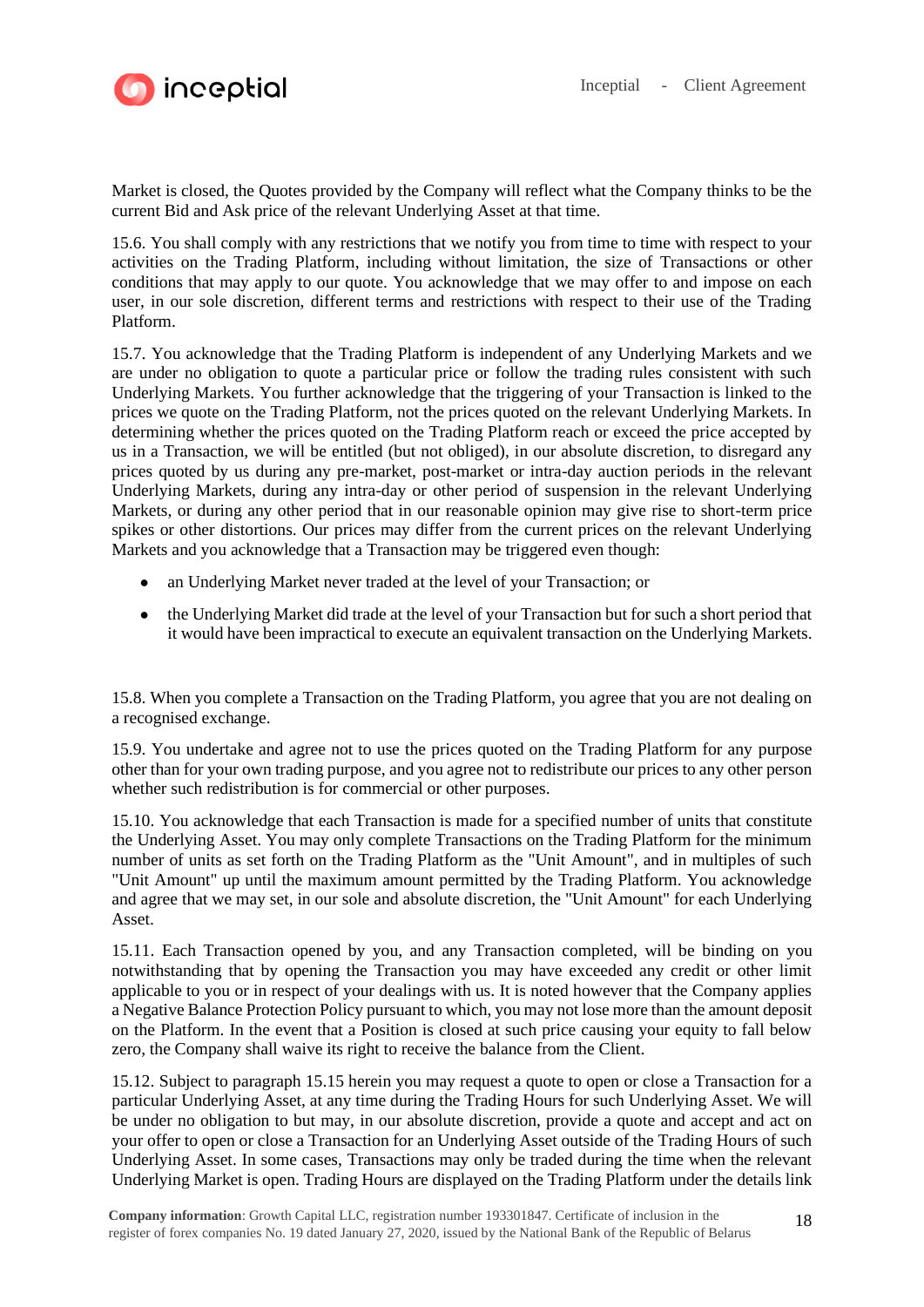



for each specific Underlying Asset. It is your responsibility to ensure you are aware of which Underlying Asset may be affected.

15.13. Without prejudice to any of our right hereunder, if, prior to the acceptance of your Order to open or close a Transaction, we become aware that any of the factors set out in paragraph 15.14 herein have not been met, we reserve the right to reject your Order outright. If we have, nevertheless, already opened or closed a Transaction prior to becoming aware that a factor set out in paragraph 15.14 herein has not been met, we may, in our discretion, either treat such a Transaction as void from the outset or close it at our then prevailing price. However, we may, in our absolute discretion, allow you to open or, as the case may be, close the Transaction in which case you will be bound by the opening or closure of such Transaction, notwithstanding that the factors in paragraph 15.14 were not satisfied.

15.14. The factors referred to in paragraph 15.13 include the following:

- the quote must be obtained via the Trading Platform or by such other means as we may from time to time notify you.
- your offer to open or close the Transaction must be given while the quote is still valid.
- the quote must not contain a Manifest Error.
- when you offer to open a Transaction, the number of units in respect of which the Transaction is to be opened must be neither smaller than the minimum unit amount specified on the Trading Platform for the Instrument, as applicable, from time to time, nor greater than the amount permitted in accordance with the terms of this Agreement.
- when you offer to close part but not all of an open Transaction both the part of the Transaction that you offer to close and the part that would remain open if we accepted your offer must not be smaller than the minimum unit amount specified on the Trading Platform.
- Force Majeure Event must not have occurred when you offer to open or close a Transaction.
- an Event of Default must not have occurred in respect of you.
- when you offer to open any Transaction, the opening of the Transaction must not result in your exceeding any initial or maintenance margin amount, credit or other limit placed on your dealings.
- subject to paragraph 15.12, our offer must be given to us during the Trading Hours for the applicable Underlying Asset in respect of which you offer to open or close the Transaction.
- the internet connection or communications are not disrupted.
- there is no request of regulatory or supervisory authorities of Belarus or a court order to the contrary.
- the legality or genuineness of the Order is not under doubt.
- there are Normal Market Conditions; and
- any other reasonable factor that we, in our sole discretion, notify you from time to time.

15.15. If, before your offer to open or close a Transaction is accepted by us, our quote moves to your advantage (for example, if the price goes down as you buy, or the price goes up as you sell) you agree that we can (but do not have to) pass such price improvement on to you. The effect of such action being that the level at which you offer to open or close a Transaction will, upon acceptance by us, be altered to the more favourable price. You acknowledge that it is in your best interests for us to alter the level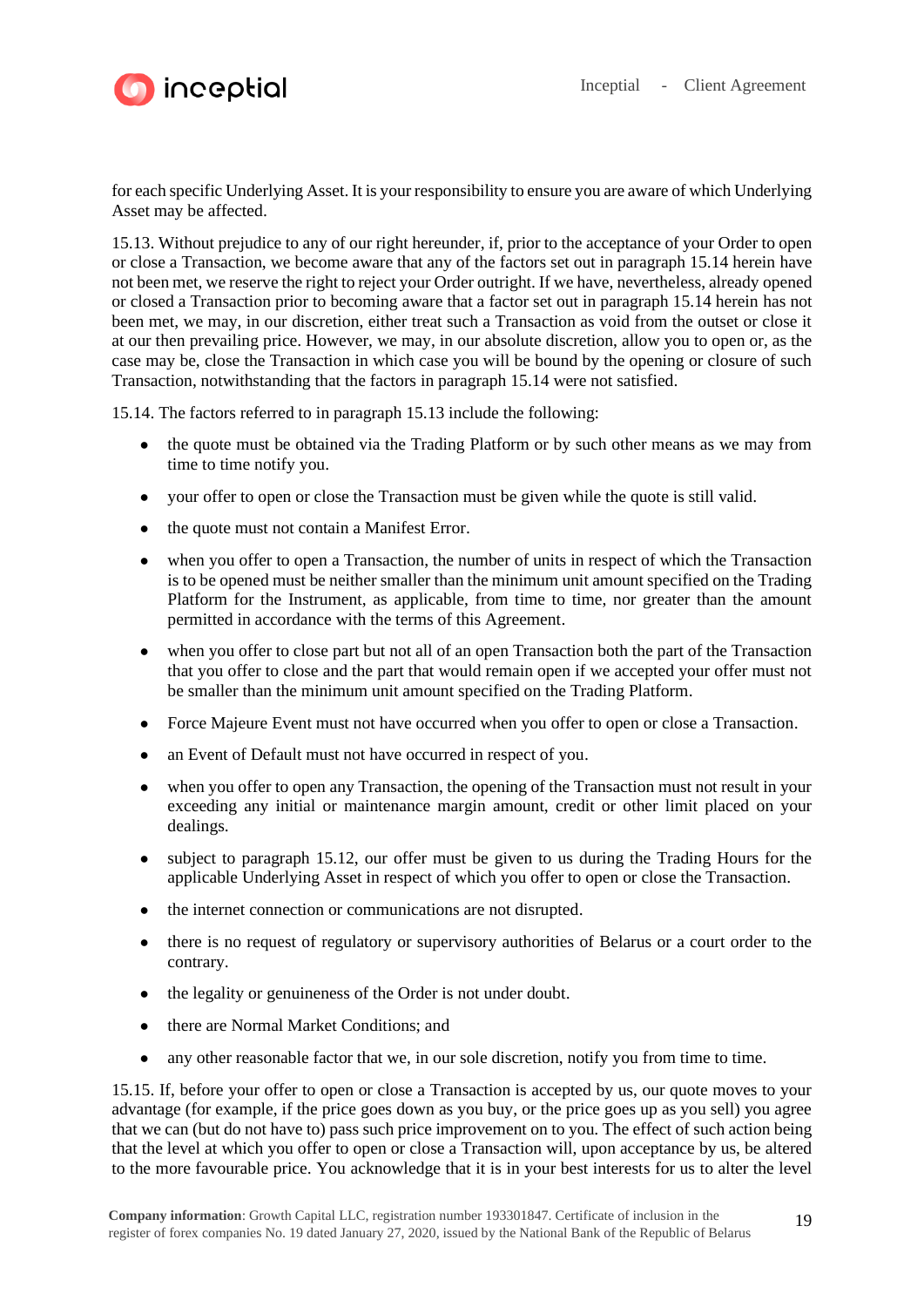

of your offer in the manner contemplated in this paragraph and you agree that any offer altered in accordance with this paragraph, once accepted by us, results in a fully binding agreement between us. Without derogating from the foregoing, you acknowledge that it is within our complete discretion as to when we will pass on a price improvement to you. You should also note that we will only pass on a price improvement within allowable limits.

15.16. Certain third-party companies may make available computerized solutions that facilitate the entry of trading orders or the execution of other activities on the Trading Platform (e.g. "trading robots") and/or allow for algorithm-based trading ("Robots" and/or "Robot Trading"). The use of any Robots and/or Robot Trading with the Trading Platform is in no way sanctioned by the Company and is at the Client's sole risk and responsibility. The Company makes no representations or warranties about the effectiveness, accuracy, functionality, performance, integrity, freedom-from-error or any other feature of any such Robots or Robot Trading solutions. Clients expressly acknowledge that the use of any Robots or engaging in Robot Trading is extremely risky and hereby absolve the company of liability for any damage caused as a result of the use of Robots and or Robot Trading. Any Transaction completed through the use of a Robot or through Robot Trading shall be considered to have been executed by the Client. The Company is under no obligation to facilitate the use of any Robot or to make available Robot Trading on the Trading Platform.

15.17. The Company is under no obligation, unless otherwise agreed in the Agreement, to monitor or advise the Client on the status of any Transaction or to close out any Client's Open Positions. When the Company decides to do so, other than in order to enforce the Negative Balance Protection, this will be done on a discretionary basis and will not be considered an undertaking of an obligation to continue. It is the Client's responsibility to be aware of his positions at all times.

15.18. If any Underlying Asset which is a security becomes subject to possible adjustments as a result of any of the events set out in section 15.19 (referred to as "Corporate Event"), the Company will determine the appropriate adjustment, if any, to be made to the opening/closing price, size, value and/or quantity of the corresponding Transaction (and also the level or size of the corresponding orders). This action is made in order to (i) account for the diluting or concentrating effect necessary to preserve the economic equivalent of the rights and obligations of the parties under that transaction immediately prior to that Corporate Event, and/or (ii) replicate the effect of the Corporate Event upon someone with an interest in the relevant Underlying Asset security, to be effective from the date determined by the Company.

15.19. The events to which paragraph 15.18 refers to are any of the following, by the declaration of the issuer of a security:

- **a.** A subdivision, consolidation or reclassification of shares, a share buy-back or cancellation, or a free distribution of bonus shares to existing shareholders, capitalization or share split or reverse share split or similar event.
- **b.** A distribution to existing holders of the shares or additional shares, other share capital or securities, granting the right to payment of dividends and/or proceeds from the liquidation of the issuer equally proportionate to such payments to holders of the underlying shares, securities, or warrants granting the right to receive or purchase shares for less than the current market price per share.
- **c.** Any other event regarding shares analogous to any of the above events or otherwise having a diluting or concentrating effect on the market value of shares.
- **d.** Any event analogous to any of the above events or otherwise having a diluting or concentrating effect on the market value of any security not based on shares.
- **e.** Any event that is caused by a merger offer made regarding the company of the underlying asset.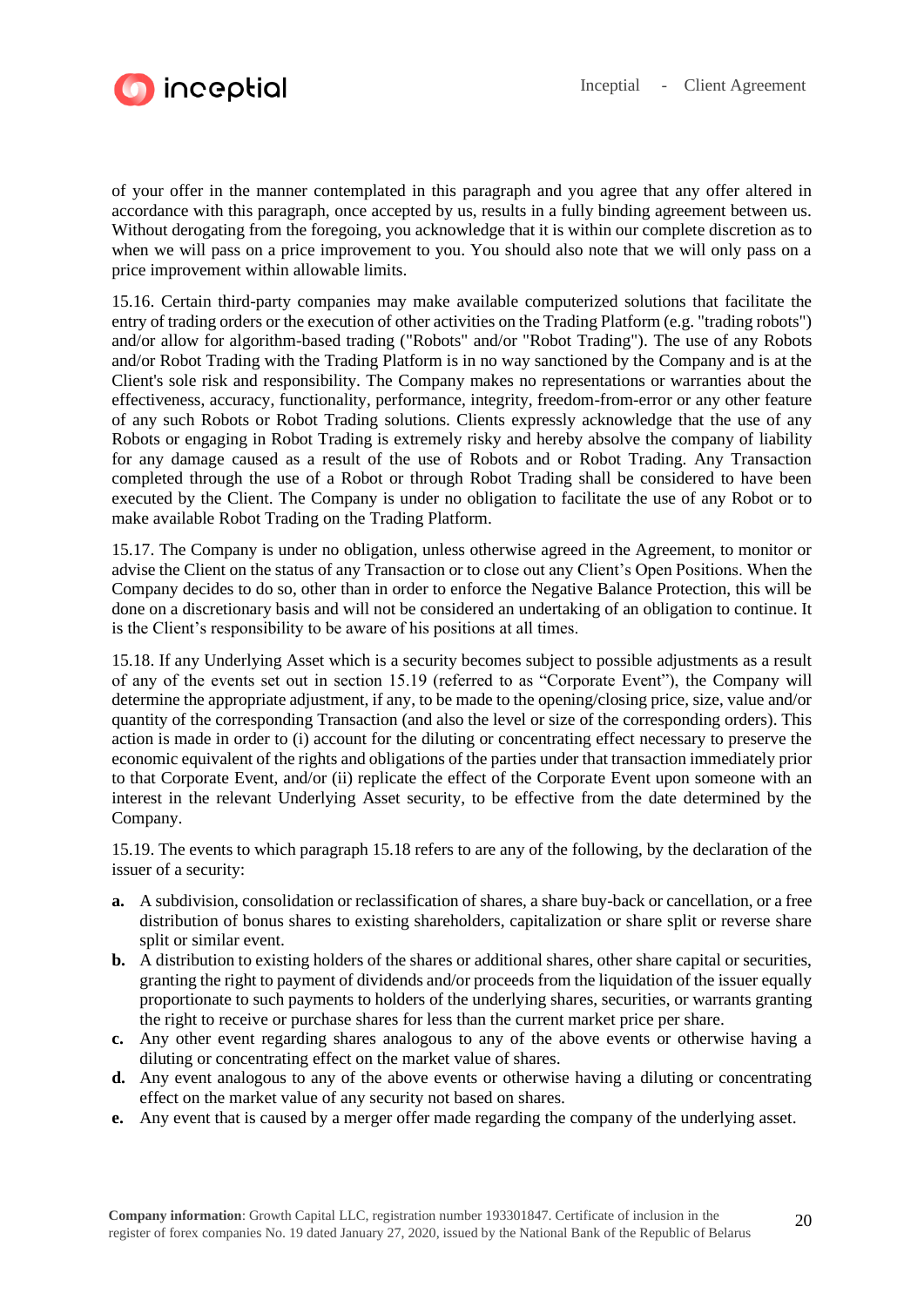

15.20. If any Underlying Asset which is a security becomes subject to a specific risk resulting in a predicted fall in value, the Company reserves the right to restrict short selling or even withdraw the specific Underlying Asset from the Trading Platform.

15.21. Determination of any adjustment or amendment to the opening/closing price, size, value and/or quantity of the Transaction (and/or level or size of any order) shall be at the Company's sole discretion and shall be conclusive and binding upon the Client. The Company shall inform the Client of any adjustment or amendment via its internal mail as soon as is reasonably practicable.

15.22. In the case where the Client deliberately attempts to take advantage of the fact that shares in a particular Spot Index going ex-dividend, the Company reserves the right to apply a dividend adjustment in the form of commission without prior notice or consent. In the case of short positions, the dividend adjustment will be debited from the client's account where dividend adjustments = Index Dividend declared x position size in Lots.

15.23. Benefits – Takeovers and Transformations (including events such as share consolidations/splits, mergers, takeovers, spinoffs, MBO's, de-listings, etc.). Depending on the circumstances of each event, our policy is to close out any customer open positions at the market price immediately prior to the event taking place. As a result of such event, if any Underlying Asset becomes subject to an adjustment as the result of a takeover or transformation action we shall determine the appropriate adjustment to be made to the contract price or contract quantity as we consider appropriate to account for the diluting or concentrating effect of the action. Such adjustment shall represent the economic equivalent of the rights and obligations of us and you immediately prior to the action.

15.24. Insolvency. If a company, whose Underlying Asset forms the CFD goes into insolvency or is otherwise dissolved, we shall close any such of your open Transactions in CFD of that Underlying Asset. The closing date shall be the date of insolvency.

15.25. The Company will use reasonable efforts to execute an Order, but it is agreed and understood that despite the Company's reasonable efforts transmission or execution may not always be achieved at all for reasons beyond the control of the Company.

## **16. Our Right to Force Close**

16.1. If the prices quoted on the Trading Platform change such that the total difference payable by you pursuant to all of your open Transaction equals or exceeds the total Maintenance Margin for all such Transactions, or the amount in your Trading Account is equal to or less than the total Maintenance Margin for all of your open Transaction(s), or if we receive a charge-back from your credit card issuer or with respect to any other payment method for any reason, you acknowledge that we have the right, in our sole discretion, to immediately close any and all of your Open Positions whether at a loss or a profit without any prior notice. The exercise of our right to force close your Open Positions will not result in termination of your Trading Account or of this Agreement, unless we send you a notice of termination.

16.2. Notwithstanding the foregoing, if the prices quoted on the Trading Platform move against the price of your Transaction, we may, without obligation or liability, request that you increase the amount in your Trading Account, within a short period of time, to cover the Difference and/or meet the Maintenance Margin requirements for the purpose of keeping a Transaction open. If you fail to comply with a request for additional funds within the time prescribed by us, we may in our sole discretion, close any and all of your open Transaction whether at a loss or a profit and liquidate your Trading Account for the Difference payable by you. It is your responsibility to monitor, at all times, the amount deposited in your Trading Account against the amount of any margin required as a result of your trading decisions.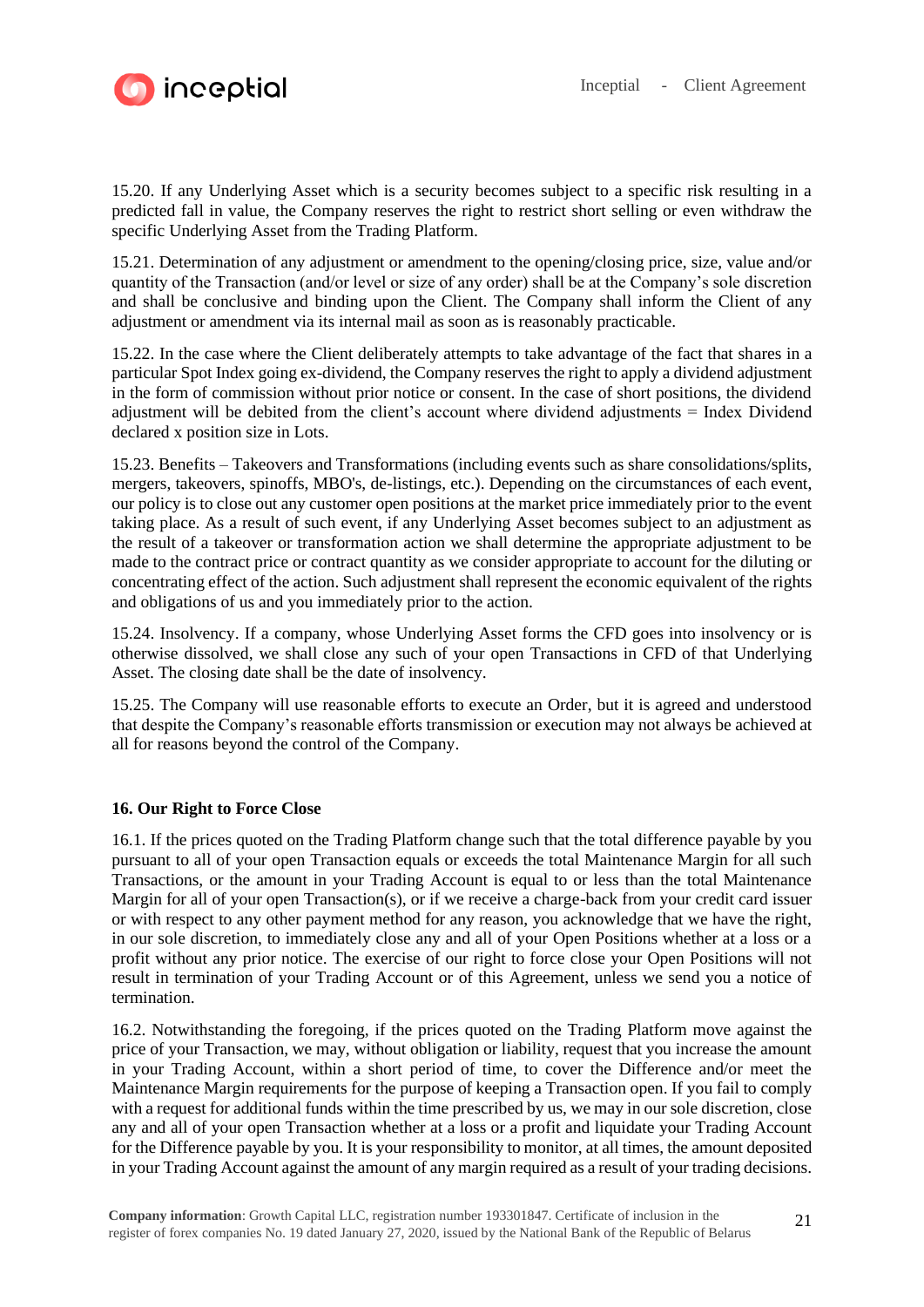

16.3. We may specify on the Trading Platform expiration times and dates for various Underlying Assets traded on the Trading Platform. If the Trading Platform specifies such a time of expiration for an Underlying Asset, you hereby authorize us to close any open Transactions with respect to such an Underlying Asset at the price quoted on the Trading Platform at such time.

16.4. You acknowledge that the trading of certain Underlying Assets on the Trading Platform may become volatile very quickly and without warning. Due to the high degree of risk involved in trading volatile Underlying Assets, you acknowledge and agree that we reserve the right to close all or any open Transactions with respect to any Underlying Asset that we determine, in our sole discretion, are volatile, at the price quoted on the Trading Platform at such time without notice.

# **17. Force Majeure**

17.1. We may, in our reasonable opinion, determine that a Force Majeure Event exists. A Force Majeure Event will include, but is not limited to, the following:

- any act, event or occurrence (including without limitation any strike, riot or civil commotion, act of terrorism, war, industrial action, acts and regulations of any governmental or supranational bodies or authorities) that, in our opinion, prevents us from maintaining an orderly market in one or more of the FX and other CFDs in respect of which we deal on the Trading Platform.
- the suspension or closure of any Underlying Market or the occurrence, abandonment or failure of any Underlying Asset on which we base, or to which we in any way relate, our quote, or the imposition of limits or special or unusual terms on the trading in any such market or on any such event.
- the occurrence of an excessive movement in the level of any Transaction and/or Underlying Market or our anticipation (acting reasonably) of the occurrence of such a movement.
- any breakdown or failure of transmission, communication or computer facilities, interruption of power supply, or electronic or communications equipment failure.
- the failure of any relevant supplier, Financial Institution, intermediate broker, agent or principal of ours, custodian, sub-custodian, dealer, Underlying Market, clearinghouse or regulatory or self-regulatory organization, for any reason, to perform its obligations.

17.2. If we determine that a Force Majeure Event exists, we may, in our absolute discretion, without notice and at any time, take one or more of the following steps:

- alter your Margin requirements; which may result in you requiring to provide additional Margin;
- close all or any of your open Transactions at such closing prices as we reasonably believe to be appropriate.
- suspend or modify the application of all or part of the Agreement to the extent that the Force Majeure Event makes it impossible or impracticable for us to comply thereto; or
- alter the Trading Hours for a particular Transaction.

17.3. You agree that we will not be liable in any way to you or to any other person in the event of a Force Majeure Event, nor for our actions pursuant to paragraph 17.2, if we decide to take such action. The Parties shall be released of all responsibilities for partial or full non-fulfilment, as well as for improper fulfilment of the obligations under this Agreement, if such non-fulfilment or improper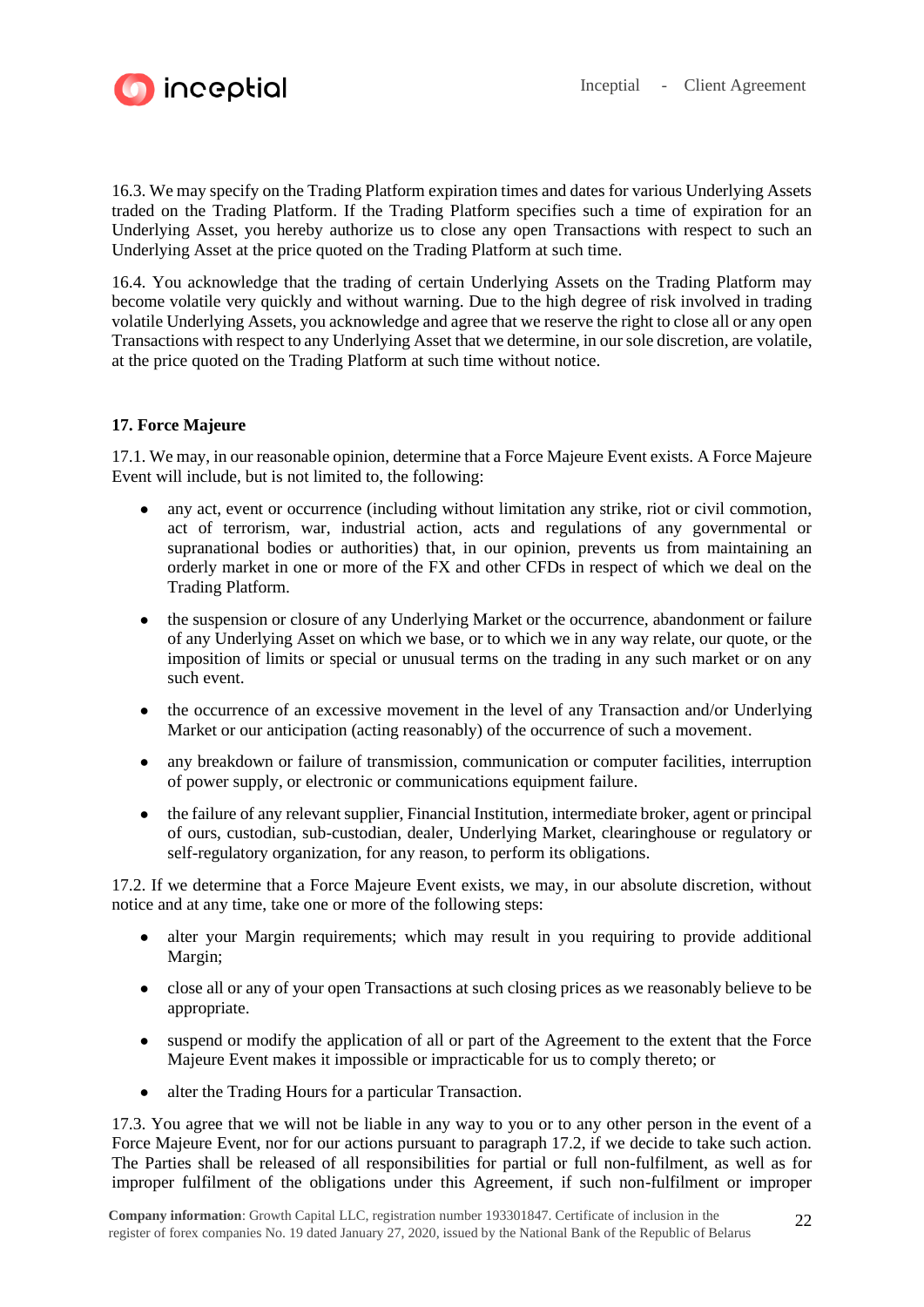

fulfilment was a result of a Force Majeure Event, which occurred after the Client Agreements were concluded.

# **18. Margin Requirements and Margin Calls**

18.1. In order to open a Transaction for an Underlying Asset, you undertake to provide the Initial Margin in your Trading Account. In order to keep a Transaction open, you undertake to ensure that the amount in your Trading Account exceeds the Maintenance Margin. You acknowledge that the Margin for each Underlying Asset differs and may be changed by us in our sole discretion from time to time. Deposits into your Trading Account can be made by wire transfer or another method of payment, to a bank account, or other location, as we may notify you from time to time. Based on the amount of money you have in your Trading Account; we retain the right to limit the amount and total number of open Transactions that you may wish to open or currently maintain on the Trading Platform. It is understood that each different type of Trading Account offered by us from time to time may have different Margin Requirements.

18.2. It is your responsibility to ensure that you understand how Margin Requirements are calculated.

18.3. Unless a Force Majeure Event has occurred, the Company has the right to change the Margin requirements, giving to the Client three (3) Business Days Written Notice prior to these amendments. New Margin Requirements shall be applied for new positions. The Company has the right to change Margin requirements without prior notice to the Client in the case of Force Majeure Event. In this situation, the Company has the right to apply new Margin requirements to the new positions and to the positions which are already open. All changes shall be effected on the Platform and/or the Website and the Client is responsible to check for updates. It is the Client's responsibility to monitor at all times the amount deposited in his Trading Account against the amount of any Margin required under this Agreement and any additional margin that may become necessary.

18.4. You are aware and acknowledge that we may, in our sole discretion, require you to take certain action in your Trading Account pursuant to a Margin Call. A Margin Call may be based upon a number of factors, including without limitation, your overall position with us, your account size, the number of open Transactions you have, the volume traded, your trade history and market conditions. The Company guarantees on a non-discretionary basis "Negative Balance Protection" for the Client. This means that the Company ensures that losses/costs of the Client will never exceed the total balance held in the Client's Trading Account. If any sub-account falls into negative equity, the Company reserves the right to transfer funds from one of the other sub-accounts in the structure to cover the deficit. Such transfer could cause one or more of the sub-accounts to be subject to stop-out. There may also be costs associated with such transfers, for example conversion fees if funds in different currencies are transferred. It is the client's responsibility to maintain positive balances and fulfil margin requirements on all individual sub-accounts as well as on an aggregate level. The Company will monitor the client's risk exposures and balances on a counterpart basis, and reserves the right to proceed with actions to manage the client's aggregate risk towards the Company not limited on a sub-account basis.

Further to the above, in the event that the Company determines, at its sole discretion, that the Client voluntarily and/or involuntarily abuses the "Negative Balance Protection" offered by the Company, by way of, but not limited to, hedging his/her exposure using his/her Trading Account(s), whether under the same profile or in connection with another  $Client(s)$ , then the Client accepts that the Company is entitled to treat this incident as a force majeure event and taken any or all of the actions outlined in paragraph 17.2. Note that Hedging is considered the act of entering into transactions or combination of transactions, such as holding long and short positions, in the same or correlated instruments at the same time, either by the Client or by the client acting in concert with others maintaining Trading Accounts with the Company.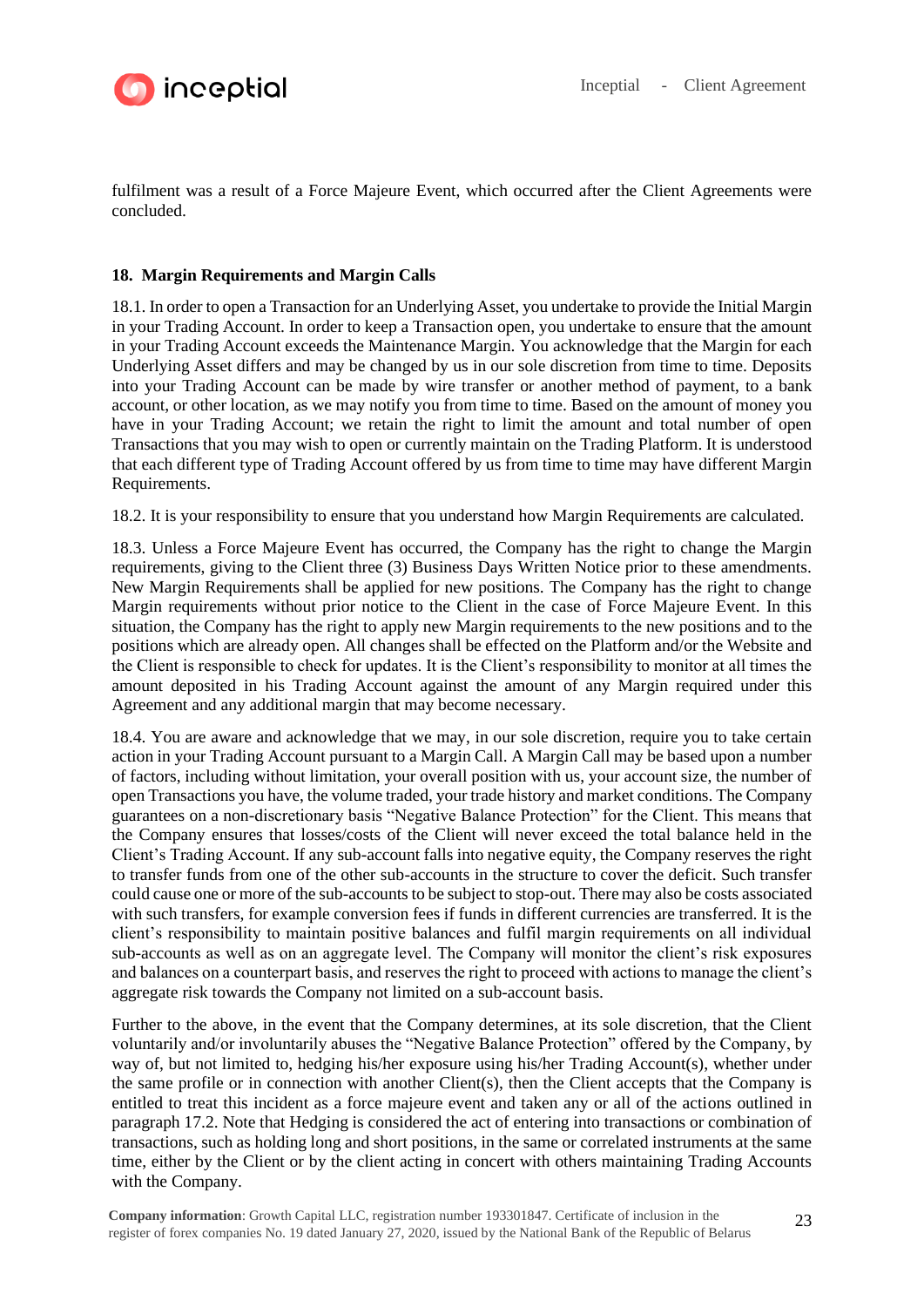

18.5. The Company shall not have an obligation to make any Margin Call to the Client but in the event that it does, or in the event that the Trading Platform warns the Client that it reached a certain percentage of the Margin in the Trading Account, the Client should take any or any of the three options to deal with the situation:

a. Limit his exposure (close trades); or

b. Hedge his positions (open counter positions to the ones he has right now) while re-evaluating the situation; or

c. Deposit more money in his Trading Account.

18.6. Failure to meet the Margin Requirements at any time or failure to take an action under paragraph.

18.5 of this Client Agreement, gives us the right in our sole discretion, to close any and all of your Open Positions whether at a loss or a profit without further notice to you. It is your responsibility to monitor, at all times, the amount deposited in your Trading Account against the amount of Maintenance Margin required as a result of your trading decisions and it is understood that the Company has the right to take the actions of this paragraph, even if a Margin Call is not made under paragraph 18.5 of this Client Agreement.

18.7. Margin shall be paid in monetary funds in the Currency of the Client Account.

18.8. The Client undertakes neither to create nor to have outstanding any security interest whatsoever over, nor to agree to assign or transfer, any of the Margin transferred to the Company.

18.9. If you have more than one Trading Account with us, each Trading Account will be treated entirely separately. Therefore, any credit on one Trading Account (including amounts deposited as margin) will not discharge your liabilities in respect of any other Trading Account. It is your responsibility to ensure the required level of margin is in place for each Trading Account separately.

## **19. Settlement, Payments, Costs and Taxes**

19.1. Upon completing a Transaction:

● You shall be liable for the Difference if the Transaction is:

(i) a Sell, and the closing price of the Transaction is higher than the opening price of the Transaction; or

(ii) a Buy, and the closing price of the Transaction is lower than the opening price of the Transaction.

You shall receive the Difference if the Transaction is:

(i) a Sell, and the closing price of the Transaction is lower than the opening price of the Transaction; or

(ii) a Buy, and the closing price of the Transaction is higher than the opening price of the **Transaction** 

19.2. Unless we agree otherwise, all sums for which either Party is liable under paragraph 19.1 above are immediacy payable upon closing of the Transaction. You hereby authorise us to debit or credit your Trading Account with the relevant sums at the closing of each Transaction. It is understood that once you place an Order, until such Order is executed and the Transaction is closed, the Maintenance Margin shall not be used as collateral and hence shall be unavailable for withdrawal.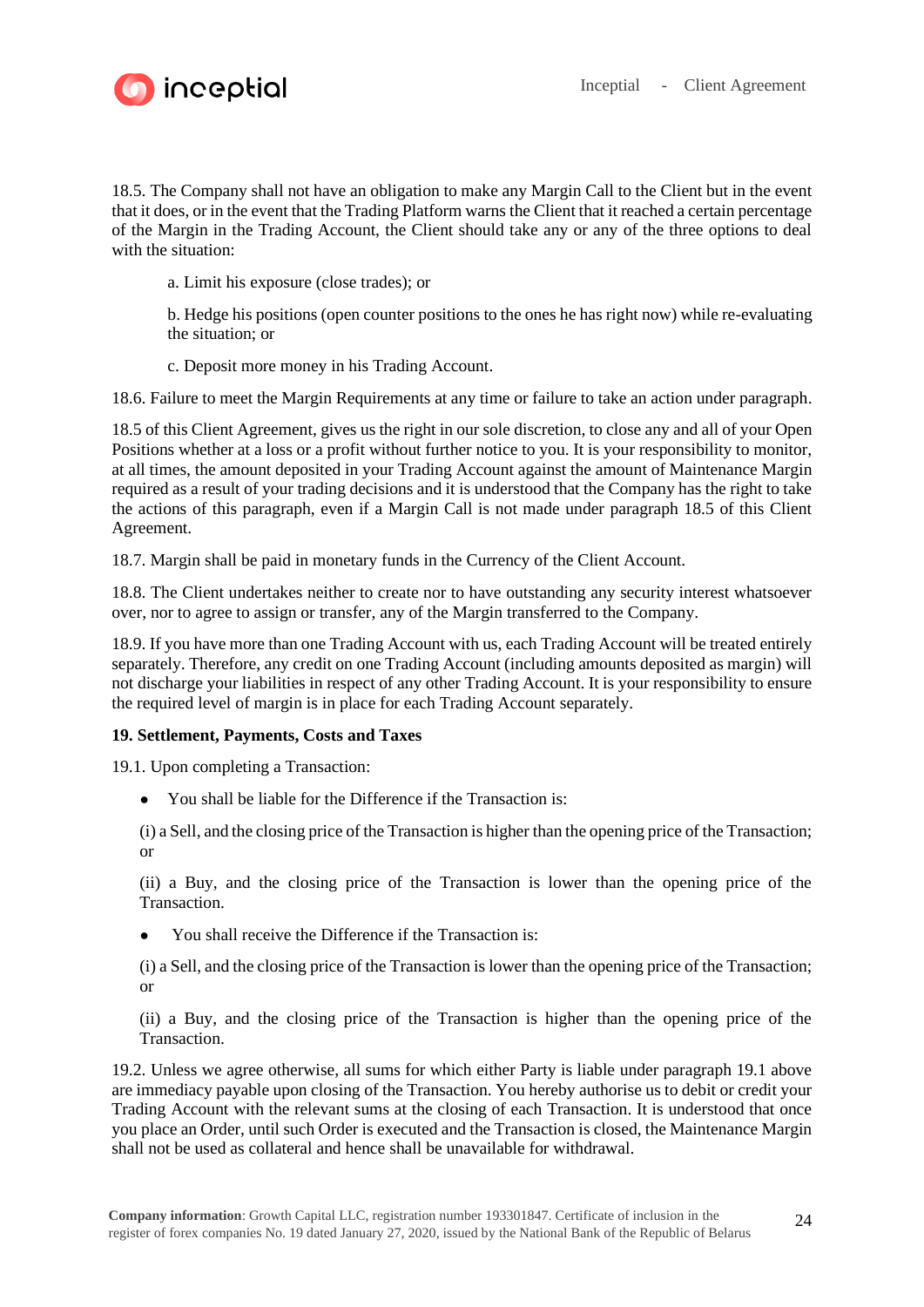

19.3. You shall be liable for any and all taxes, fees and assessments with respect to any Transaction you complete on the Trading Platform. It is your obligation alone to calculate and pay all taxes applicable to you in your country of residence, or otherwise arising as a result of your trading activity from the use of the Trading Platform.

19.4. Notwithstanding the above, if required by applicable law, the Company shall deduct at source from any payments due to you such amounts as are required by the tax authorities to be deducted in accordance with applicable law.

19.5. It is possible that other costs, including taxes, relating to transactions carried out on the Trading Platform may arise for which you are liable and which are neither paid via us nor imposed by us. Without derogating from your sole and entire responsibility to account for tax due, you agree that we may deduct tax, as may be required by the applicable law, with respect to your trading activity on the Trading Platform. You are aware that we have a right of set-off against any amounts in your Trading Account with respect to such tax deductions, and you hereby authorize us to withdraw amounts from your Trading Account with which to pay such taxes. You shall have no claim against us with regard to such deductions. You further agree that such deductions do not derogate from our rights to make Margin Calls under this Agreement.

19.6. You undertake to pay all stamp expenses relating to this Agreement and any documentation which may be required for the currying out of the Transactions under this Agreement.

19.7. It is hereby clarified that subject to the terms of this Agreement and the provisions of paragraph 23.1, the Difference is the only payment required by you for the Services. Notwithstanding the above, we reserve the right to charge additional fees or charges in the future, upon one month's prior notice. The applicable fees or charges from time to time may be found on the Company's Website. Company may vary its fees from time to time. The Company will send a Written Notice to the Client informing of any changes, before they come into effect. The variation will take effect from the date which the Company specifies in its notification to the Client.

19.8. Should your country of residence operate regulations or laws which restrict the use of currency or require you to report receipts and payments of that currency to a regulator or legal authority, you agree that you will fulfil any reporting obligations or obtain any required consents or approvals which may arise as a result of your use of the Trading Platform or associated transactions.

19.9. Prior to opening an account with the Company, the Client needs to consider any applicable charges such as spread(s), mark-up(s), commission(s), and swap(s). The Client is solely responsible for requiring clarifications from the Company in relation to the above, if necessary. The Client may review all applicable charges, prior to entering into an agreement with the Company as well as at all times, on our Website(s).

19.10. The Client should note that not all charges are represented in monetary terms and may appear, for instance, in pips; therefore, the Client needs to ensure that he/she understands the cost that the pip amounts to.

19.11. The Company reserves the right to charge monthly maintenance fee per Trading Account assuming that the Trading Account has sufficient funds to cover such fee. This maintenance fee depends on the Client categorization and/or type of Trading Account and/or volume of Orders and/or amount of deposits. The applicable maintenance fees may be found on the Company's Website.

19.12. The Client should note that any applicable charges shall be instantly deducted from his/her Trading Account(s).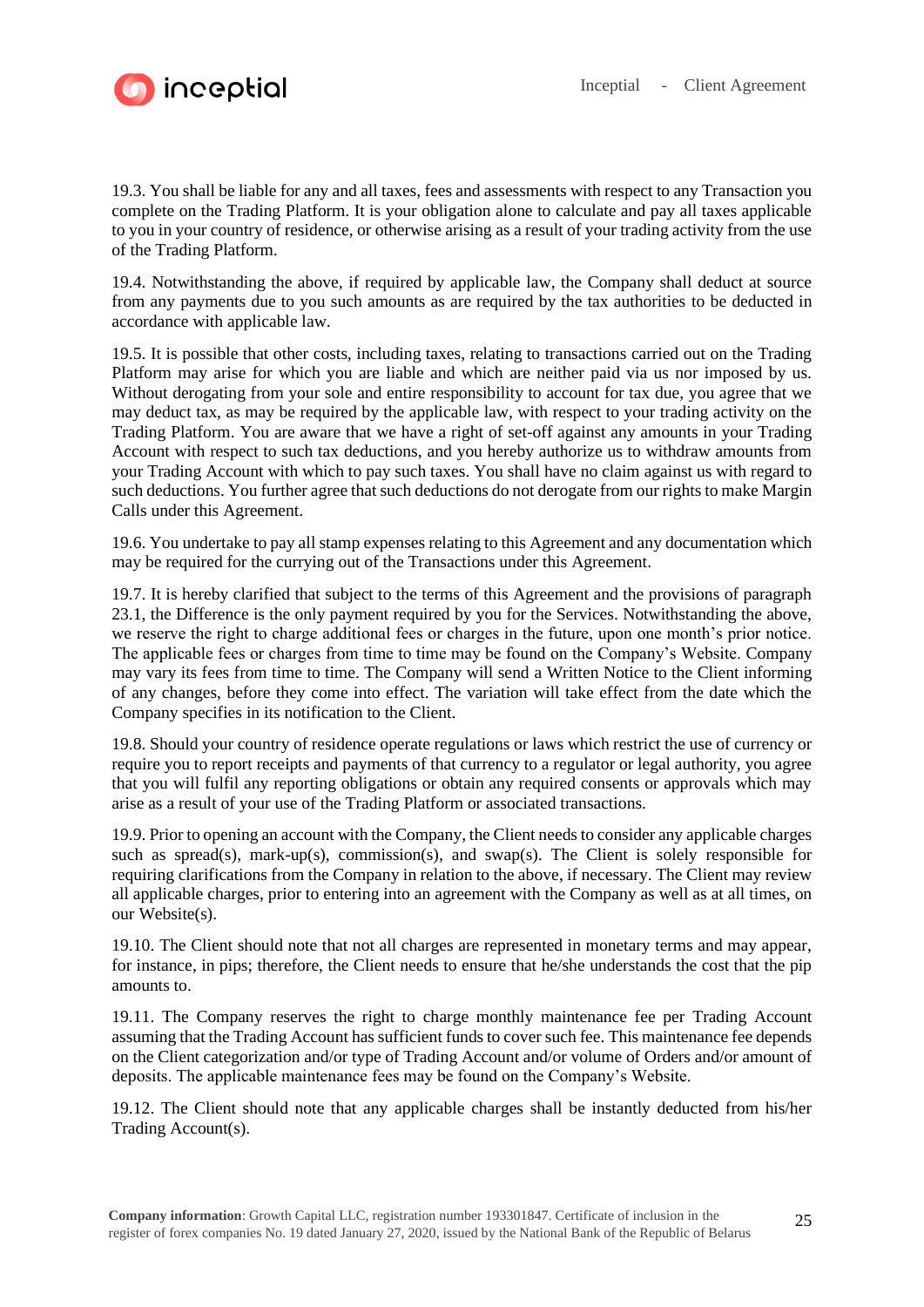

# **20. Deposits and Withdrawals**

20.1. The Trading Account shall be activated upon the Client depositing the Initial Margin, according to the type of Client Account, as determined by the Company in its discretion from time to time.

20.2. The Client may deposit funds into the Trading Account at any time during the course of this Agreement. Deposits will be made via wire transfer or any other methods accepted by the Company from time to time. The Company will not accept third party or anonymous payments in the Client Account. Deposits for Margin and any other deposits due will, unless otherwise agreed or specified by us, be required in the Currency of the Trading Account, based on your country of origin as specified in your address and as shall be specified on the Trading Platform. We shall not, and you shall not request us to, convert any monies standing to your credit or which have been paid by you into your Trading Account in one currency to another currency. The detailed information about deposit options is shown on the Website.

20.3. The Company shall have the right to request the Client at any time any documentation to confirm the source of funds deposited into the Client Account. The Company shall have the right to reject a deposit of the Client if the Company is not duly satisfied as to the legality of the source of funds.

20.4. If the Client makes a deposit, the Company shall credit the relevant Trading Account with the relevant amount actually received by the Company within one Business Day following the amount is cleared in the bank account of the Company.

20.5. If the funds sent by the Client are not deposited in the Trading Account when they were supposed to, the Client shall notify the Company and request from the Company to make a banking investigation of the transfer. The Client agrees that any charges of the investigation may be deducted from his Trading Account or paid directly to the bank performing the investigation. The Client understands and agrees that in order to perform the investigation the Client shall have to provide the Company with the requested documents and certificates.

20.6. The Company shall effect withdrawals of Client funds upon the Company receiving a relevant request from the Client in the method accepted by the Company from time to time.

20.7. All Trading Account withdrawals are subject to a minimum 100 USD (or equivalent) withdrawal amount.

20.8. Upon the Company receiving an instruction from the Client to withdraw funds from the Client Account, the Company shall process the Client's request to withdraw funds within five working days from the day the request was made, if the Client's request is received outside of normal trading hours the five working days will count from the next working day of the client's request receipt, provided that the following requirements are met:

- the withdrawal instruction includes all necessary information;
- the instruction is to make a transfer to the originating account (whether that is a bank account, a payment system account etc.) from which the money was originally deposited in the Trading Account or at the Client's request to a bank account belonging to the Client;
- the account where the transfer is to be made belongs to the Client;
- at the moment of payment:
	- the amount specified in the withdrawal instruction (including all payment charges) does not exceed the Client's Balance (minus any credit amount provided by us to the Client's Trading Account or bonus not eligible for withdrawal where applicable), in case the Client has no Open Positions; or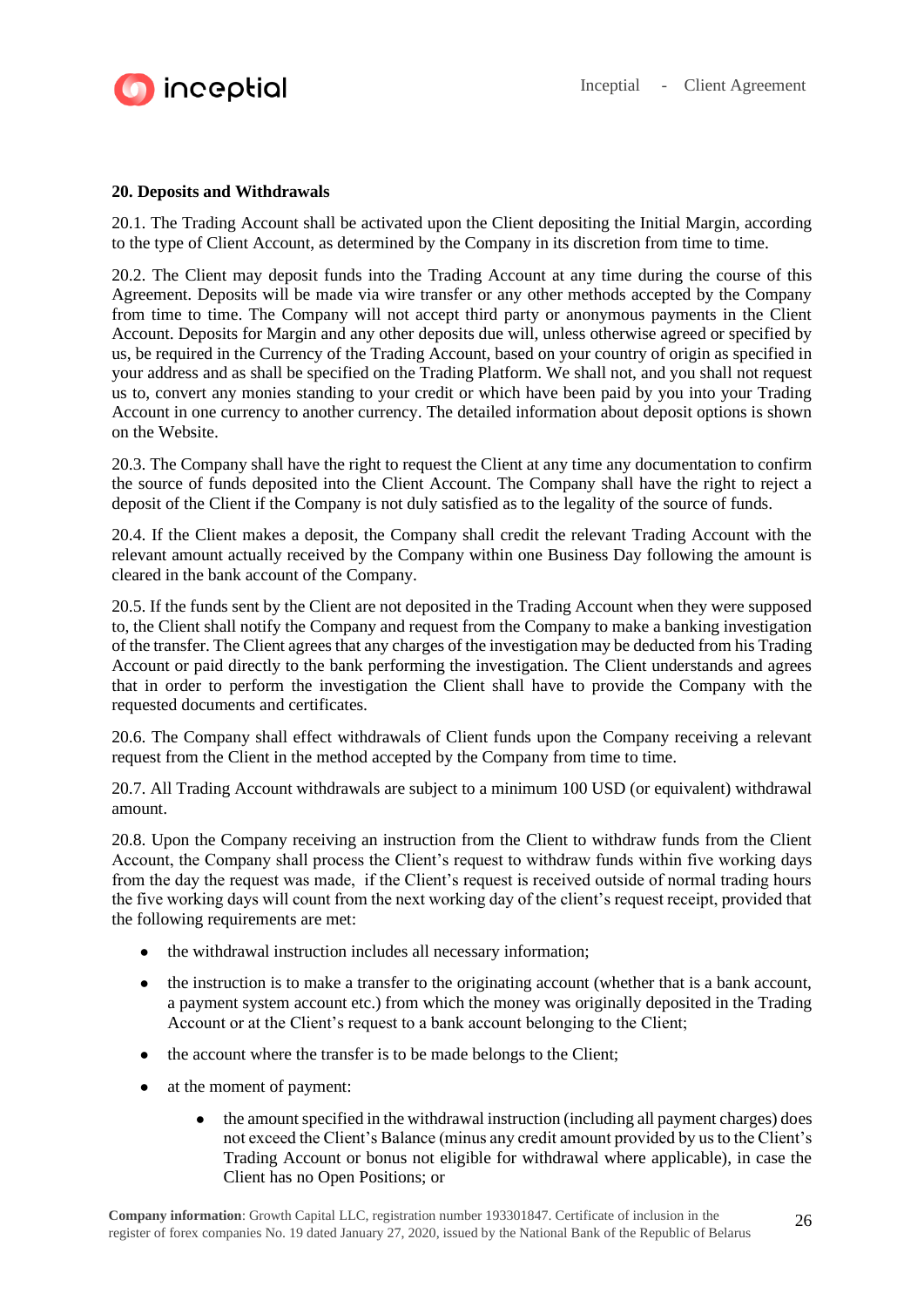

- The amount specified in the withdrawal instruction (including all payment charges) does not exceed 80% of the Client's Balance (minus any credit amount provided by us to the Client's Trading Account or Bonus not eligible for withdrawal where applicable), in case the Client maintains Open Positions.
- there is no Force Majeure event which prohibiting the Company from effecting the withdrawal.
- the Client is fully verified according to Verification guidelines set forth on the Website and/or the present Agreement and/or made available to him/her via email.

The Client acknowledges and agrees that, where the requirements outlined in paragraph 20.7 are not met, the Company will be entitled to cancel the said withdrawal request and/or request additional information/documents. It is agreed that if the client fails to provide the Company with the requested information within one (1) week from the day the request was made, the Company will be entitled to cancel the said withdrawal request.

20.9. It is agreed and understood that withdrawals will only be effected towards the Client. The Company will not make withdrawals to any other third party or anonymous account.

20.10. The manner in which we remit monies to you will be in our absolute discretion. The Company reserves the right to decline a withdrawal request of the Client asking for a specific transfer method and the Company has the right to suggest an alternative.

20.11. All payment and transfer charges of third parties will be borne by the Client and the Company shall debit the relevant Trading Account for these charges.

20.12. Withdrawal fees may apply from time to time depending on the Client or type of Trading Account. The applicable fees may be found on the Company's Website, at General Fees section.

20.13. Mistakes made by the Company during transfer of funds shall be refunded to the Client. It is understood that should the Client provide wrong instructions for a transfer, the Company may be unable to correct the mistake and the Client may have to bear the loss.

20.14. We reserve the right to seek reimbursement from you, if we receive a charge-back from any credit card issuer or with respect to any other payment method, for any reason. We may obtain such reimbursement by charging your Trading Account, deducting amounts from future payments owed to you, charging your credit card or obtaining reimbursement from you by any other lawful means. All bank charges howsoever arising will be deducted from your Trading Account.

20.15. If we receive, for any reason, a dispute, claim, and/or chargeback from your credit card issuer or any other payment method you use, you acknowledge that we have the right to take any or all of the following measures, at our discretion:

- immediately close any or all of your open Transactions whether at a loss or a profit and debit or credit, respectively, your Trading Account in accordance with Section 19.2, with or without any notice; and/or
- immediately place restrictions on your Trading Account with or without any notice, including: i) the restriction on making deposits using any payment method to your Trading Account, even in cases of margin call(s), ii) the restriction on requesting withdrawals from your Trading Account, and iii) the restriction on opening new positions on the Trading Platform; the duration of the restrictions will be set at the Company's discretion and/or
- Terminate the present Agreement and/or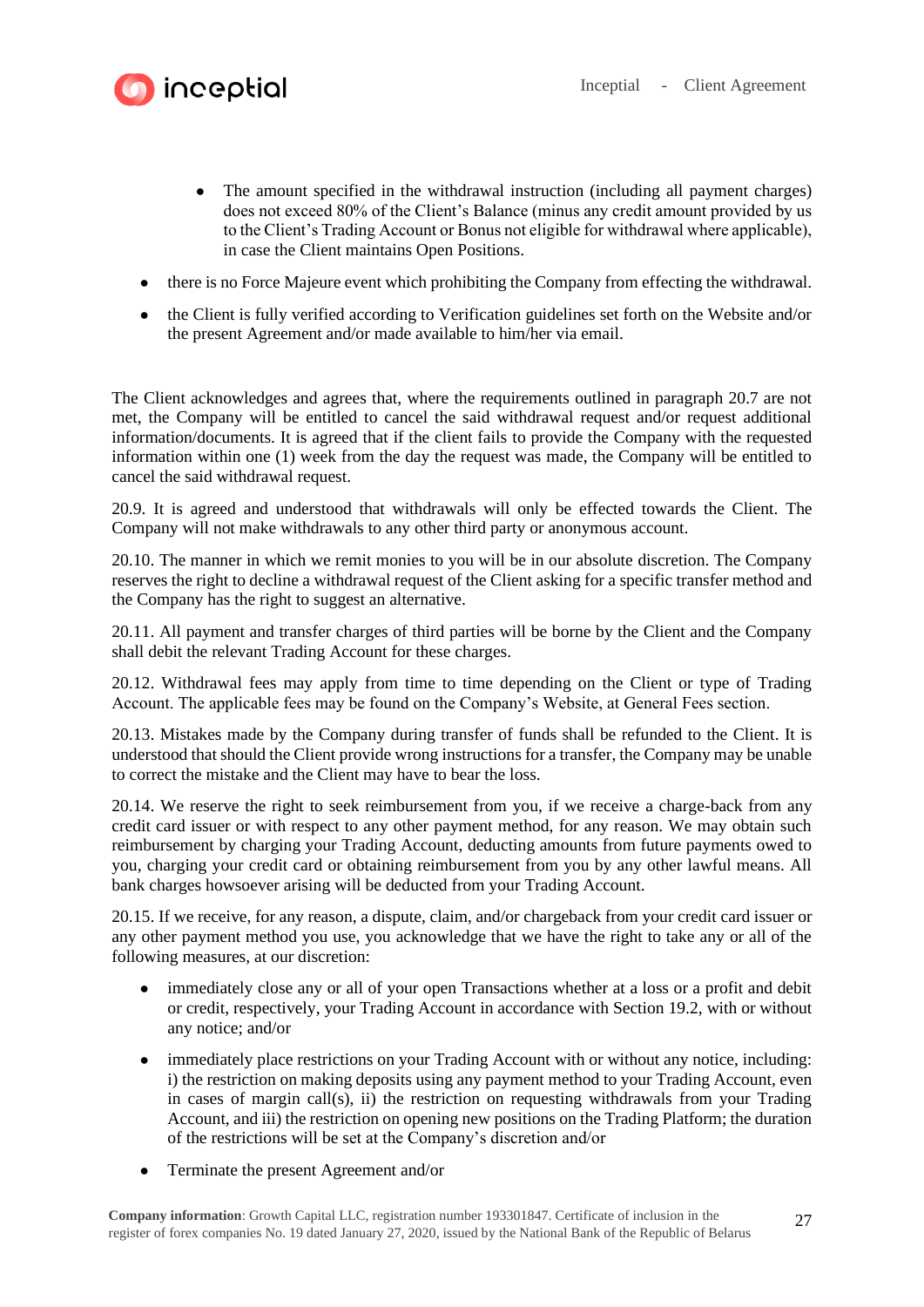

• Impose a charge of "USD 150-research fee" to your Trading Account upon receiving the chargeback by our merchant provider to cover our investigative expenses, to prove that you did make the deposit and you hereby authorise us to charge this amount to your Trading Account or credit card.

# **21. Safeguarding of Client Money**

21.1. The Company will promptly place the amount required as per the Law of Client money it receives into one or more segregated account(s) with reliable financial institutions such as a credit institution or a bank.

21.2. Although the Company shall exercise due skill, care and diligence in the selection of the financial institution, it is understood that there are circumstances beyond the control of the Company and hence the Company does not accept any liability or responsibility for any resulting losses to the Client as a result of the insolvency or any other analogous proceedings or failure of the financial institution where Client money will be held.

21.3. The financial institution (of paragraph 21.1) where Client money will be held may be within or outside the EEA. It is understood that the legal and regulatory regime applying to any such financial institution outside the EEA will be different from that of the EEA. Hence, in the event of the insolvency or any other equivalent failure or preceding of that person, the Client's money may be treated differently from the treatment which would apply if the money was held in a Segregated Account in an EEA country.

21.4. The financial institution to which the Company will pass Client money (as per paragraph 21.1) may hold it in an omnibus account. Hence, in the event of the insolvency or any other analogous proceedings in relation to that financial institution, the Company may only have an unsecured claim against the financial institution on behalf of the Client, and the Client will be exposed to the risk that the money received by the Company from the financial institution is insufficient to satisfy the claims of the Client.

21.5. It is understood that the Company may hold Client money and the money of other clients in the same account (omnibus account).

21.6. The Company shall not account to the Client for profits or interest earned on Client money (other than profit gained through trading Transactions from his Trading Account(s) under this Agreement) and the Client waives all right to interest.

21.7. The Company may deposit Client money in overnight deposits and will be allowed to keep any interest.

## **22. Lien**

22.1. The Company shall have a general lien on all funds held by the Company on the Client's behalf until the satisfaction of the Client's obligations.

22.2. Interest shall not be charged on the balance of funds deposited by the Client.

### **23. Netting and Set-Off**

23.1. If the aggregate amount payable by the Client is equal to the aggregate amount payable by the Company, then automatically the mutual obligations to make payment are set-off and cancel each other.

23.2. If the aggregate amount payable by one party exceeds the aggregate amount payable by the other party, then the party with the larger aggregate amount shall pay the excess to the other party and all obligations to make payment will be automatically satisfied and discharged.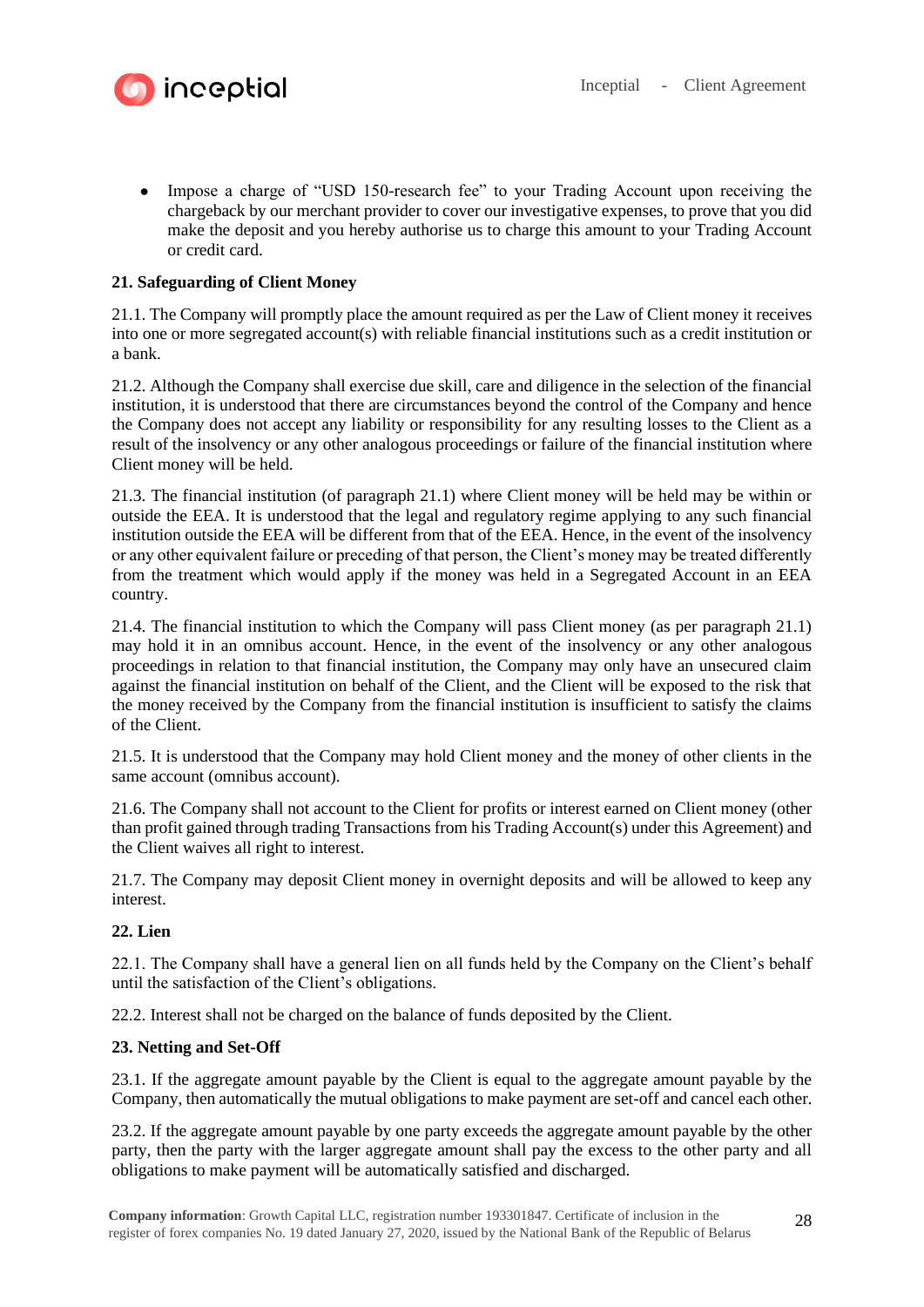

23.3. The Company has the right to combine all or any Client Accounts opened in the Client name and to consolidate the Balances in such accounts and to set-off such Balances in the event of termination of the Agreement.

# **24. Inactive and Dormant Client Accounts**

24.1. Inactivity Fees: Fees may be payable by you by virtue of the fact that the Trading Platform is continually provided to you for trading, regardless of your actual use. If there are no transactions (deposits, withdrawals or trading activity) on your Trading Account for a period of at least two (2) months or more, the Company reserves the right to charge a monthly inactivity fee on your Trading Account, in return for the provision of the continued availability of your Trading Account. You agree that you are liable to and will pay the applicable fee as notified to you from time to time and that we may deduct such fee from any funds held by us on your behalf. The monthly inactivity fee shall increase as the total period of inactivity increases. The exact fee schedule will be calculated according to the currency denomination of your Trading Account and is set out as follows or as changed by the Company from time to time and notified to the Client:

| Inactivity<br>period | Monthly Trading Account Inactivity Fee                                                                                                                                                                                                                                                                               |
|----------------------|----------------------------------------------------------------------------------------------------------------------------------------------------------------------------------------------------------------------------------------------------------------------------------------------------------------------|
| $0$ to 1 month       | $\Omega$                                                                                                                                                                                                                                                                                                             |
| 1 to 2 months        | 80 EUR or the equivalent amount in the client's currency as per the exchange rate that<br>day.                                                                                                                                                                                                                       |
| 2 to 6 months        | 120 EUR or the equivalent amount in the client's currency as per the exchange rate that<br>day.                                                                                                                                                                                                                      |
| 6 to 12 months       | 200 EUR or the equivalent amount in the client's currency as per the exchange rate that<br>day.                                                                                                                                                                                                                      |
| Over<br>12<br>months | If there is no client-initiated activity for 12 months, then the account is classified as<br>dormant. Dormancy fees shall be 500 EUR or the equivalent amount per month. Should<br>the client wish to re-activate his account, he/she must contact the Company directly<br>and pay a fee in the amount of 1,000 EUR. |

24.2. If the Trading Account is inactive for four (4) years or more, and after notifying the Client in its last known contact details, the Company reserves the right to close the Trading Account and render it dormant. Money in the dormant account shall remain owing to the Client and the Company shall make and retain records and return such funds upon request by the Client at any time thereafter.

24.3. In the event of inactivity or dormancy, the company reserves the right to cancel any unused ("active") bonuses. The conditions set forth in Bonus Terms and Conditions policy will apply.

## **25. Amendments**

25.1. The Company may upgrade the Client Account, convert Trading Account type, upgrade or replace the Platform or enhance the services offered to the Client if it reasonably considers this is to the Clients advantage and there is no increased cost to the Client.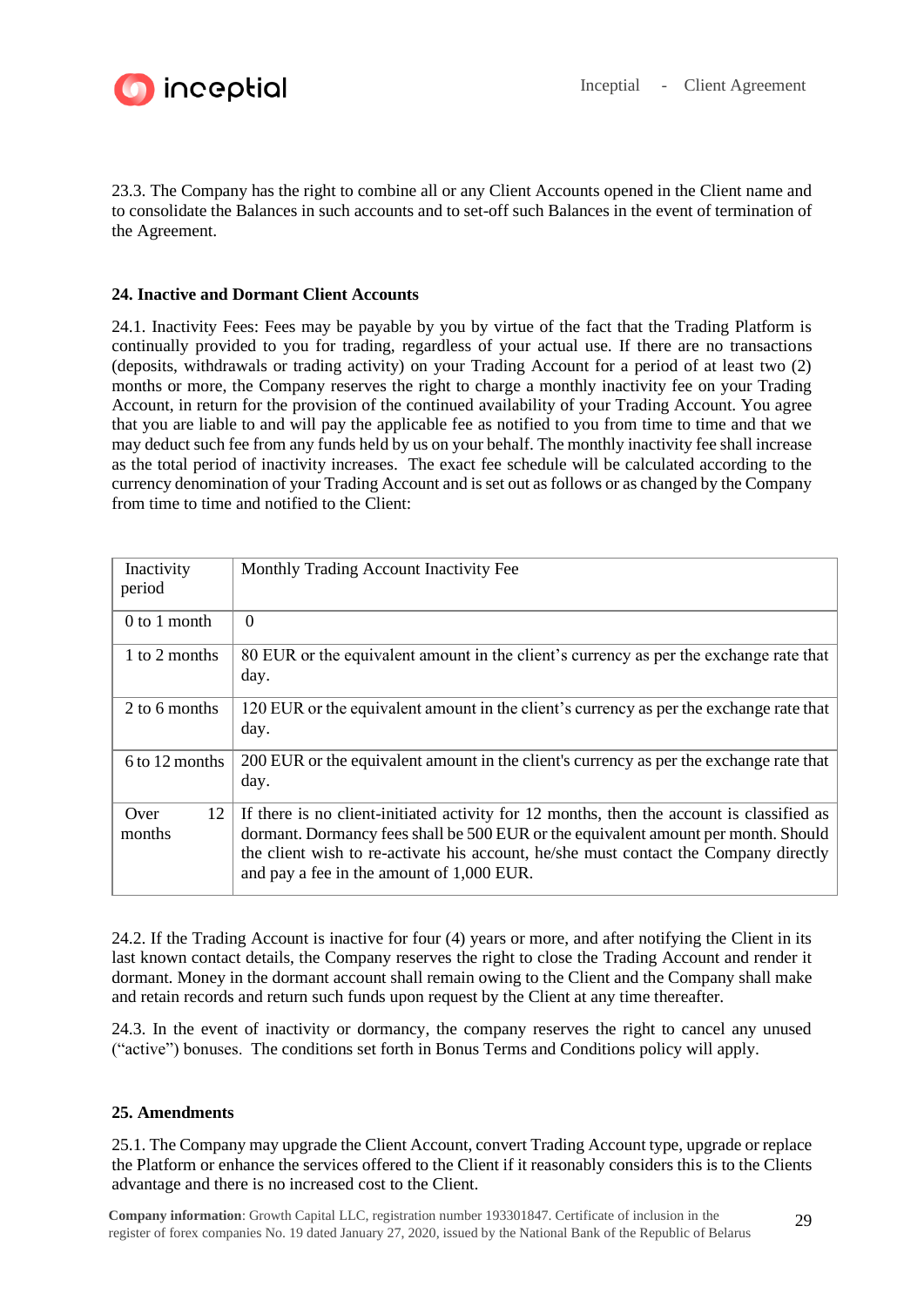

25.2. The Company may also change any terms of the Agreement for any of the following reasons:

- a. Where the Company reasonably considers that:
- i.the change would make the terms of the Agreement easier to understand; or

ii.the change would not be to the disadvantage of the Client.

- b. To cover:
	- i.the involvement of any service or facility the Company offers to the Client; or
- ii.the introduction of a new service or facility; or
- iii.the replacement of an existing service or facility with a new one; or
- iv.the withdrawal of a service or facility which has become obsolete, or has ceased to be widely used, or has not been used by the Client at any time in the previous year, or it has become very expensive for the Company to offer.
- c. To enable the Company to make reasonable changes to the services offered to the Client as a result of changes in:

i.the banking, investment or financial system; or

ii.technology; or

iii.the systems or Platform used by the Company to run its business or offer the Services hereunder.

d. As a result of a request of National Bank of Belarus or of any other authority or as a result of change or expected change in Applicable Regulations.

Where the Company finds that any term in the Agreement is inconsistent with Applicable Regulations. In such a case, it will not rely on that term but treat it as if it did reflect the relevant Applicable Regulations and shall update the Agreement to reflect the Applicable Regulations.

25.3. As long as the Client is able to end the Agreement without charge, the Company may change any of the terms of the Agreement for any serious reason not listed under paragraph 25.2 of this Client Agreement.

25.4. For any change made under paragraphs 25.2 and 25.3 herein, the Company shall provide the Client with advance notice of at least five (5) Business Days. However, the Client acknowledges that a change which is made to reflect a change of Applicable Regulations may, if necessary, take effect immediately.

25.5. When the Company provides Written Notice of changes under paragraph 25.2 it shall tell the Client the date it comes into effect. The Client shall be treated as accepting the change on that date unless, before then, the Client informs the Company that the Client wishes to terminate the Agreement and not accept the change. The Client shall not have to pay any charges as a result of terminating in this case, other than costs due and payable for Services offered until the termination.

25.6. The Company shall have the right to review its costs, fees, charges, commissions, financing fees, swaps, trading conditions, execution rules, roll over policy and trading times, found on the Company's website and/or Platform, from time to time. Such changes shall be effected on the Website and /or the Platform and the Client is responsible to check for updates regularly. In the absence of a Force Majeure event, the Company shall be providing the Client with advance notice on its Website of at least five (5) Business Days where the where the Client is natural person and three (3) Business Days where the Client is a legal person. The Client shall be treated as accepting the change on that date unless, before then, the Client informs the Company that the Client wishes to terminate the Agreement and not accept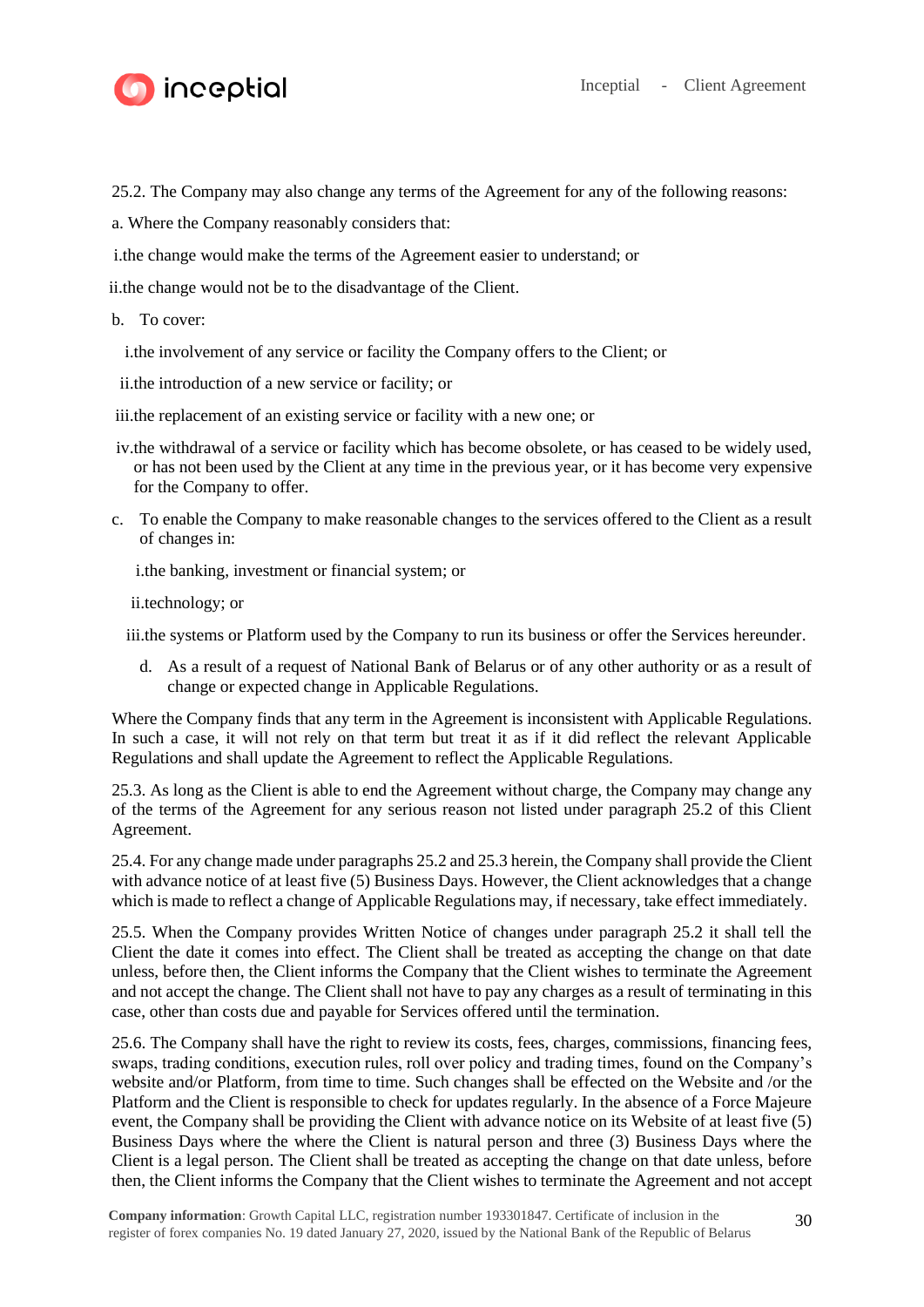

the change. The Client shall not have to pay any charges as a result of terminating in this case, other than costs due and payable for Services offered until the termination.

## **26. Commencement, Termination and Results of Termination**

26.1. The Agreement shall take effect and commence upon the receipt by the Client of a notice sent by the Company informing the Client that he has been accepted as the Company's Client or that a Trading Account has been opened for him.

26.2. Without prejudice to the Company's rights under this Agreement to terminate it immediately without prior notice to the Client, the Company may terminate this Agreement with immediate effect by giving at least seven (7) Business Days Written Notice to the Client. The Client shall have the right to terminate this Agreement with immediate effect by giving at least seven (7) Business Days Written Notice to the Company.

26.3. Termination by any Party will not affect any obligation which has already been incurred by either Party or any legal rights or obligations which may already have arisen under the Agreement or any Transactions made hereunder.

26.4. Upon termination of this Agreement, all amounts payable by the Client to the Company will become immediately due and payable including (but without limitation) all outstanding costs and any other amounts payable to the Company, any charges and additional expenses incurred or to be incurred by the Company as a result of the termination of the Agreement.

26.5. Once notice of termination of this Agreement is sent and before the termination date:

- the Client will have an obligation close all his Open Positions. If he fails to do so, upon termination, the Company will close any Open Positions at current prices.
- $\bullet$  the Company will be entitled to cease to grant the Client access to the Platform(s) or may limit the functionalities the Client is allowed to use on the Platform(s).
- the Company will be entitled to refuse to accept new Orders from the Client.
- the Company will be entitled to refuse to the Client to withdraw money from the Trading Account and the Company reserves the right to keep Client's funds as necessary to close positions which have already been opened and/or pay any pending obligations of the Client under the Agreement.

26.6. Upon Termination any or all the following may apply:

- The Company has the right to combine any Client Accounts of the Client, to consolidate the Balances in such Client Accounts and to set off those Balances.
- $\bullet$  The Company has the right to close the Trading Account(s);
- The Company has the right to convert any currency in the Trading Accounts.
- The Company has the right to close out the Client's Open Positions.
- In absence of illegal activity or suspected illegal activity or fraud of the Client or instructions from the relevant authorities, if there is Balance in the Client's favour, the Company will (after withholding such amounts that in the Company's absolute discretion considers appropriate in respect of future liabilities) pay such Balance to the Client as soon as reasonably practicable and supply him with a statement showing how that Balance was arrived at and, where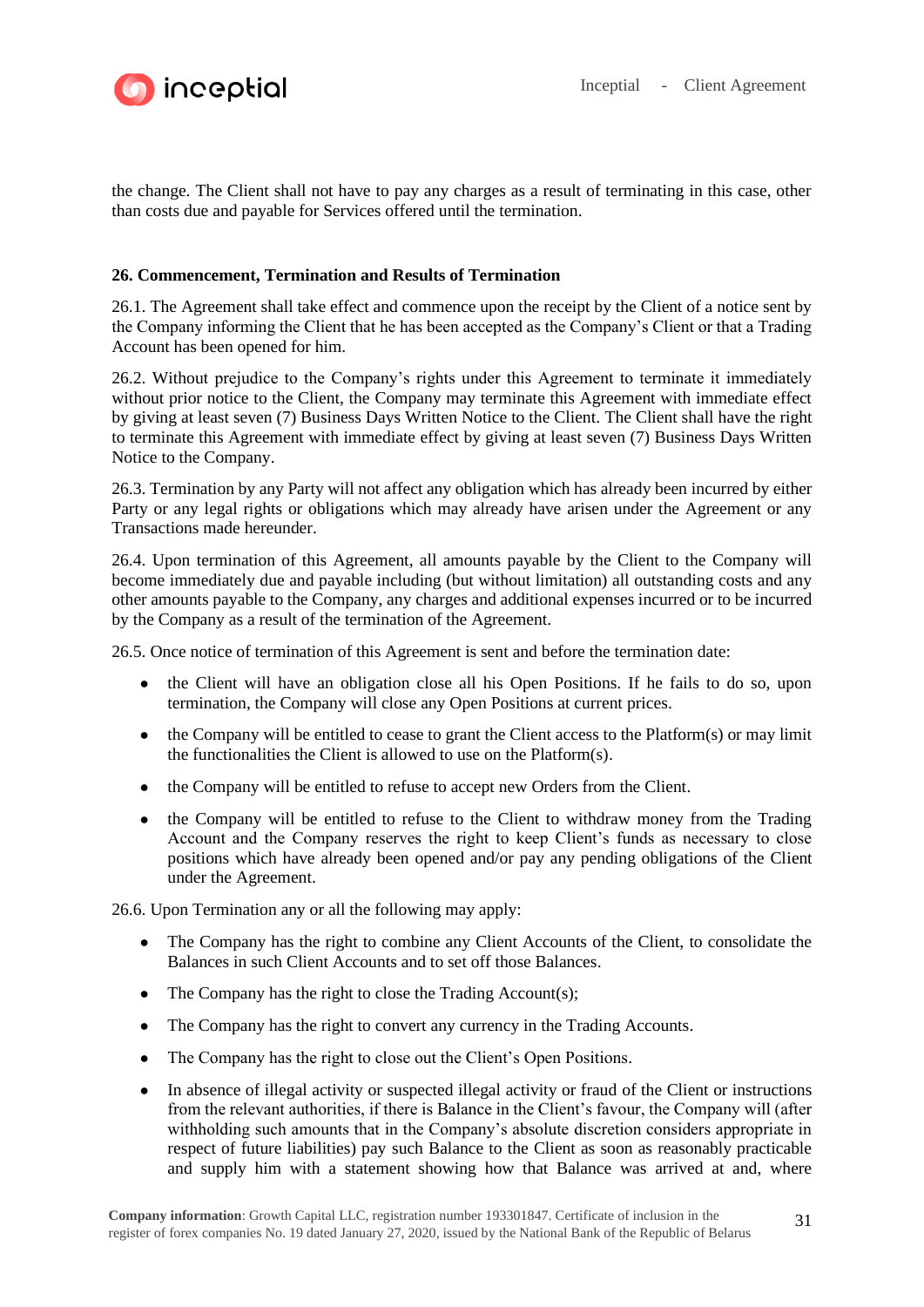

appropriate, instruct any Nominee or/and any Custodian to also pay any applicable amounts. Such funds shall be delivered in accordance to the Client's Instructions to the Client. It is understood that the Company will effect payments only to an account in the name of the Client. The Company has the right to refuse, at its discretion, to effect thirty party payments. In the event that the Client fails to provide instructions or the Client cannot be reached at his last known address, the Company shall forward such funds (at its sole discretion) directly to his bank account as notified to us or by way of a check sent by mail to the address recorded in his Registration Data. It is the Client's responsibility to update his Registration Data, the company having no liability towards the Client for any lost money.

# **27. Event of Default**

27.1. Each of the following constitutes an "Event of Default":

- The failure of the Client to perform any obligation due to the Company.
- If a bankruptcy application is made in respect of the Client (if the Client is an individual), if a partnership, in respect of one or more of the partners, or if a company, a receiver, trustee, administrative receiver or similar officer is appointed, or if the Client makes an arrangement or composition with the Client's creditors or any procedure which is similar or analogous to any of the above is commenced in respect of the Client.
- The Client is unable to pay the Client's debts when they fall due.
- Where any representation or warranty made by the Client in paragraph 28 is or becomes untrue.
- The Client (if the Client is an individual) dies or is declared absent or becomes of unsound mind.
- Any other circumstance where the Company reasonably believes that it is necessary or desirable to take any action set out in paragraph 27.2. of this Client Agreement.
- An action set out in paragraph 27.2 is required by a competent regulatory authority or body or court.
- The Client involves the Company in any type of fraud or illegality or breach of Applicable Regulations or is at risk of involving the Company in any type of fraud or illegality or breach of Applicable Regulations.
- In cases of material violation by the Client of the requirements established by legislation of Belarus or other countries, such materiality determined in good faith by the Company.
- If the Company suspects that the Client is engaged into money laundering activities, or terrorist financing, or card fraud, or other criminal activities.
- The Company reasonably suspects that the Client performed a prohibited action as set out in paragraphs 2.13.-2.15, 4.2. and 4.4 of this Client Agreement.
- The Company reasonably suspects that the Client performed Abusive Trading.
- The Company reasonably suspects that the Client opened the Client Account fraudulently.

27.2. If an Event of Default occurs the Company may, at its absolute discretion, at any time and without prior Written Notice, take one or more of the following actions:

• Terminate this Agreement immediately without prior notice to the Client.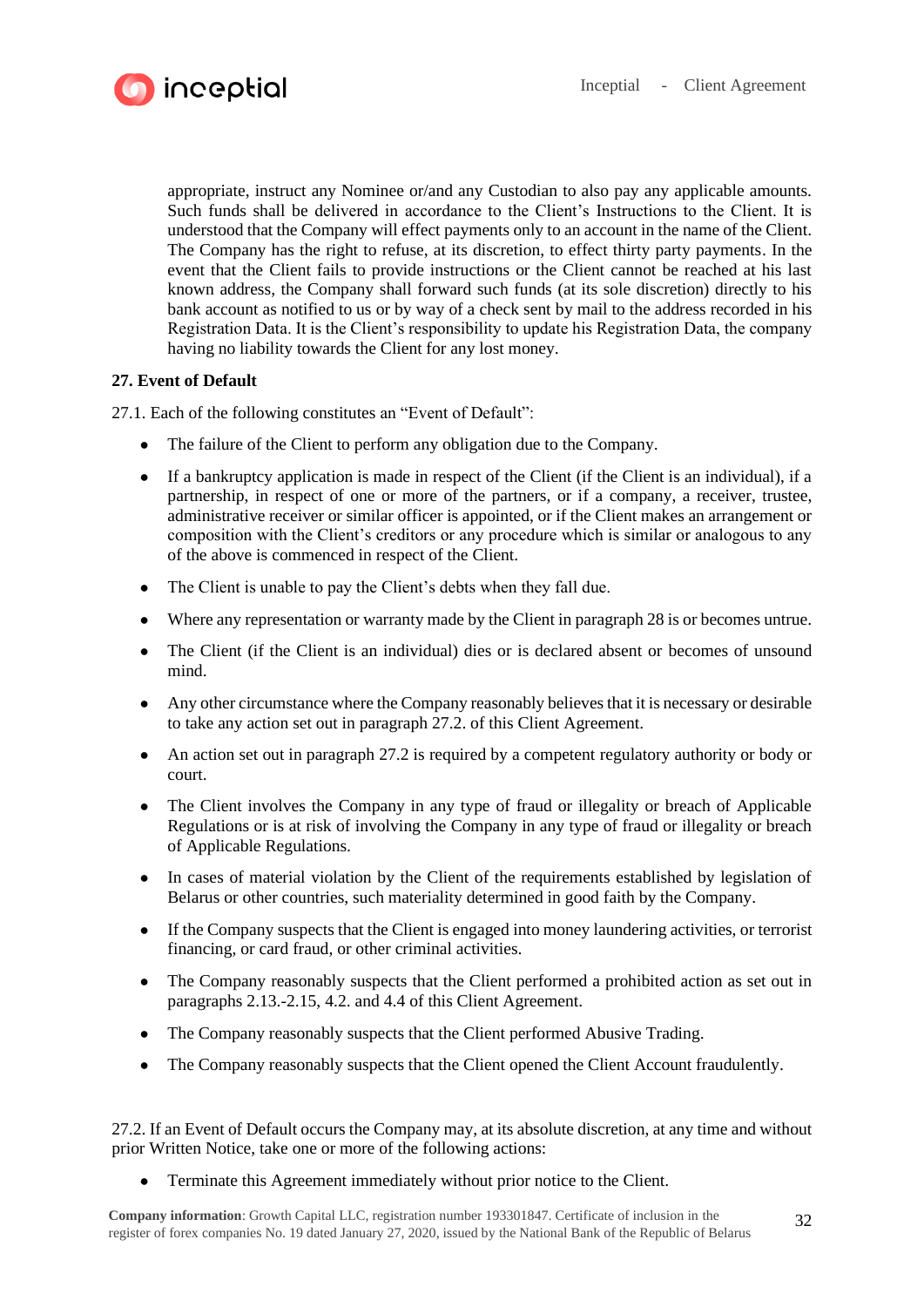

- Cancel any Open Positions.
- Temporarily or permanently bar access to the Platform or suspend or prohibit any functions of the Platform.
- Reject or Decline or refuse to transmit or execute any Order of the Client.
- Restrict the Client's trading activity.
- In the case of fraud, reverse the funds back to real owner or according to the instructions of the law enforcement authorities of the relevant country.
- Cancel of profits gained through Abusive Trading.
- Immediately cancel all trades that were executed by the client.
- Take legal action for any losses suffered by the Company.

## **28. Representations and Warranties**

28.1. You agree that each of the following representations and warranties are deemed repeated each time you open or close a Transaction by reference to the circumstances prevailing at such time:

- the Registration Data provided to us during the download and registration for the Trading Platform and at any time thereafter is complete, true, accurate and not misleading in all respects and the certificates provided are authentic.
- you are of sound mind, legal age and legal competence.
- you are duly authorized to execute and deliver the Client Agreements, to open each Transaction and to perform your obligations hereunder and thereunder and have taken all necessary action to authorize such execution, delivery and performance.
- you understand how the Transactions hereunder operate before you place an offer to open a Transaction on the Trading Platform. By doing so, you warrant that you understand the terms and conditions of the Client Agreements, and any legal and financial implications thereof.
- you have read and understands the Risks Disclosure and Warnings Notice found on the Company's Website.
- you have taken all reasonable steps to understand the specifications and characteristics of the Trading Platform and the associated hardware, software, data processing and telecommunication systems and networks required to access and operate the Trading Platform.
- You are acting as a principal and not as agent or representative or trustee or custodian on behalf of someone else. The Client may act on behalf of someone else only if the Company specifically consents to this in writing and provided all the documents required by the Company for this purpose are received.
- any person representing you in opening or closing a Transaction will have been, and the person entering into the Client Agreements on your behalf is duly authorized to do so on your behalf.
- you are not an employee of any Underlying Market, a corporation in which any Underlying Market owns a majority of the capital stock, a member of any Underlying Market and/or firm registered on any Underlying Market or any bank, trust or insurance company that trades in Financial Instruments covered under this Agreement between us.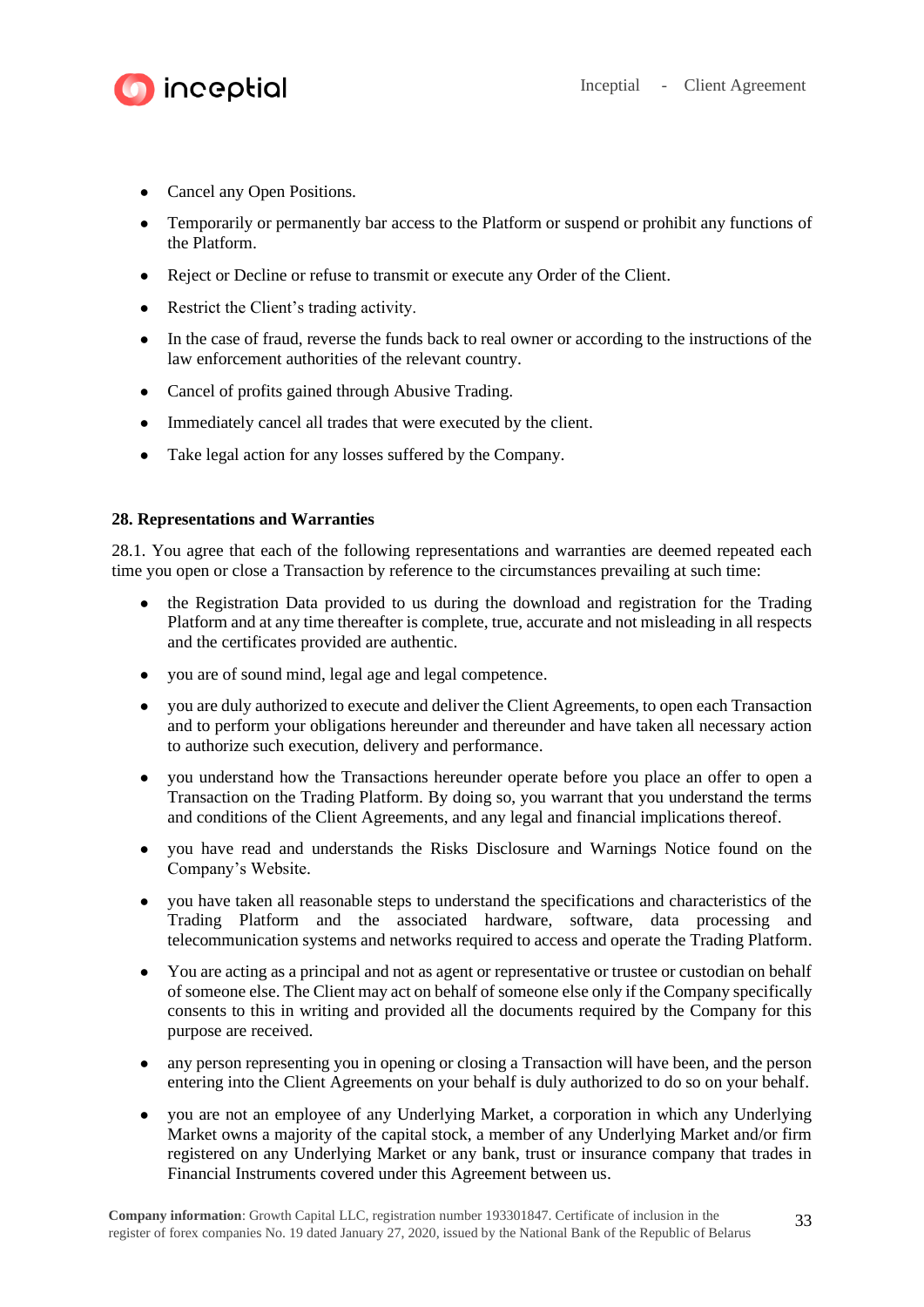

- you will not enter into any Transaction for the purposes of arbitrage, Scalping or to exploit any temporal and/or minor inaccuracy in any rate or price offered on the Trading Platform.
- you have obtained all relevant governmental or other authorizations and consents required by you in connection with the Client Agreements and in connection with opening or closing Transactions and such authorizations and consents are in full force and effect and all of their conditions have been and will be complied with.
- the execution, delivery and performance of the Agreement and your use of the Trading Platform including each Transaction you complete thereto will not violate any law, ordinance, charter, by-law or rule applicable to you, in the jurisdiction in which you are resident, or any agreement by which you are bound or by which any of your assets are affected.
- other than in exceptional circumstances you will not send funds to your Trading Account from any bank account other than as stipulated in the Registration Data. Whether exceptional circumstances exist will be determined by us from time to time.
- the Client funds used for trading are not in any direct or indirect way the proceeds of any illegal activity or used or intended to be used for terrorist financing.
- you are not a Politically Exposed Person and do not have any relationship (for example relative or business associate) with a person who holds or held in the last twelve months a prominent public position. If the above statement is untrue and in the event that you have not disclosed this already in the Account Opening Application Form, you will inform the Company as soon as possible and will notify the Company if at any stage during the course of this Agreement you become a Politically Exposed Person.
- from time to time we may offer money bonuses by way of promotion. Details of the terms and conditions associated with such money bonuses can be found on the "limited time promotions" page of the website and may vary from time to time. You warrant you will abide by the restrictions and limitations in force in respect of these bonuses should you qualify for one. A breach of any of these restrictions and limitations will invalidate or render void any bonuses and associated trading gains.
- you confirm that you have regular access to the internet and consent to the Company providing you with information, including, without limitation, information about amendments to the terms and conditions, costs, fees, this Agreements, Policies and information about the nature and risks of investments by posting such information on the Website and/or email.

28.2. Any breach by you of any of the representations and warranties set forth in paragraph 27.2 or anywhere else in the Client Agreements renders any Transaction voidable from the outset or capable of being closed by us at our then prevailing prices, in our absolute discretion.

## **29. Indemnity**

29.1. You agree to indemnify, and hold us, our affiliates, employees, agents and successors harmless, from and against any and all liabilities, losses, damages, costs and expenses, including attorney fees, we incur arising out of your failure to fully and timely perform your obligations under the Client Agreement or any Third-Party Licenses, or as a result of your breach of any warranty, representation or covenant made by you under the Client Agreement or any Third Party Licenses. Without derogating from the generality of the foregoing, you agree to be fully and personally liable for the due settlement of every Transaction entered into using your Account Credentials on the Trading Platform, including any and all taxes, fees and assessments that may be payable with respect to a Transaction to any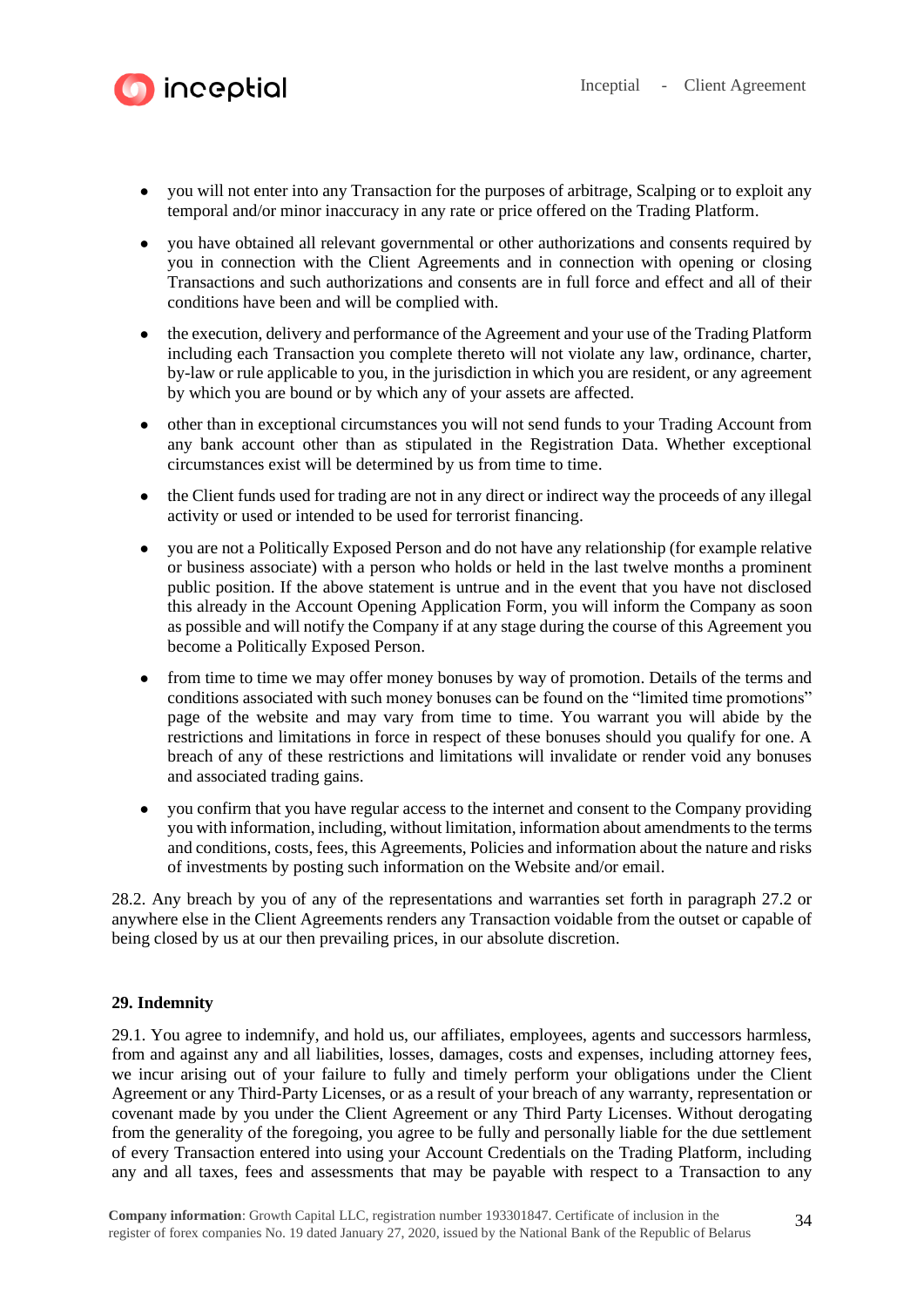

governmental entity. You agree to indemnify us fully in respect of all liabilities, costs and losses whatsoever as we may incur as a result, direct or indirect, of your failure to perform or settle a Transaction, including with respect to Financial Institutions which we contract with to execute Transactions on your behalf.

29.2. You also agree to promptly pay us all damages, costs and expenses, including legal fees, we have incurred in the enforcement of any of the provisions of the Client Agreement.

## **30. Disclaimers.**

30.1. We, specifically, do not warrant that:

- the Trading Platform will meet your individual requirements and it is therefore your responsibility to ensure that the facilities and functions of the Trading Platform meet your requirements.
- your equipment, software, and communication connections will be compatible with the hardware and software we employ to provide the Trading Platform.
- the use of the Trading Platform will be uninterrupted, secure or error-free or free of bugs and you agree that the existence of any minor errors or bugs shall not constitute a breach of this Client Agreement.
- we will be able to prevent third party disruptions of and to the operation of the Trading Platform.
- errors will be corrected in the Trading Platform; or
- we will detect every bug in the Trading Platform.

30.2. You acknowledge that we do not control the transfer of data over telecommunications facilities, including without limitation the internet, nor are we responsible for communication failures, distortions or delays when trading online (via the internet or a mobile service).

30.3. You acknowledge that the trading you conduct on the Trading Platform is not conducted on a recognised Exchange, rather they are undertaken over the counter (OTC) and as such they may expose the Client to greater risks than regulated exchange transactions.

30.4. We hereby further disclaim any, and shall have no liability or loss resulting from or related to any:

- disruption of your connections to the internet.
- loss to, or corruption of any of your data or records, whether stored on the Trading Platform or not, or lack of back-up thereof.
- security breaches resulting in part or in whole from third-party software or networking goods or services or from actions or events outside of our reasonable control.
- provision of security-related services that we may voluntarily provide outside the scope of the Client Agreement; and
- use of the Trading Platform that is not in strict compliance with the Client Agreement, or any technical documentation we provide to you or make available to you by any other means, including without limitation, on our Website.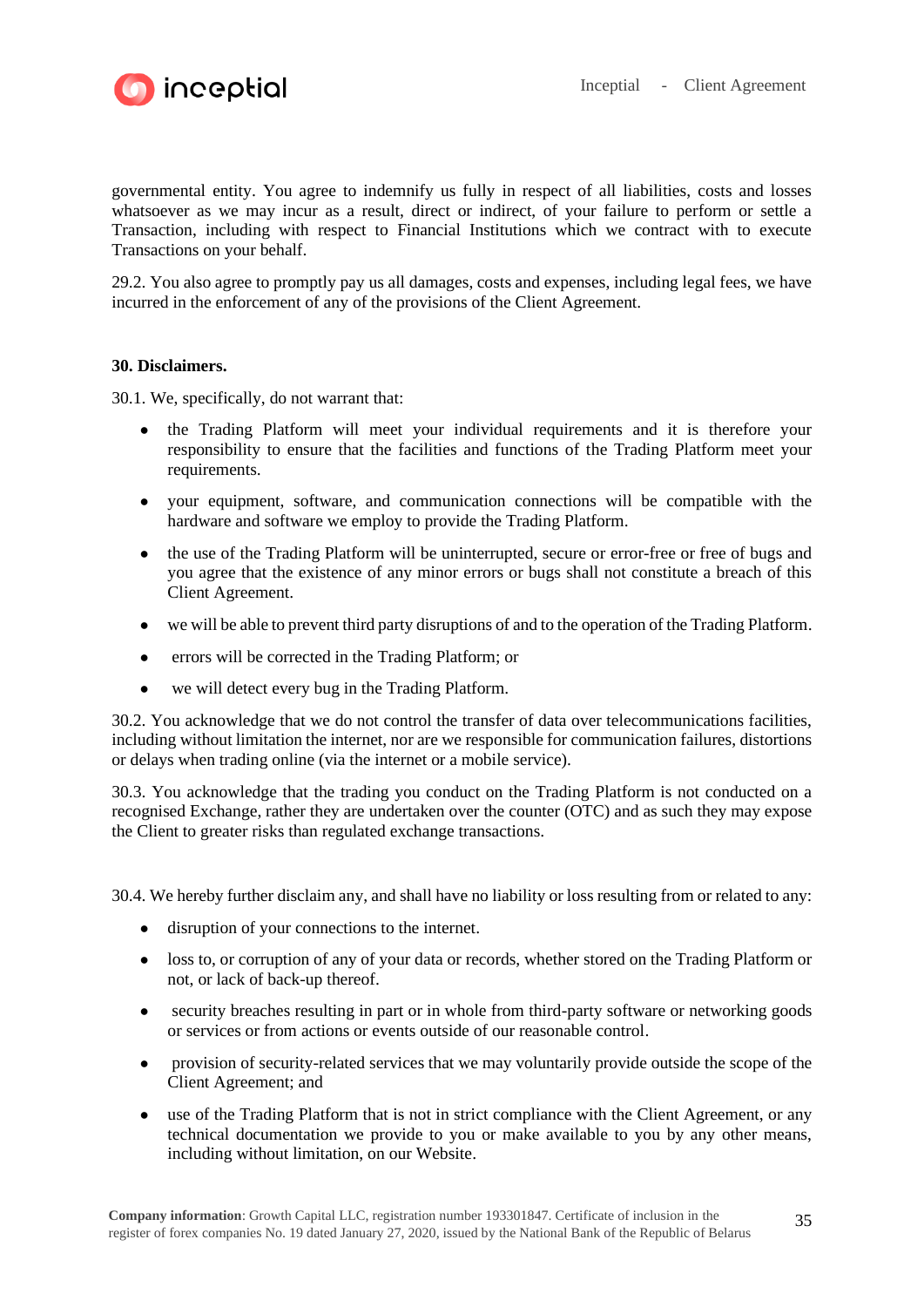

- any failure by the Company to perform any of its obligations under the Agreement as a result of Force Majeure Event or any other cause beyond its control.
- any person obtaining your Account Credentials prior to the Client's reporting to the Company of the misuse of the same.
- unauthorized third persons having access to information, including electronic addresses, electronic communication, personal data and Account Credentials when the above are transmitted between the Parties or any other party, using the internet or other network communication facilities, post, telephone, or any other electronic means.
- any of the risks of the Risks Disclosure and Warnings Notice, found on the Company's Website.
- any changes in the rates of tax.

inceptial

- any actions or representations of the Introducer.
- the contents, correctness, accuracy and completeness of any communication spread by the use of the Trading Platform.
- any acts or omissions (including negligence and fraud) of the Client.
- if you are relying on functions such as Trailing Stop, Expert Advisor and Stop Loss Orders.
- the occurrence of Slippage; and
- Currency risk materializing.

30.5. With respect to any Financial Data or other information that we or any third-party service provider provide to you in connection with your use of the Trading Platform:

- we and any such provider are not responsible or liable if any such data or information is inaccurate or incomplete in any respect.
- we and any such provider are not responsible or liable for any actions that you take or do not take based on such data or information.
- you will use such data or information solely in accordance and for the purposes set forth in the Client Agreements.
- such data or information is proprietary to us and to third party providers as applicable, and you will not retransmit, redistribute, publish, disclose or display in whole or in part such data or information to third parties except as required by applicable regulations; and
- you will use such data or information solely in compliance with any applicable laws and regulations.

## **31. Limitation of Liability**

31.1. We shall not be liable to you for any loss, save in cases of gross negligence, fraud or willful default on our behalf.

31.2. Without prejudice to paragraph 31.1, our aggregate liability to you in respect of all claims arising out of or in connection with the Client Agreement will be limited to the aggregate amount of the deposits less withdrawals on your Trading Account.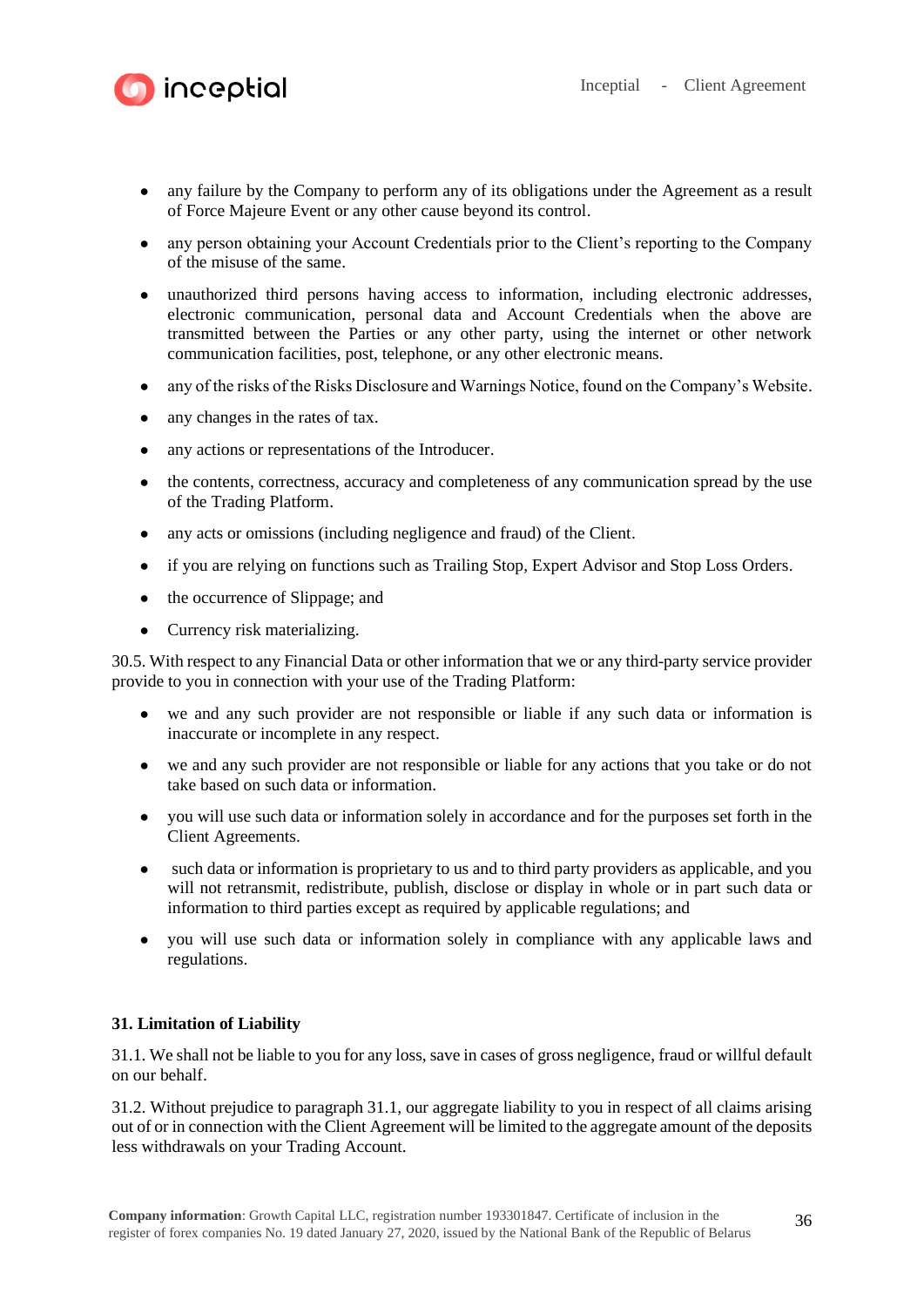

31.3. Subject to paragraphs 31.1 and 31.2 of this Client Agreement, you will be liable to us for:

- any loss (whether direct or indirect) of revenue or profits.
- any loss (whether direct or indirect) of anticipated savings.
- any loss (whether direct or indirect) of goodwill or injury to reputation.
- any loss (whether direct or indirect) of business opportunity or arising from business interruption.
- any loss (whether direct or indirect) of corruption to data.
- indirect, consequential, incidental, exemplary, punitive or special loss or damage in each case arising out of or in connection with the Client Agreements including without limitation as a result of breach of contract, negligence or any other tort, under statute or otherwise, and regardless of whether either party knew or had reason to know of the possibility of the loss, injury or damage in question.

31.4. Nothing in the Client Agreements will exclude, limit or restrict either Party's liability for death or personal injury resulting from the negligence of that Party (or anyone on its behalf) or any other matter in respect of which liability cannot by applicable law be limited.

31.5. Nothing in this paragraph 31 will exclude, limit or restrict either Party's liability for fraud or fraudulent misrepresentation committed by that Party (or anyone on its behalf).

31.6. Our liability, to the extent applicable, for infringement of third-party intellectual property rights shall be limited to breaches of rights subsisting in Belarus.

31.7. The Client Agreements set out the full extent of our obligations and liabilities in respect of the supply of the Trading Platform. In particular, there are no conditions, warranties, representations or other terms, express or implied, that are binding on us except as specifically stated in the Client Agreements. Any condition, warranty, representation or other term concerning the supply of the Trading Platform which might otherwise be implied into, or incorporated in, the Client Agreements, or any collateral contract, whether by statute, common law or otherwise, is hereby excluded to the fullest extent permitted by law.

31.8. We shall not be held liable and are released from all claims and losses arising out of:

a. any act or omission by any person obtaining access to your Trading Account or Account Credentials, whether or not you have authorized such access.

b. delay, failure or error by you in implementing any reasonable instruction we have provided to you.

c. inaccurate or incomplete instructions received by you.

d. any reliance or use by you or any other third party with access to your Trading Account of any Financial Data, whether to complete a Transaction on the Trading Platform or for any other purpose whatsoever.

#### **32. Authority to Trade**

32.1. You hereby authorize us to act on any instruction given or appearing to be given by you on the Trading Platform.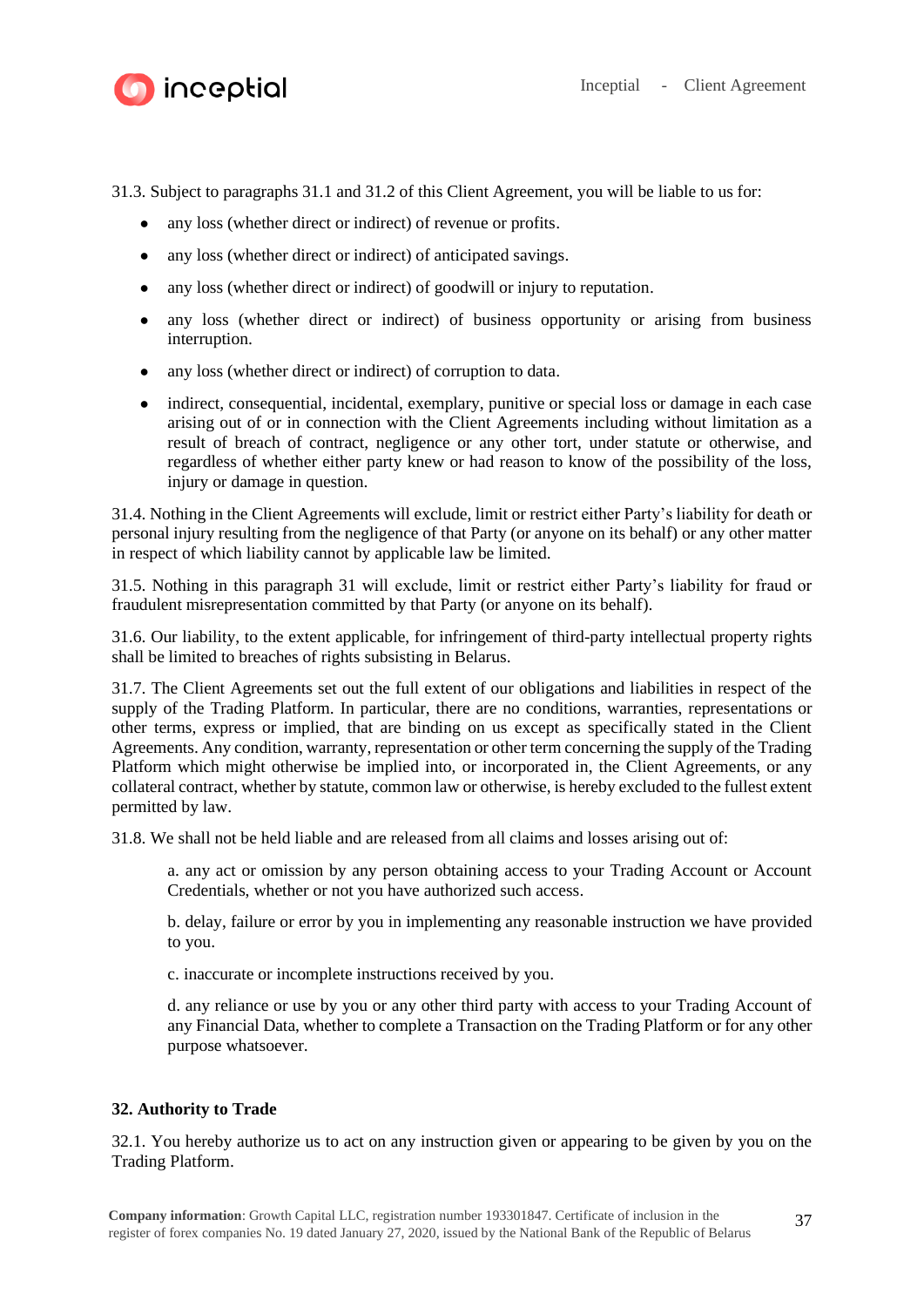

32.2. We shall be entitled, and you hereby authorize us to rely upon any oral, electronic or written communication or instruction received from you. You agree that:

- once logged on to the Trading Platform following entry of the Account Credentials, we are authorized to act upon instructions without enquiring as to the validity of the instructions and to consider the instructions of like force and effect as written orders made by you;
- following log-in to the Trading platform, nothing in this paragraph will oblige us to verify the validity of each instruction or the signatures prior to every trade; and
- you shall bear the risk of all instructions, whether authorized, unauthorized, improper or fraudulent, even if it transpires such instructions were provided without your authority. You shall indemnify us against and save us harmless from all losses, costs, fees, damages, expenses, claims, suits, demands and liabilities whatsoever that we may suffer or incur or that may be brought against us, in any way relating to or arising out of our acting upon, delay in acting upon or refusal to act upon any such instructions or information.

32.3. Without derogating from the above, we will not be under any duty to act in accordance with any instruction if we reasonably believe that:

- the person who provided such an instruction was acting in excess of his authority.
- acting upon such an instruction would infringe any law, rule, regulation or the Client Agreements; or
- in the event that we have accepted an offer to perform a Transaction that we later suspect falls within points (a) and (b) hereunder this paragraph 32.3, we may, in our absolute discretion, either close such a Transaction at the then prevailing price quoted on the Trading Platform or treat the Transaction as having been void from the outset.
- Nothing in this paragraph shall be construed as an obligation on our part to inquire about the authority of any person who purports to represent you.

32.4. Any offer to open or close a Transaction (including an Order) must be made by you through the Trading Platform only. Written offers to open or close a Transaction, including offers sent by fax, email or text message will not be accepted.

32.5. If we receive an offer to open or close a Transaction other than in accordance with paragraph 32.4, we may act on such an offer, in our absolute discretion, however we will not be responsible for any loss, damage or cost that you suffer or incur arising out of any error, delay or omission in our acting or refusing to act on such an offer.

## **33. Relationship of the Parties**

33.1. You will open each Transaction with us as principal and not as agent for any person. This means that unless we have otherwise agreed in writing, we will treat you as our Client for all purposes and you will be directly and personally responsible for performing your obligations under each Transaction entered into by you. If you act in connection with or on behalf of someone else, whether or not you identify that person to us or not, we will not accept that person as a Client of ours and we will accept no obligation to them unless otherwise specifically agreed in writing.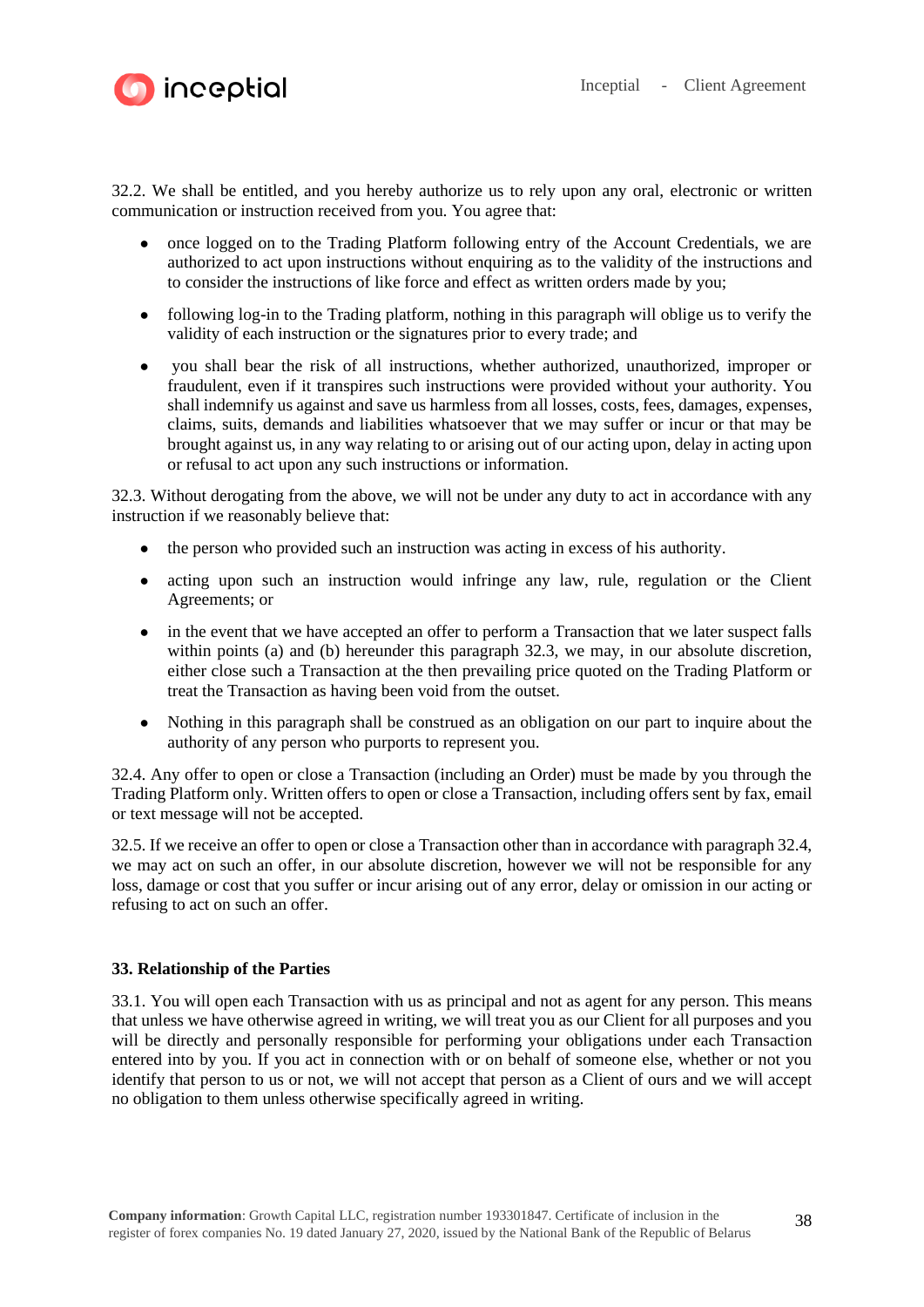

## **34. Communication, Written Notices and Language**

34.1. Unless the contrary is specifically provided in this Agreement, any notice, request or other communication (other than Orders which shall be given only in accordance to paragraph 34.2 hereunder) to be given to the Company by the Client under the Agreement shall be sent to the Company's address below (or to any other address which the Company may from time to time specify to the Client for this purpose) by email, facsimile, post if posted in Belarus, or airmail if posted outside Belarus, or commercial courier service and shall be deemed delivered only when actually received by the Company at the contact details appearing in the first page.

34.2. It is agreed and understood that Orders shall be placed on the Trading Platform and shall not be communicated to the Company in any other means. Only when the Platform is not operational, Orders may be placed via phone.

34.3. In order to communicate with the Client, the Company may use any of the following methods: email, Platform's internal mail, facsimile transmission, telephone, post, commercial courier service, air mail or the Company's Website.

34.4. The Company shall contact the Client at the contact details on his Registration Data. Hence, the Client has an obligation to notify the Company immediately of any change in the Client's contact details.

34.5. The following methods of communication are considered as Written Notice from the Company to the Client: email, Platform's internal mail, facsimile transmission, post, commercial courier service, air mail or the Company's Website. The following methods of communication are considered as Written Notice from the Client to the Company: email, facsimile transmission, post, commercial courier service or air mail.

34.6. Any communications sent to the Client (documents, notices, confirmations, statements, reports etc.) are deemed received:

a. If sent by email, within one hour after emailing it and provided the email has left from the Company's outlook.

b. If sent by the Platform's internal mail, immediately after sending it.

c. If sent by facsimile transmission, upon receipt by the sender of a transmission report from its facsimile machine confirming receipt of the message by recipient's facsimile machine.

d. If sent by telephone, once the telephone conversation has been finished.

e. If sent by post, seven (7) calendar days after posting it.

f. If sent via commercial courier service, at the date of signing of the document on receipt of such notice.

g. If sent by air mail, eight (8) Business Days after the date of their dispatch.

h. If posted on the Company Webpage, within one hour after it has been posted.

34.7. The Language in which the Client may communicate with the Company is English and Belarus, which is the Company's official language. From time to time, the Company may employee staff who speak the Client's native language, in which case the Client may find it more convenient to communicate with the Company in that language. However, it is clarified that all documents and information provided by the Company shall be in English. Translation or information provided in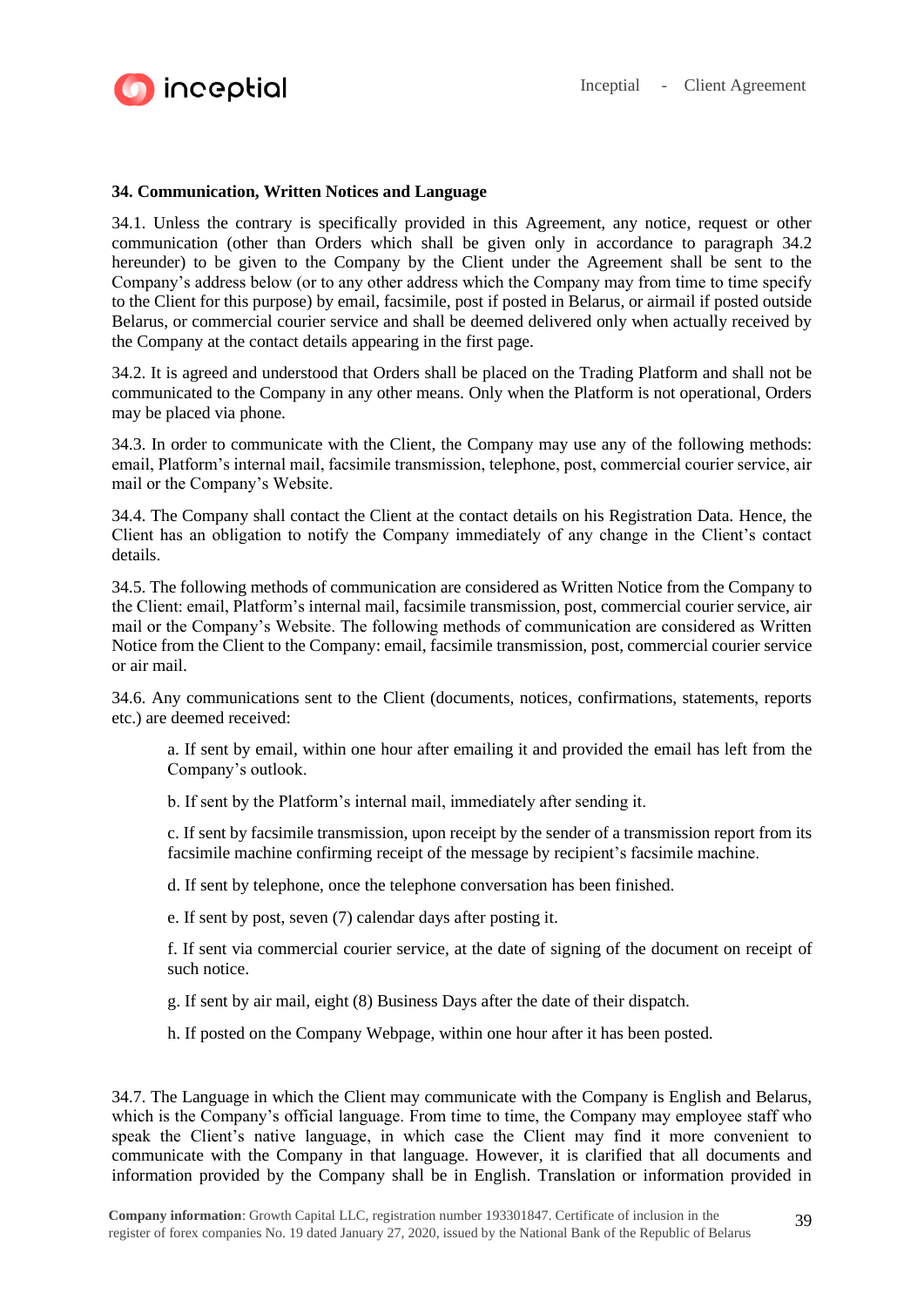

languages other than English is for informational purposes only and do not bind the Company or have any legal effect whatsoever, the Company having no responsibility or liability regarding the correctness of the information therein and the Client should also refer to the English version and the Website for information on the Company and its policies.

## **35. Entire Agreement**

35.1. The Client Agreement set out the entire agreement and understanding between the parties in respect of the matters dealt with in them. They supersede any previous agreement or understanding between you and us in respect of their subject matter.

35.2. You represent and agree that in entering into the Client Agreement you do not rely on, and will have no remedy in respect of, any statement, representation, warranty or understanding (whether negligently or innocently made) of any person (whether party to the Client Agreements or not) other than as expressly set out in the Client Agreement.

## **36. Severability**

36.1. Should any part of this Agreement be held by any Court of competent jurisdiction to be unenforceable or illegal or contravene any rule, regulation or by law of any Market or regulator, that part will be deemed to have been excluded from this Agreement from the beginning, and this Agreement will be interpreted and enforced as though the provision had never been included and the legality or enforceability of the remaining provisions of the Agreement or the legality, validity or enforceability of this provision in accordance with the law and/or regulation of any other jurisdiction, shall not be affected.

#### **37. Waiver**

37.1. Any failure to exercise or any delay in exercising a right or remedy provided by the Client Agreement will not constitute a waiver of the right or remedy or a waiver of any other rights or remedies. A waiver of a breach of any of the terms of the Client Agreement will not constitute a waiver of any other breach and will not affect the other terms of the Client Agreement.

37.2. The rights and remedies provided by the Client Agreement are cumulative and (except as otherwise provided in the Client Agreements) are not exclusive of any rights or remedies provided at law or in equity.

### **38. Assignment**

38.1. You may not assign or transfer any of your rights or delegate any of your obligations under the Client Agreements, whether by operation of law or otherwise, either on a permanent or temporary basis to a third party without our prior written consent.

38.2. You acknowledge and agree that we may assign our rights or obligations under the Client Agreements or the entire Agreement to a successor of all or substantially all of our business or assets without prior written consent but subject to providing previous five (5) Business Days Written Notice to you. The Company may sell, transfer or otherwise share some or all of your assets, including among others your Registration Data, personal information and Log Data, in connection with a merger,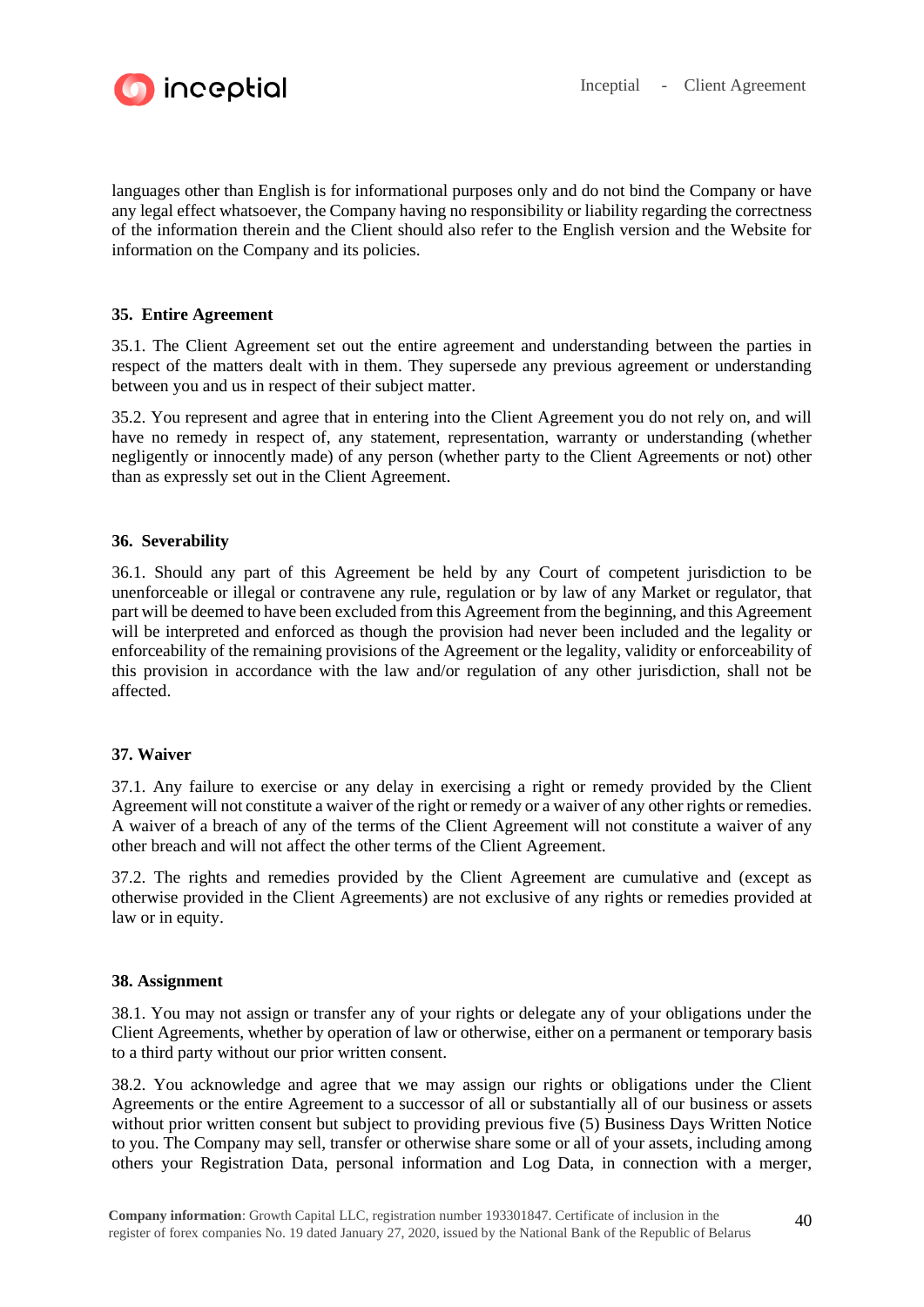

acquisition, reorganization or sale of all or substantially all of our shares or assets, or in the event of our bankruptcy and may also transfer your Client money under the same circumstances.

38.3. Without derogating from the above, you acknowledge and agree that we may assign our rights or obligations under the Client Agreements or the entire Agreement, at our sole discretion, to any other licensed member company of our group, without prior written consent but subject to providing at least five (5) Business Days prior Written Notice to you. The Company may sell, transfer or otherwise share some or all of your assets, including among others your Registration Data, personal information and Log Data, in connection with such assignment/transfer and may also transfer your client money under the same circumstances.

## **39. Introducer**

39.1. In cases where the Client is introduced to the Company through a third person such as a business introducer or associate network who performs marketing for the Company (both called "Introducer"), the Client acknowledges that the Company is not responsible or accountable for the conduct and/or representations of the Introducer and the Company is not bound by any separate agreements entered into between the Client and the Introducer. It is also made clear that the Introducers are not authorised to bind the Company in any way, to offer credit in the Company's name, to offer guarantees against losses, to offer investment services or legal, investment or tax advice in the Company's name.

39.2. The Client acknowledges and confirms that the Company may pay the Introducer with a fee. If such fees apply they will be disclosed to the Client according to Applicable Regulations.

#### **40. Complaints and Disputes**

40.1. If the Client wishes to report a complaint, he should follow the Company's procedures, which can be found at https://inceptial.com/

40.2. If a situation arises which is not expressly covered by this Agreement, the Parties agree to try to resolve the matter on the basis of good faith and fairness and by taking such action as is consistent with market practice.

40.3. The Client's right to take legal action remains unaffected by the existence or use of any complaints procedures referred to above.

#### **41. Governing Law and Jurisdiction**

41.1. The interpretation, construction, effect and enforceability of the Client Agreements shall be governed by the Laws of Belarus, and you and we agree to submit to the exclusive jurisdiction of Belarusian courts for the determination of disputes. You agree that all Transactions carried out on the Trading Platform are governed by Belarusian Laws regardless of the location of the Registered User.

41.2. The Company shall be entitled to take or omit to take any measures which it considers necessary to ensure compliance with the Applicable Regulations and the relevant market rules. Any such measures as may be taken shall be binding on the Client.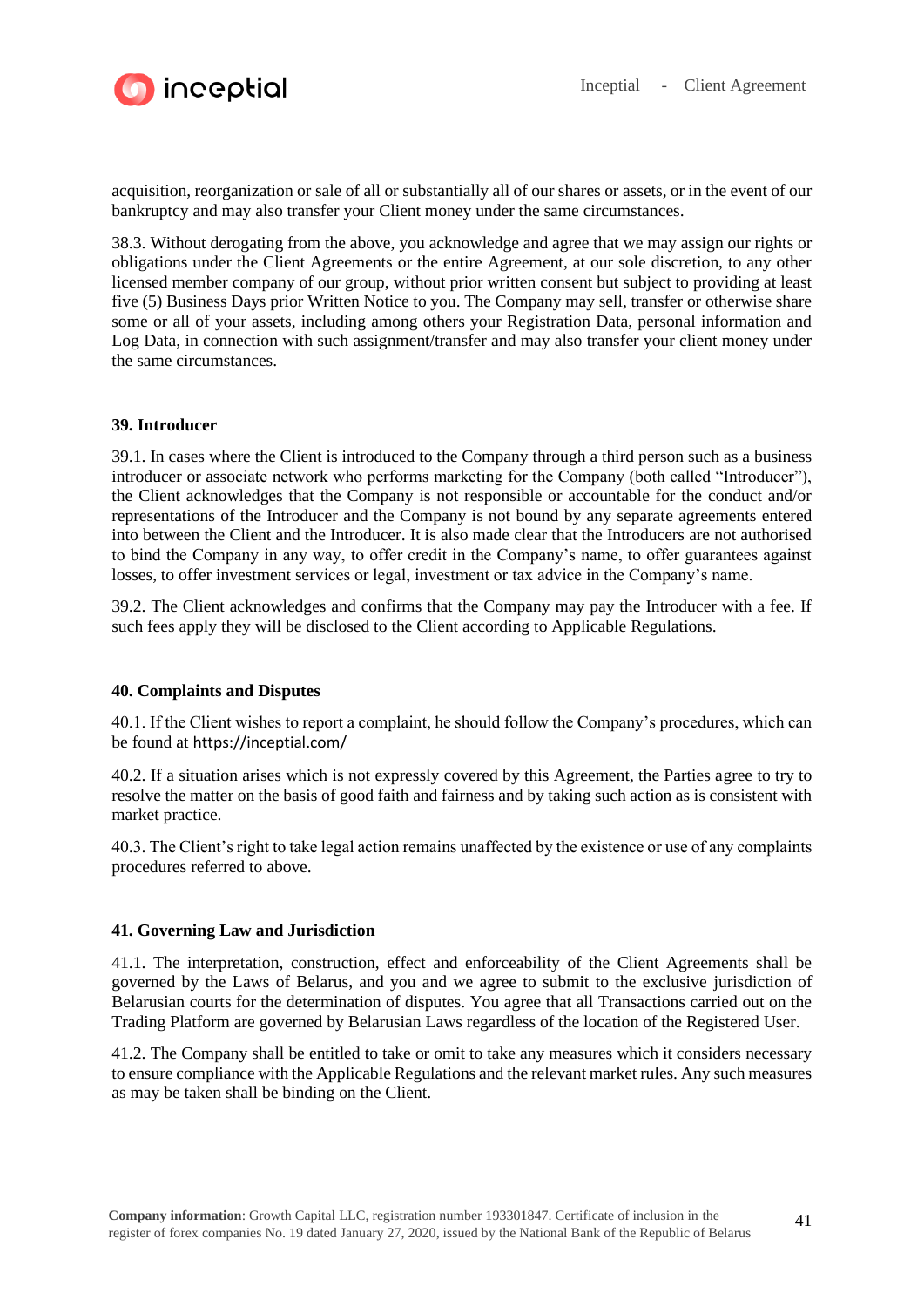

# **42. Multiple Account Holders**

42.1. Where the Client comprises two or more persons, the liabilities and obligations under the Agreement shall be joint and several. Any warning or other notice given to one of the persons which form the Client shall be deemed to have been given to all the persons who form the Client. Any Order given by one of the persons who form the Client shall be deemed to have been given by all the persons who form the Client.

42.2. In the event of the death or mental incapacity of one of the persons who form the Client, all funds held by the Company or its Nominee, will be for the benefit and at the order of the survivor(s) and all obligations and liabilities owed to the Company will be owed by such survivor(s).

## **43. Inducements and Conflicts of Interest**

43.1. It is understood that by entering into the Client Agreement, you consent that the Company is, without exception, the execution venue for all orders and acts as principal, and not as agent on the Client's behalf; contractually the Company is the sole counterparty to the Client's trades and any execution of orders is done in the Company's name.

43.2. In promoting and marketing our services, we may engage affiliates. The activities of such affiliates are solely to introduce you as potential client to us. They are not permitted to offer any form of investment advice, legal advice, inducement, recommendation or portfolio management to you or to handle any of your funds or cash. The Client is hereby informed that the Company pays the affiliates mentioned above on fixed commissions per referral and/or variable commissions calculated as a percentage of deposits and/or volume of Orders of referred clients. For more details on these commissions, you may contact the Company and the Company hereby undertakes to provide the relevant clarifications.

## **Appendix 1 – FX and other CFD TRADING TERMS**

#### **1. Scope**

This Appendix 1 is applicable only to those Clients trading in the Financial Instruments of Contracts for Differences for all types of Underlying Assets available with the Company from time to time such as Currency Pairs (for FX Contracts), Equity Indices, base or precious Metals, Forwards, Commodities, Stocks, Shares Indices and Futures. Although the term FX / FX Contract is a type of a Contract for Difference, it is mentioned separately to mean the type of CFD where the Underlying Asset is a Currency Pair.

## **2. Opening and Closing Orders/Transactions**

- 1. In order to open a Transaction in an FX and other CFD on the Trading Platform, you must either open a Buy or a Sell, at the price quoted by the Trading Platform at the time of such Transaction. In order to close a Transaction, you must either offer to sell (in the case of a Buy), or purchase (in the case of a Sell), the Underlying Asset covered by such open Transaction, at the price quoted by the Trading Platform at the time of such closing offer. Transactions or open positions cannot be transferred to other FX and CFD providers or their platforms. Full details of our Order Execution Policy can be found on the Website.
- 2. The Trading Platform will provide a Buy quote and a Sell quote for each Underlying Asset traded on the Trading Platform. You acknowledge that upon opening a Buy or closing a Sell, you may only do so at the price quoted by the Trading Platform to purchase such Underlying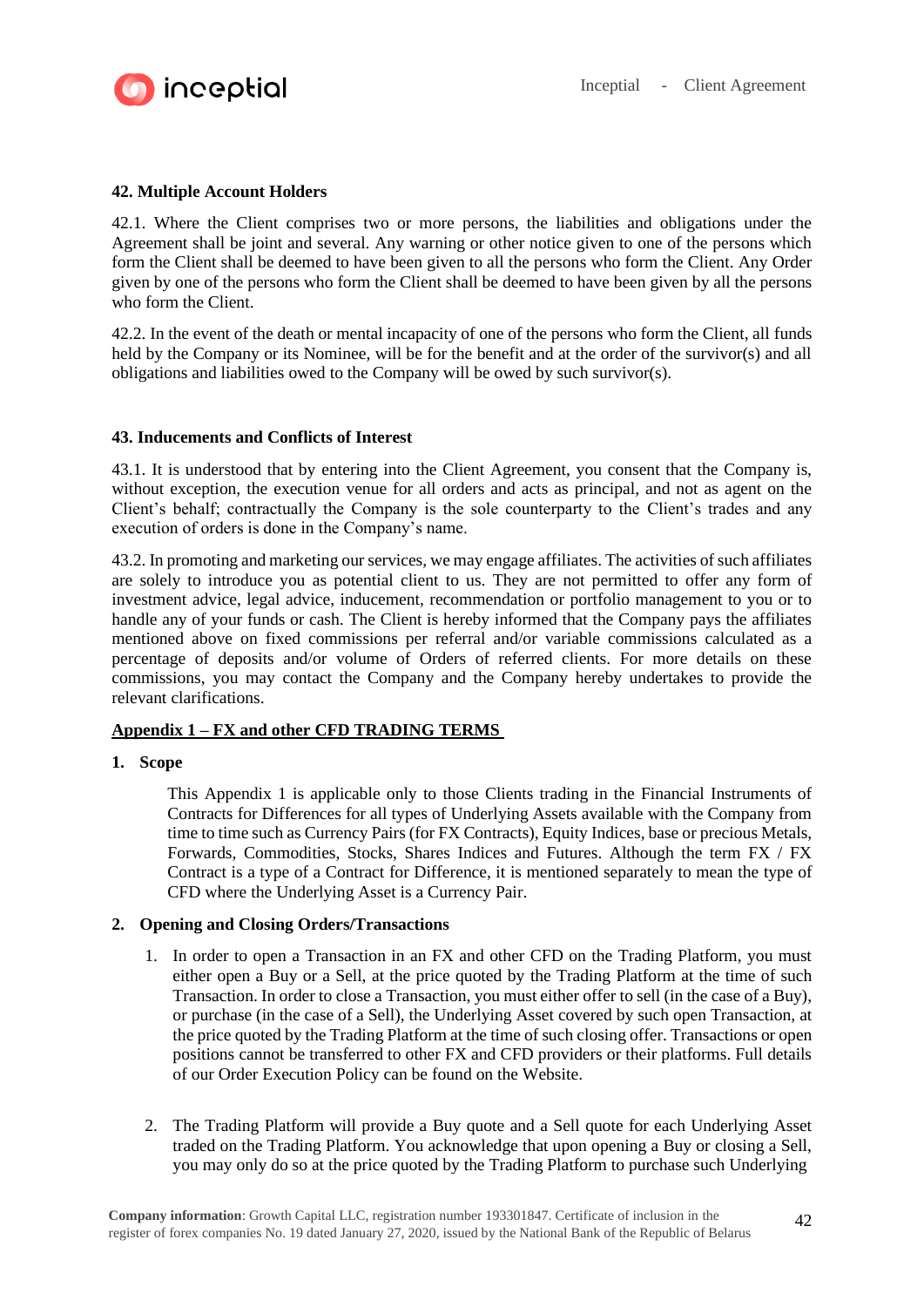



Asset. You further acknowledge that upon opening a Sell or closing a Buy, you may only do so at the price quoted by the Trading Platform for such Underlying Asset.

- 3. On the Trading Platform, you shall be entitled to make an offer to open a Transaction at the best available rate on the Trading Platform ("Market Order") at the time of opening such a Transaction, unless you specify a particular price in which to make an offer to open a Transaction ("Limit Order"). With respect to a Market Order, the price at which a Transaction is completed may not always be at the exact rate displayed when the order is submitted. You agree that your offer to open a Market Order may be accepted at a lower or higher price than the price indicated by you in your Market Order, within a certain range as specified on the Trading Platform from time to time. If you choose to open a Market Order, your offer will be accepted at the best possible rate offered on the Trading Platform.
- 4. With respect to a Limit Order, the price at which a Transaction is completed may not always be at the exact rate displayed when the order is submitted. You agree that your offer to open a Limit Order may be accepted at a lower price if a buy, or higher price if a sell, than the price indicated by you in your Limit Order as specified on the Trading Platform from time to time. If you offer to open a Limit Order, your offer may be accepted at the price indicated by you in your offer. At any time prior to acceptance of a Limit Order, you may cancel the Limit Order without any further liability. If you choose to open a Limit Order, your offer will be accepted at the best possible rate offered on the Trading Platform.
- 5. Orders can be placed and (if allowed) changed within the Trading Hours for each type of FX and other CFDs appearing on the Company's Website, as amended by the Company from time to time. The Client agrees that the Orders to open a position if accepted by the Company outside the Trading Hours may not be capable of execution should the market not trade at the price stipulated once Trading Hours commence.
- 6. Pending Orders, not executed, shall remain effective through the next trading session (as applicable). All open spot positions will be rolled over to the next Business Day at the close of business in the relevant Underlying Market, subject to the Company's rights to close the open spot position. Any open forward positions will be rolled over at the expiry of the relevant period into the next relevant period subject to the Company's rights to close the open forward position.
- 7. Market Orders not executed because there is not enough volume to fill them, will not remain effective and will be cancelled.
- 8. Orders shall be valid in accordance with the type and time of the given Order, as specified by the Client. If the time of validity of the Order is not specified, it shall be valid for an indefinite period. However, the Company may delete one or all pending orders if the Trading Account Equity reaches zero.
- 9. Orders may be removed by the Client before they are executed.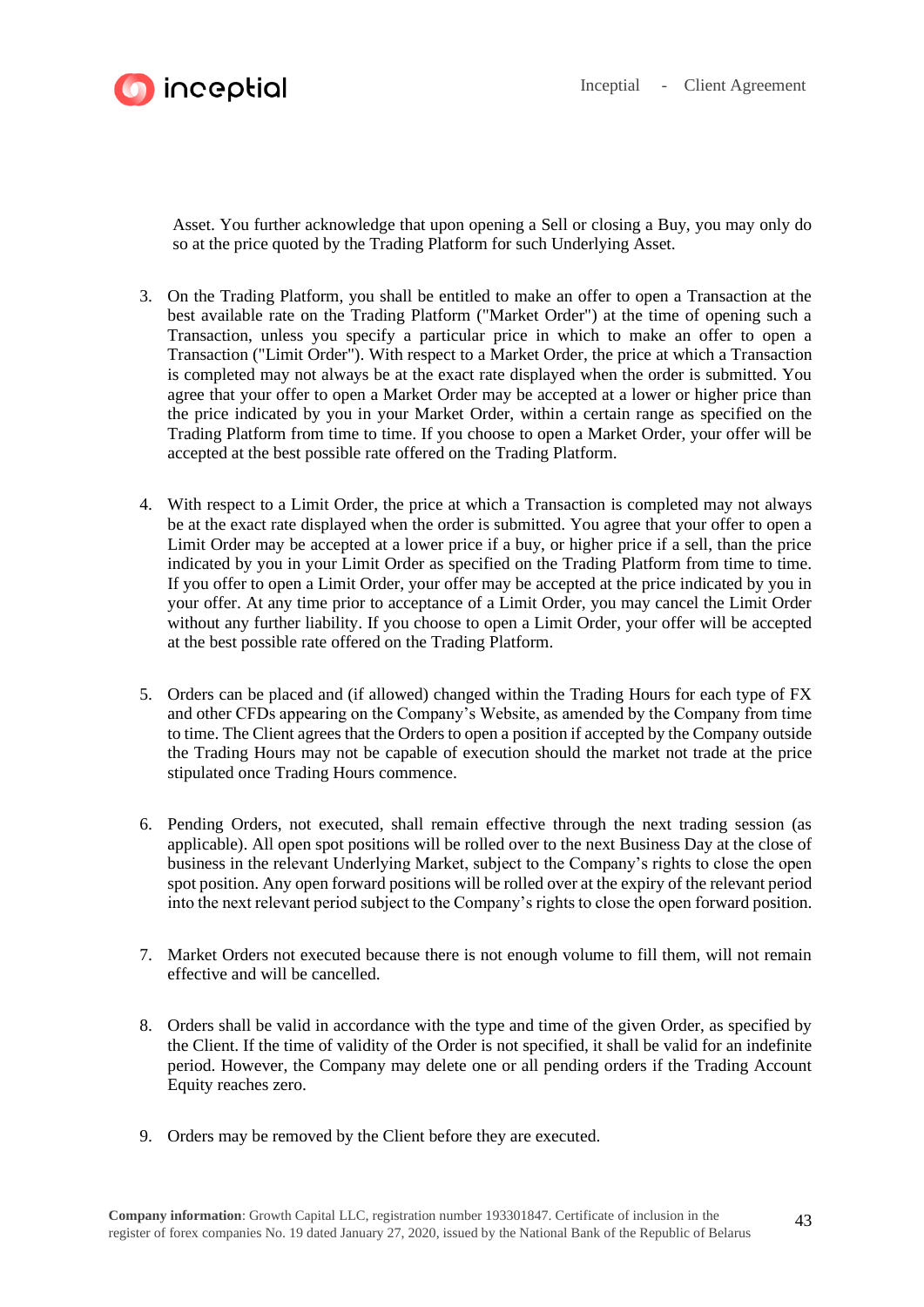



- 10. Stop loss and Take Profit orders may be changed as long as they are higher in distance than a specific level (depending on the trading symbol).
- 11. The Client may change the expiration date of Pending Orders or delete or modify a Pending Order before it is executed. In order to change the expiry the Client will need to cancel the Order and place a new one.
- 12. FX and other CFD Orders on currencies are executed as follows:
	- Take Profit (T/P) orders are executed at stated prices.
	- Stop Loss (S/L) orders are executed at first market prices.
	- Stop Loss (S/L) orders set for lock positions are executed at first market prices.
	- Limit orders are executed at stated prices.
	- Buy Stop and Sell Stop orders for position opening are executed at first market prices.
- 13. The Client acknowledges and agrees that due to market volatility and factors beyond its control, the Company cannot guarantee that an Order will be executed at the level specified in the Client Order, for example, an Order may be closed at a worse price than as originally specified by the Client in such an Order. In such an event, the Company will close the Transaction at the next best price. For example, with respect to a Close at Loss, in the case of a Buy to close, the price of an Instrument underlying such Order may suddenly increase above the Close at Loss price, without ever reaching such price. In the case of a Sell to close, the price of an Instrument underlying such Order may suddenly decrease below the Close at Loss price, without ever reaching such price.
- 14. With respect to a Close at Profit where the price for an Underlying Asset moves to the Client's advantage (for example, if the price goes down as the Client Buys or the price goes up as the Client Sells), the Client agrees that the Company can pass such price improvement on to the Client.
- 15. In the event that the Company is unable to proceed with an Order, with regard to price or size or other reason, the Company will not send a re-quote to the Client (with the price it is willing to deal until the price the Client asks is available). The Order will be rejected and the Client will need to place another Order.

## **3. Stop and Limits.**

We may, in our sole discretion, allow you to specify a closing price for a Transaction through a "Close at Loss" and "Close at Profit" order, subject always to the terms of the Client Agreements and any other terms and conditions we may implement from time to time.

a. Upon your offer and our acceptance of your Order, you hereby authorize us to close the Transaction at the "Close at Loss" price or "Close at Profit" price, as applicable, and as agreed in the Order, without further instruction from or notification to you. We may, in our sole discretion, close the Transaction when the price quoted by us on the Trading Platform equals or exceeds the price accepted by us for such an Order. You acknowledge that we will not be required to close any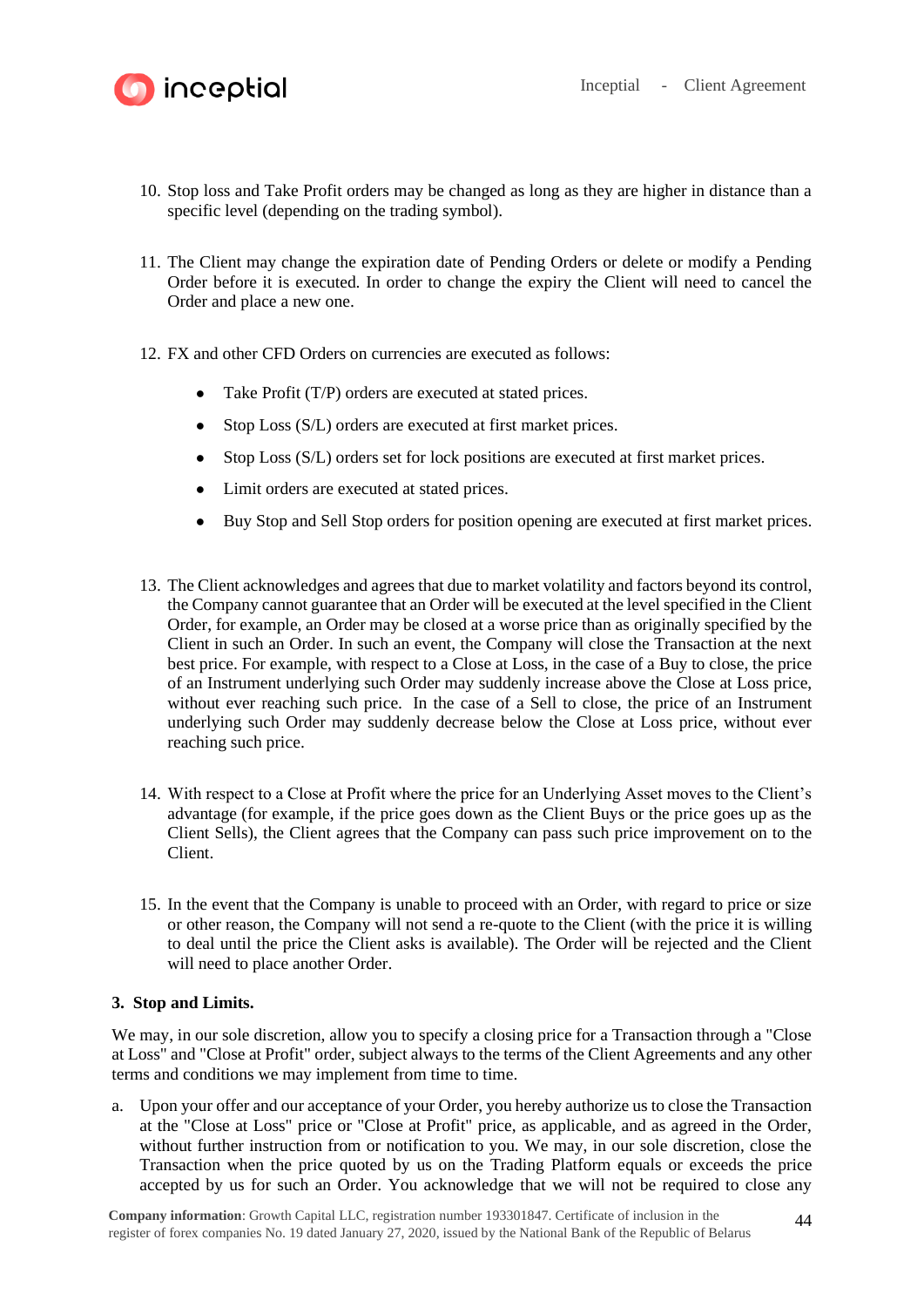



Transaction if you are not in compliance with any of the factors set forth in paragraph 15.14 of this Client Agreement.

- b. We may, in our sole discretion, allow you to request the opening or closing of a Transaction, including a "Close at Loss" and "Close at Profit" Order, within a specific time period determined by you. If we have accepted such a request, we may in our sole discretion, close the Transaction within such specific time period. You acknowledge and agree that we shall not be obliged to close such a Transaction outside such specific time period or which does not otherwise comply with any other limitations agreed upon with respect to such Transaction.
- c. We may, in our sole discretion, accept an offer to place a Trailing Stop in relation to a "Close at Loss". You acknowledge that the original price level set forth in a Close at Loss may be amended as the market on the Trading Platform moves in your favor. Whilst your trailing "Close at Loss" is still in effect, you agree that each change in the market by at least one hundredth of a percentage point (referred to as "Pips" on the Trading Platform) in your favor shall constitute a new offer by you to raise the level of your trailing "Close at Loss" by one hundredth of one percentage point. Changes in a Pip will be rounded to the nearest absolute value in your base currency based on your country of origin, as shall be specified on the Trading Platform.
- d. You acknowledge and agree that due to market volatility and factors beyond our control, we cannot guarantee that an Order will be executed at the level specified in your Order, for example, an Order may be closed at a worse price than as originally specified by you in such an Order. In such an event, we will close the Transaction at the next best price. For example, with respect to a Close at Loss, in the case of a Buy, the price of an Underlying Asset underlying such Order may suddenly decrease below the Close at Loss price, without ever reaching such price. In the case of a Sell, the price of an Underlying Asset underlying such Order may suddenly increase above the Close at Loss price, without ever reaching such price.
- e. With respect to a Close at Profit where the price for an Underlying Asset moves to your advantage (for example, if the price goes down as you buy or the price goes up as you sell), you agree that we can (but do not have to) pass such price improvement on to you. For example, in the case of a Buy, the price of an Underlying Asset underlying such Order may suddenly increase above the Close at Profit price, without ever reaching such price. In the case of a Sell, the price of an Underlying Asset underlying such Order may suddenly decrease below the Close at Profit price, without ever reaching such price.
- f. The Client agrees that placing a Stop Loss Order will not necessarily limit losses to the intended amounts, because market conditions may make it impossible to execute such an Order at the stipulated price and the Company bears no responsibility whatsoever.
- g. The Company may, in its sole discretion, accept the Client's offer to place a Guaranteed Stop Order at an exact price determined by the Client. Guaranteed Stop Orders are only available on certain Underlying Asset, as indicated in the details tab for an Underlying Asset. If the Company accepts a Guaranteed Stop on a new Order the Company guarantees that when its bid or offer quoted price reaches or goes beyond the close at loss price specified by the Client, the Company will close the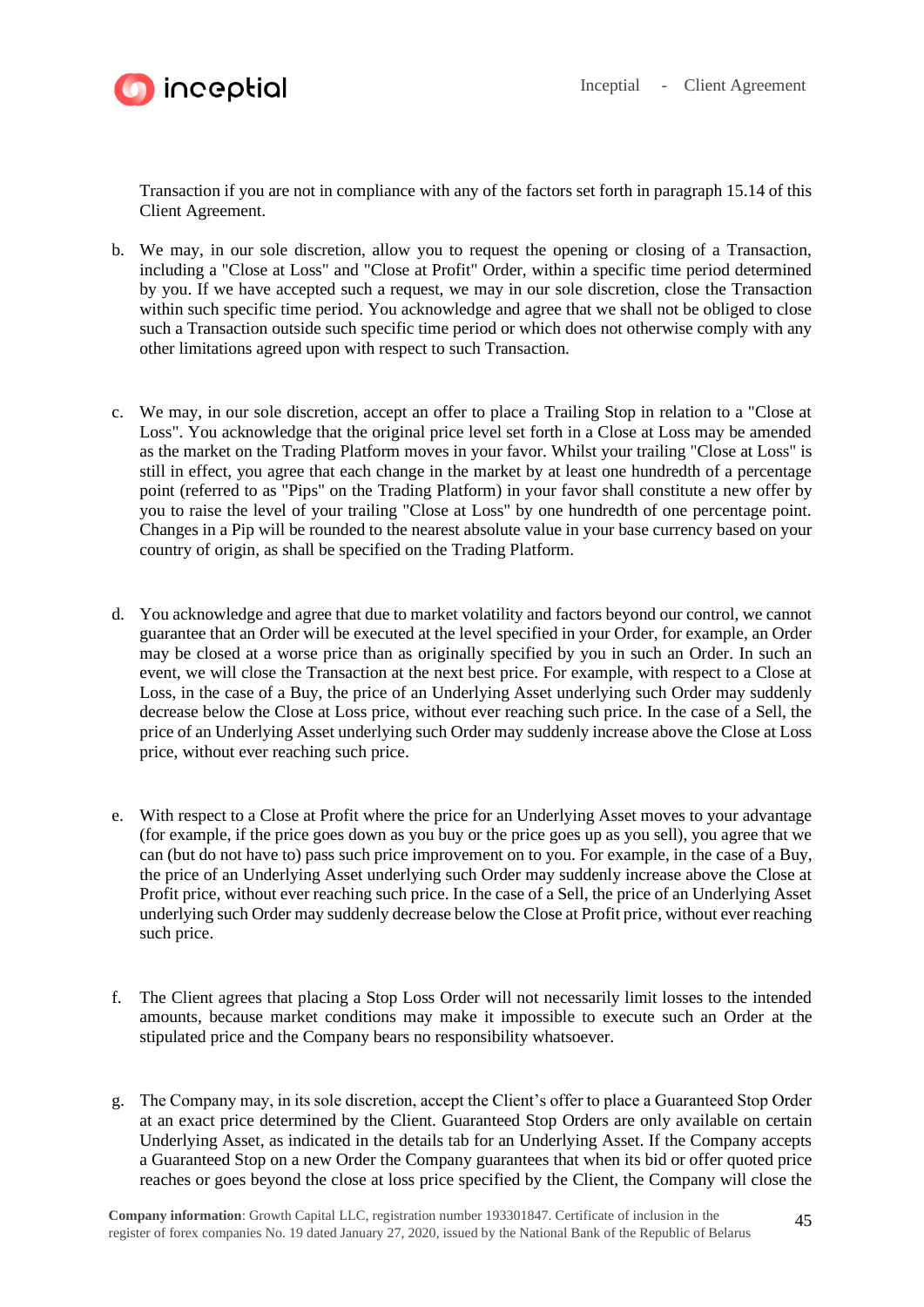

**inceptial** 

Client's open position at exactly the price the Client specifies in the Guarantee Stop Order. An Open Position can be closed in accordance with the Client Agreements prior to reaching the Guaranteed Stop Order price level.

- h. A Guaranteed Stop Order is subject to the following additional conditions:
	- a. A Guaranteed Stop Order can be requested only on a new Order and is only available on close at loss conditions.
	- b. A Guaranteed Stop Order can be activated or edited only when there is trading and an eligible Underlying Asset is available on the Trading Platform;
	- c. Once a Guaranteed Stop Order is accepted by the Company it cannot be removed only the price can be changed.
	- d. A Guaranteed Stop Order must be placed a minimum distance (as determined by the Company) away from the current Underlying Asset price being quoted by the Company.
	- e. As the Company guarantees the close out price, the spread is adjusted for the additional charge when placing the Guaranteed Stop Order. The adjusted spread is displayed in the Underlying Asset details tab for each eligible Underlying Asset at the time the Guaranteed Stop Order is placed.
	- f. The Client agrees that trading operations using additional functions of the Client Trading Terminal such as Trailing Stop and/or Expert Advisor are executed completely under the Client's responsibility, as they depend directly on his trading terminal and the Company bears no responsibility whatsoever.

## **4. Premium (or Swaps)**

- a. Any open Transaction held by you at the end of the trading day of the Underlying Market or over the weekend when the relevant Underlying Market is closed, shall automatically be rolled over to the next business day to avoid an automatic close. You acknowledge that when rolling such Transactions to the next Business Day, a Premium will be either added or subtracted from your Account with respect to such Transaction ("Rolling"). The Premium amount is a constant percentage of the position value and is based on a number of factors including among others, whether the Transaction is a Buy or a Sell, interest rates, Underlying Asset differentials, daily price fluctuations and other economic and market related factors. The Premium for each Underlying Asset is displayed in the "details" link for each specific Underlying Asset on the Trading Platform.
- b. In deciding whether to open a Transaction for a specific Underlying Asset, you acknowledge that you are aware of the Premium.
- c. You hereby authorize us to add or subtract the Premium to or from your Trading Account for any open Transactions that have accrued a Premium, in accordance with the applicable rate thereto, each day at the time of collection specified on the Trading Platform for each individual Underlying Asset, as applicable.

## **5. Expiry Transactions and Rollover**

1. We may, in our sole and absolute discretion, set an Expiry Date and time for a specific Instrument.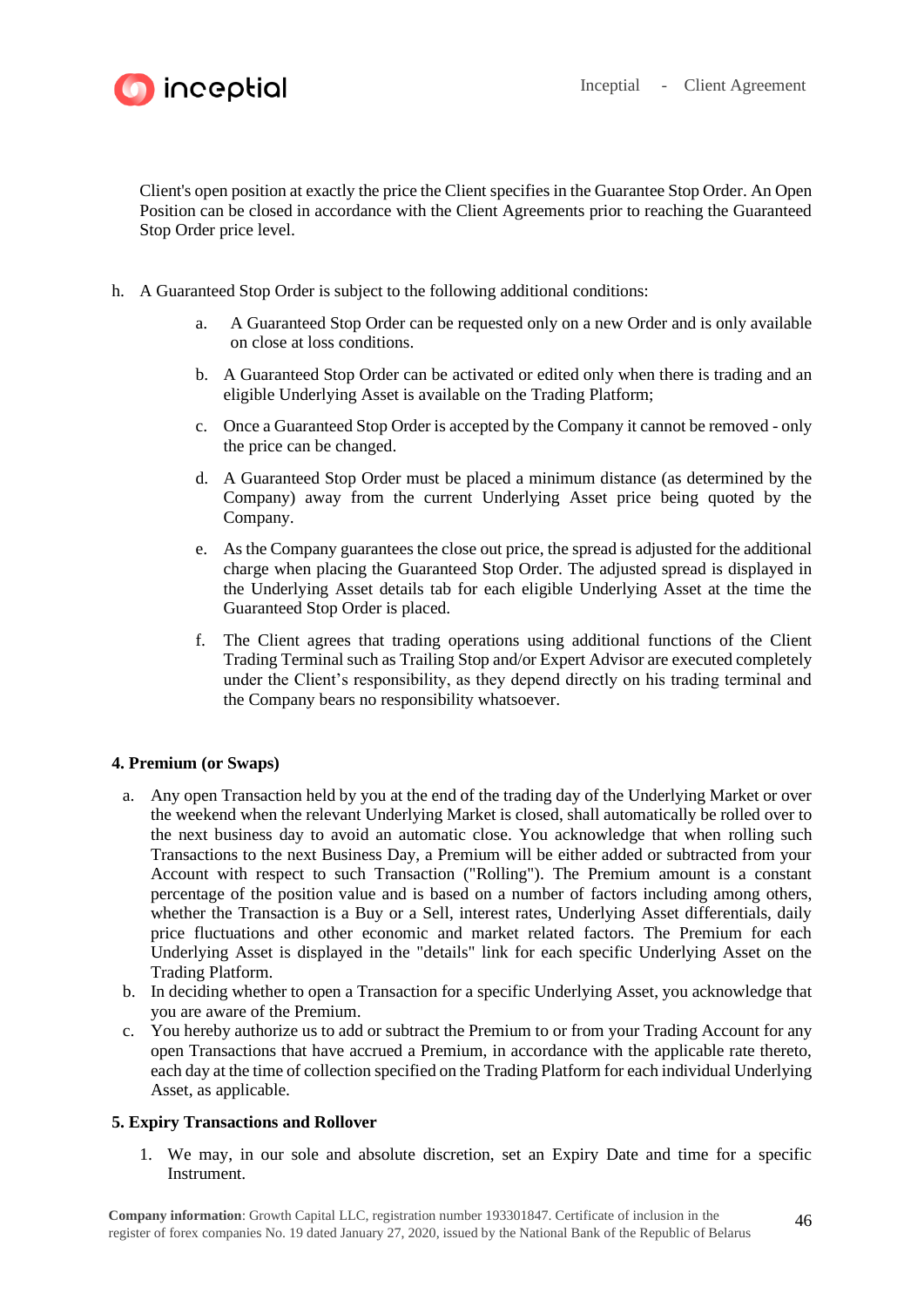

- 2. In the event we set an Expiry Date for a specific Underlying Asset, it will be displayed on the Trading Platform in the details link for each Underlying Asset. It is your responsibility to make yourself aware of the Expiry Date and time.
- 3. For Futures Contracts on our Trading Platform we may, at our absolute discretion, set an automatic Rollover to the next tradable contract. Rollover dates are unique to each type of contract being traded and vary in duration and are notified to clients. Where an automatic Rollover occurs, the original position will remain open and continue trading on the next contract. In these cases, an adjustment will be made to your equity in order to reflect the difference between the rate of the expired contract and the rate of the new contract. Clients with open positions who do not wish to have their positions rolled over onto the next contract should close their positions before the scheduled Rollover.

We may, at our sole and absolute discretion, with respect to an Instrument which has an automatic Rollover, remove the automatic Rollover and set back an Expiry Date. Such a change will affect both new positions and existing open positions. In such circumstances, we will notify you by email prior to such change to any existing trade, however, you acknowledge that it is your responsibility to make yourself aware of the specific Instrument details available on the Trading Platform.

In respect of a Rollover of an open position, it is your responsibility to ensure that your trading account has sufficient cleared funds to meet the margin required on any relevant new trade to be entered into as part of a Rollover.

We reserve the right acting reasonably and in accordance with our regulatory obligations to require you to close out Transactions in a timely manner in the event that a trading instrument is removed from the Trading Platform. Where Transactions remain open for more than 7 (seven) days following our requirement for you to close them out, we reserve the right to close such Transactions on your behalf at the last available price.

## **6. Spreads**

1. All FX and CFDs available with the Company have spreads which appear on the Trading Platform and/or the Website. The Company has the right to amend its spreads in its discretion from time to time. Such changes shall be effected on the Trading Platform and/or the Website and the Client is responsible to check for updates regularly.